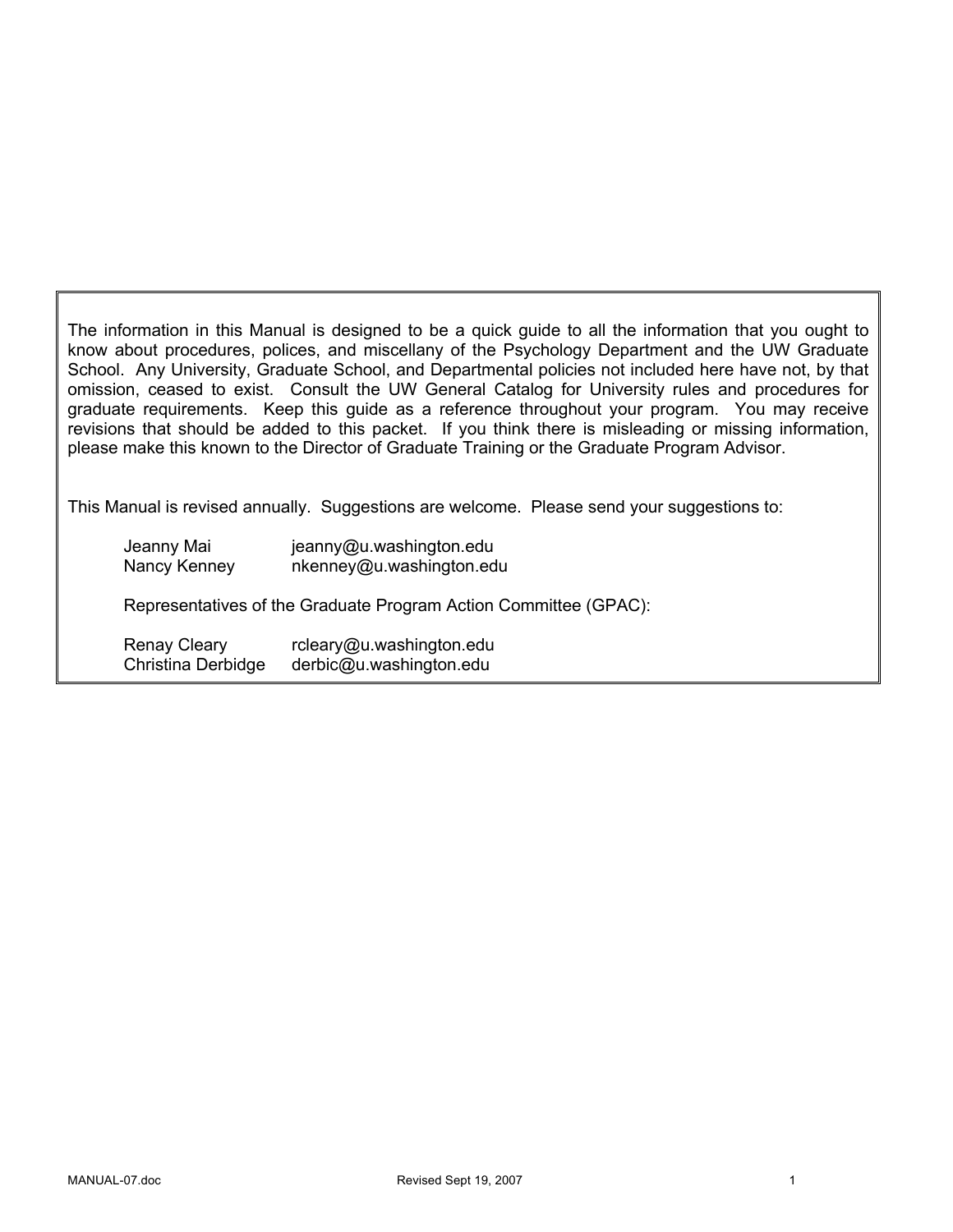# TABLE OF CONTENTS

| I.               | A. Basic Information for First Year Students   |  |
|------------------|------------------------------------------------|--|
| ΙΙ.              |                                                |  |
| III.             |                                                |  |
| IV.              |                                                |  |
| V.               |                                                |  |
|                  | B. Progressing Through the Program             |  |
| I.               |                                                |  |
| II.              |                                                |  |
| III.             |                                                |  |
| IV.              |                                                |  |
| V.               |                                                |  |
| VI.              |                                                |  |
| VII.             |                                                |  |
| VIII.            |                                                |  |
| IX.              |                                                |  |
| I.<br>Ш.<br>III. | C. Areas of Study and Area Course Requirements |  |
|                  | D. Policies and Procedures                     |  |
| I.               |                                                |  |
| $\mathbf{II}$ .  |                                                |  |
| III.             |                                                |  |
| IV.              |                                                |  |
| V.               |                                                |  |
| VI.              |                                                |  |
|                  | E. Funding and Money Matters                   |  |
| I.               |                                                |  |
| П.               |                                                |  |
| III.             |                                                |  |
| IV.              |                                                |  |
| F. Appendices    |                                                |  |
| Ш.               |                                                |  |
| III.             |                                                |  |
|                  |                                                |  |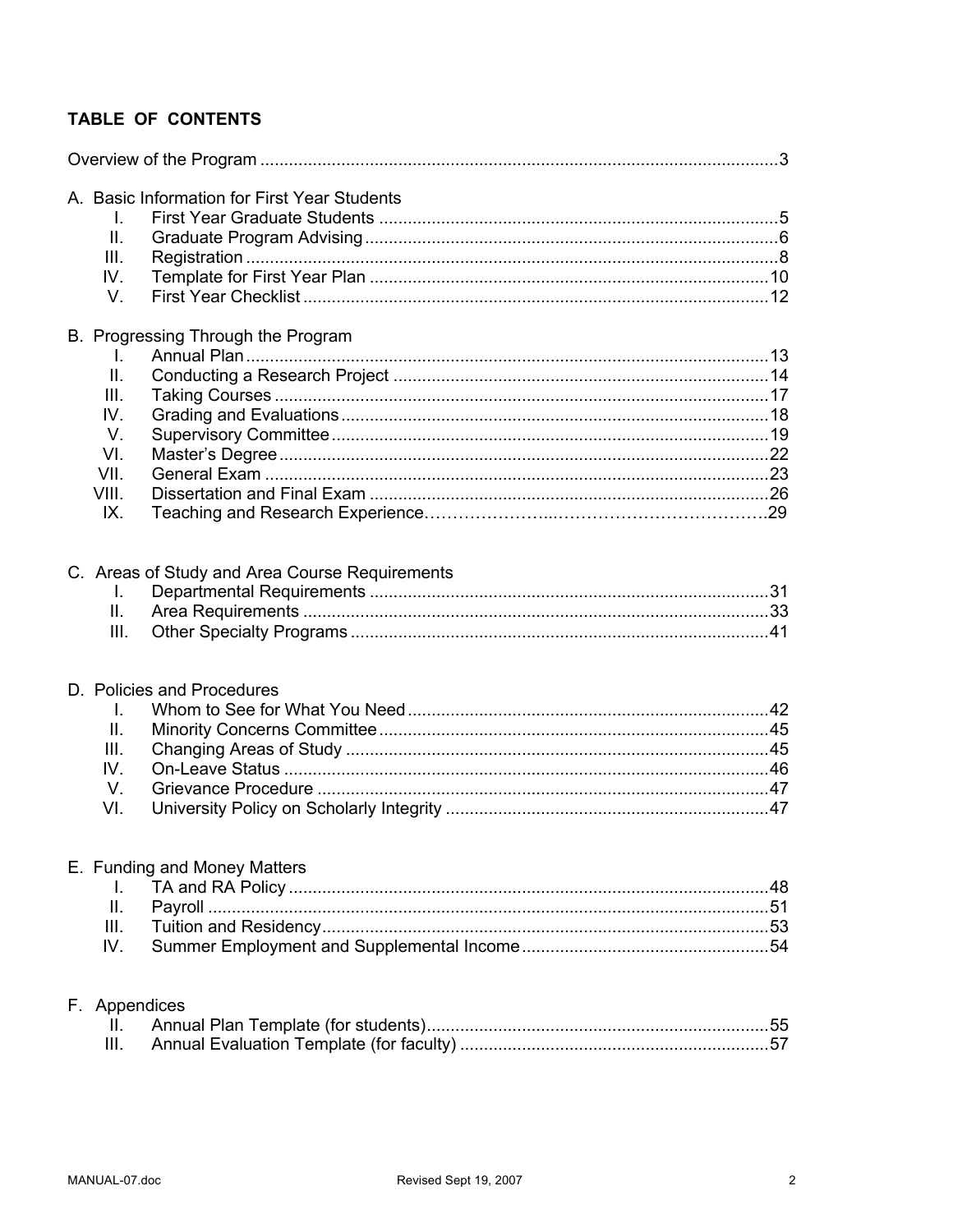#### \*\*\*\*\*\*\*\*\*\*

#### **Overview of the Psychology Ph.D. program**

**1. Goal**. The goal of the Psychology Graduate Program at the University of Washington is to train the next generation of psychologists for excellence in research, teaching and/or clinical practice. Toward that end, graduate students are expected to take some formal course work. More importantly, you will be challenged to acquire and demonstrate mastery of a set of professional skills, including research, reading, writing, and speaking in your professional field.

Our program places an emphasis on self-definition of goals, and the development of individualized graduate programs centered around your goals. The purpose of this overview is to give you a general picture of the events that will constitute your graduate training, and define their general time scale.

**2. Areas and Advisors**. For administrative purposes, the Department is divided into seven Areas: Animal Behavior, Behavioral Neuroscience, Clinical (Adult Clinical), Child Clinical, Cognition and Perception, Developmental, and Social Psychology and Personality. The specifics of graduate training vary somewhat among Areas, particularly between the clinical and non-clinical Areas.

Each student is admitted to the graduate program under the sponsorship of a particular faculty member, who becomes the student's Advisor. A Co-Advisor is also selected for each student. The Advisor and Co-Advisor help the student plan his/her course of study, and guide him/her in all aspects of graduate training. Each student is also assigned to an Area -- typically the Area to which his or her Advisor belongs.

**3. Coursework**. Students in the non-clinical Areas are required to take about 10 courses in the first two years. Students in the clinical Areas take many more courses -- about 20 in the first three years. All students are strongly encouraged to participate in seminars and advanced seminars throughout their graduate careers. (See page 31)

**4. Milestones**. The student progresses through the graduate program by passing a variety of milestones. They are:

**First (or second) Year Research Project**. During the first year, each non-clinical student undertakes a research project under the supervision of his or her Advisor. Due to their heavy course load, clinical students undertake their first year project in their second year. The research project includes planning, data collection, data analysis, and presentation of the project at the Research Festival held at the end of Spring quarter, and writing up the project for publication.

**Continuing Research**. During the second year, and throughout his/her graduate career, students carry out increasingly independent research with their Advisors. An emphasis on research is a major hallmark of our graduate program.

**Formation of Supervisory Committee**. At the end of the first year or the beginning of the second, each student forms a Supervisory Committee to guide him/her through the remainder of his/her program. For clinical students, the Committee is formed at the end of the second year. (See page 19)

**General Examination ("Generals")**. During the third year, the student takes the General Examination. The purpose of the General Examination is to challenge the student to demonstrate mastery of a body of literature and concepts in his/her field, and a set of professional skills. The format of the General Examination varies among Areas and individual students (See page 23). Most commonly, the student develops a reading list in consultation with members of the supervisory committee, reads a body of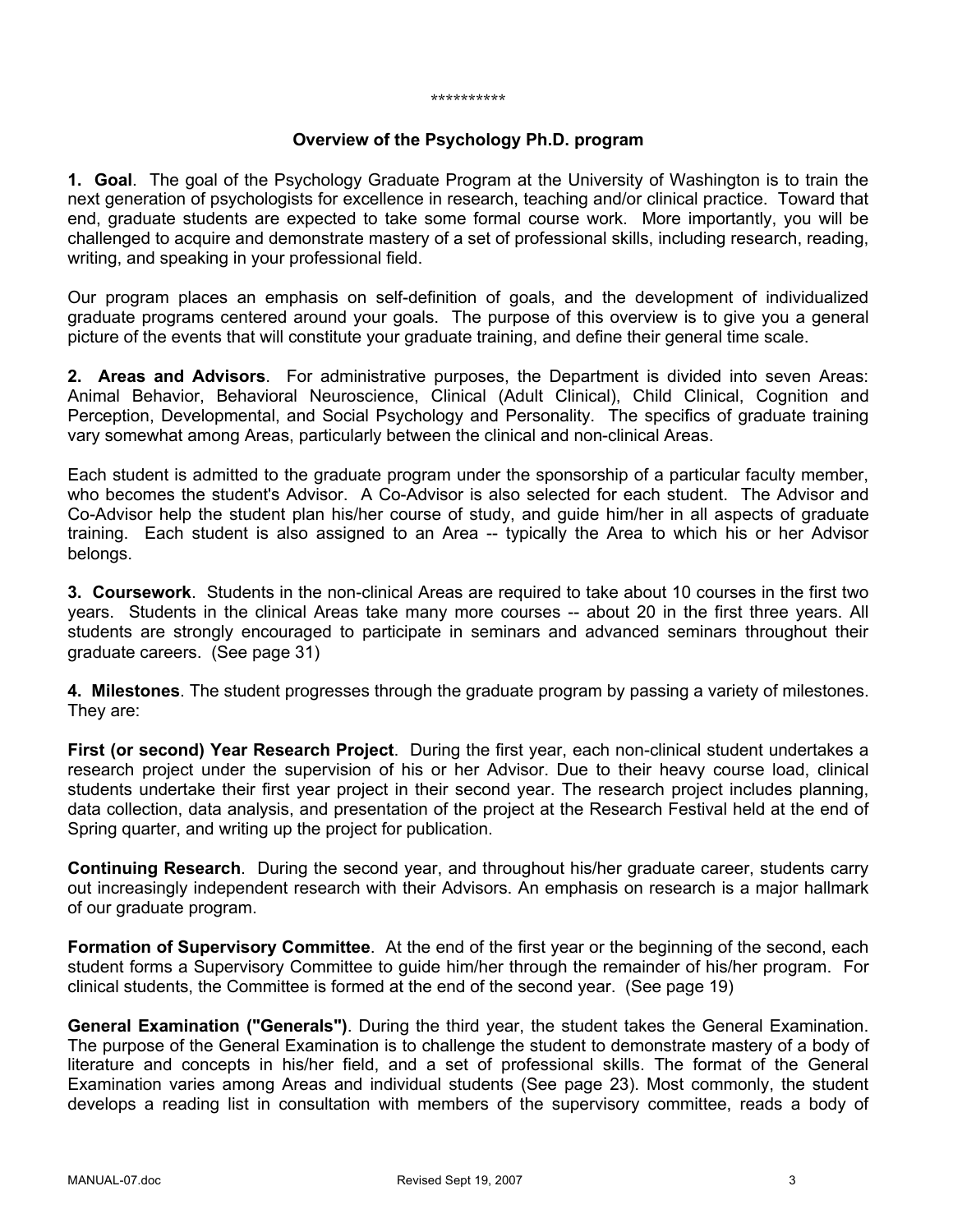literature, writes answers to a set of essay questions based on it, and defends his/her answers in an oral examination.

**Dissertation Proposal.** During the fourth year, each student develops a formal research proposal for his/her dissertation work. The format of the dissertation proposal varies among Areas and individual students. The proposal is presented, orally and/or in writing, to the Supervisory Committee for discussion and feedback. (See page 26)

**Formation of Reading Committee**. When the dissertation is nearly complete, three members of the Supervisory Committee agree to serve as your Reading Committee. The Reading Committee is appointed to read and approve the dissertation. (See page 26)

**Final Examination.** When the reading committee has read a draft of the entire dissertation and the members of the doctoral supervisory committee agree that the Candidate is prepared to take the Final Examination, all members of the doctoral supervisory committee must sign the Request for Final Examination form. The work is presented to the Supervisory Committee, usually in the form of a colloquium, and a formal dissertation is completed. (See page 26)

**Clinical training and internship**. This is required for all clinical students. Consult with your faculty advisors, the clinic director, and the director of clinical training about how to prepare for this required clinical training experience.

---

The rest of this manual provides more comprehensive descriptions of course work and milestones, including the many rules that apply to them, and some suggestions about how to accomplish them.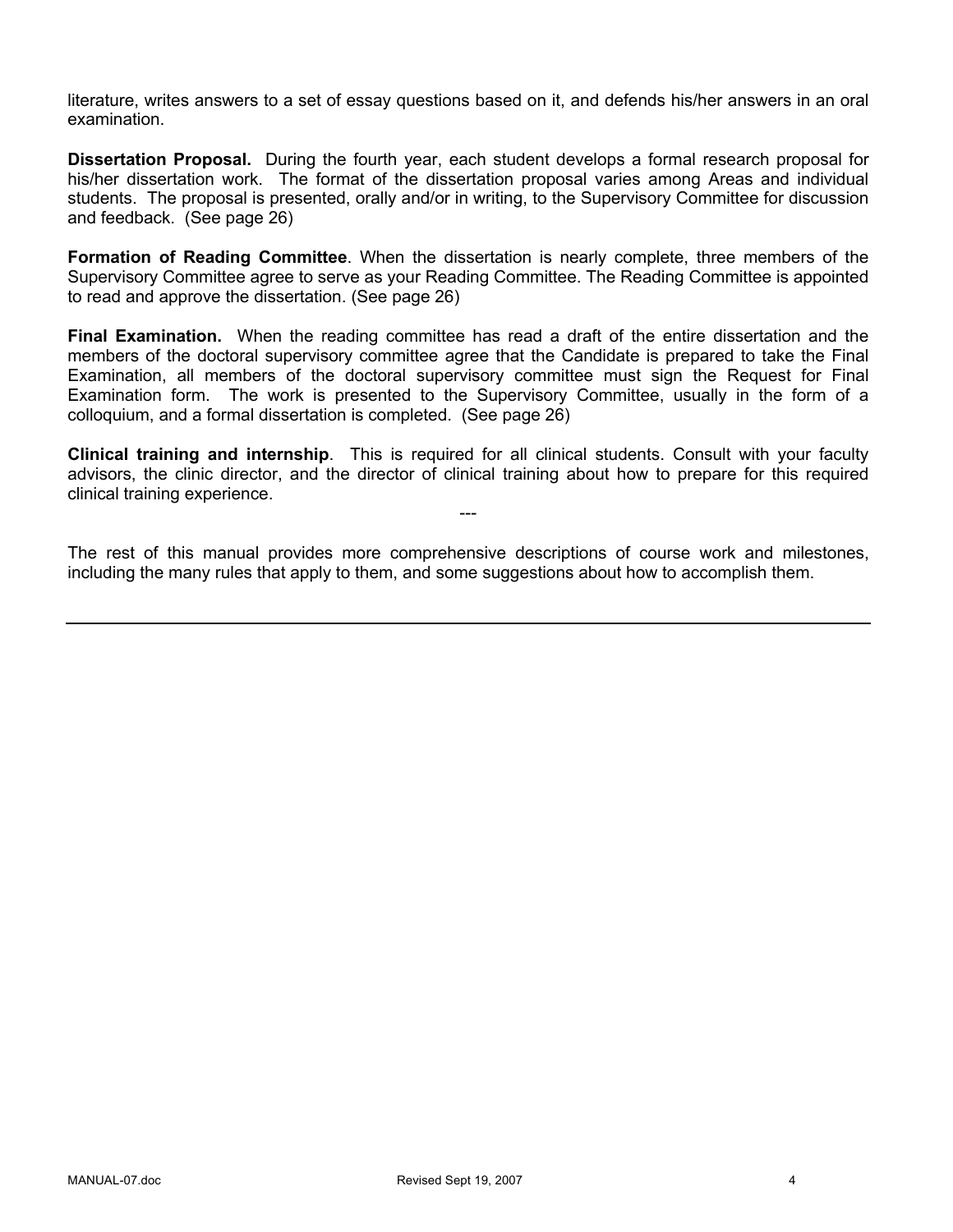# **A. Basic Information for First Year Students**

# **A. I. FIRST YEAR GRADUATE STUDENTS**

Welcome to the Psychology Department! This manual was written in an effort to guide you through your graduate program. Please read through the manual to get a clear picture of the procedures involved in completing the program. The first year of graduate school can be a difficult time. Many faculty members, advanced graduate students, and staff members are committed to helping new graduate students in their transition to graduate school. Please make use of these resources when the need arises. If you have questions not included in the manual, please contact the Graduate Program Advisor in Guthrie 127 (jeanny@u.washington.edu, 206-543-9329), your advisor, another graduate student, or the Director of Graduate Training, Nancy Kenney.

- **1. Faculty Advisors.** You will have been assigned an advisor or advisors in your major area who will assist you with planning your program for the first year. Your advisor(s) will also supervise your research during the first year. Although many students continue with this advisor past their first year and/or make this person the chair of their Supervisory Committee, this is not required. You should feel free to pursue work with another faculty member if that should better fit your educational needs. (See page 6, Graduate Program Advising).
- **2. Orientation Week.** First year graduate students are expected to attend an orientation seminar during the week prior to the start of classes, Autumn Quarter. Normally, first year students are asked to register for this credit seminar, Psych 500 A, when registering for Autumn Quarter classes. Contact the Psychology Graduate Program Advisor (jeanny@u.washington.edu, 206-543-9329) for details if you have not received information.
- **3. First Year Plan.** Early in Autumn quarter of the first year (preferably during Orientation Week), new students are to schedule a planning meeting with their advisor(s). After the meeting, the student is asked to prepare a written version of his/her goals, coursework, research, etc., for the upcoming year (the First Year Plan). New plans are prepared in May of each year, to discuss the following year (Annual Plan). In subsequent years, review of the year's Plan is part of the planning/evaluation meeting (See the template, page 10).
- **4. Course Requirements.** You should begin fulfilling departmental course requirements during the first year. In particular, you must complete courses to satisfy the statistics requirement by the end of the second year. You must also take part in Orientation Week and attend the Psychology Colloquium. Check with your area about specific requirements (See page 33).
- **5. First Year Research Project.** All first year students are required to conduct research during the year. This activity culminates in a formal presentation of your work at the annual Psychology Department Research Festival, held at the end of Spring Quarter. Clinical students present at the end of their second year in the program. All other students present at the end of their first year.
- **6. Annual Evaluations.** You will be evaluated at the end of each year by the faculty in your major area. The evaluation will be based on your accomplishments during the prior year and the Annual Plan for the coming year and will be reviewed by the Area and by the Graduate Training Committee. A letter providing feedback from the evaluation and any appropriate recommendations will be sent to you from your advisor(s). For more detailed feedback, you should talk with your advisor and/or the Area Representative on the Graduate Training Committee. (See Area Rep list, page 32)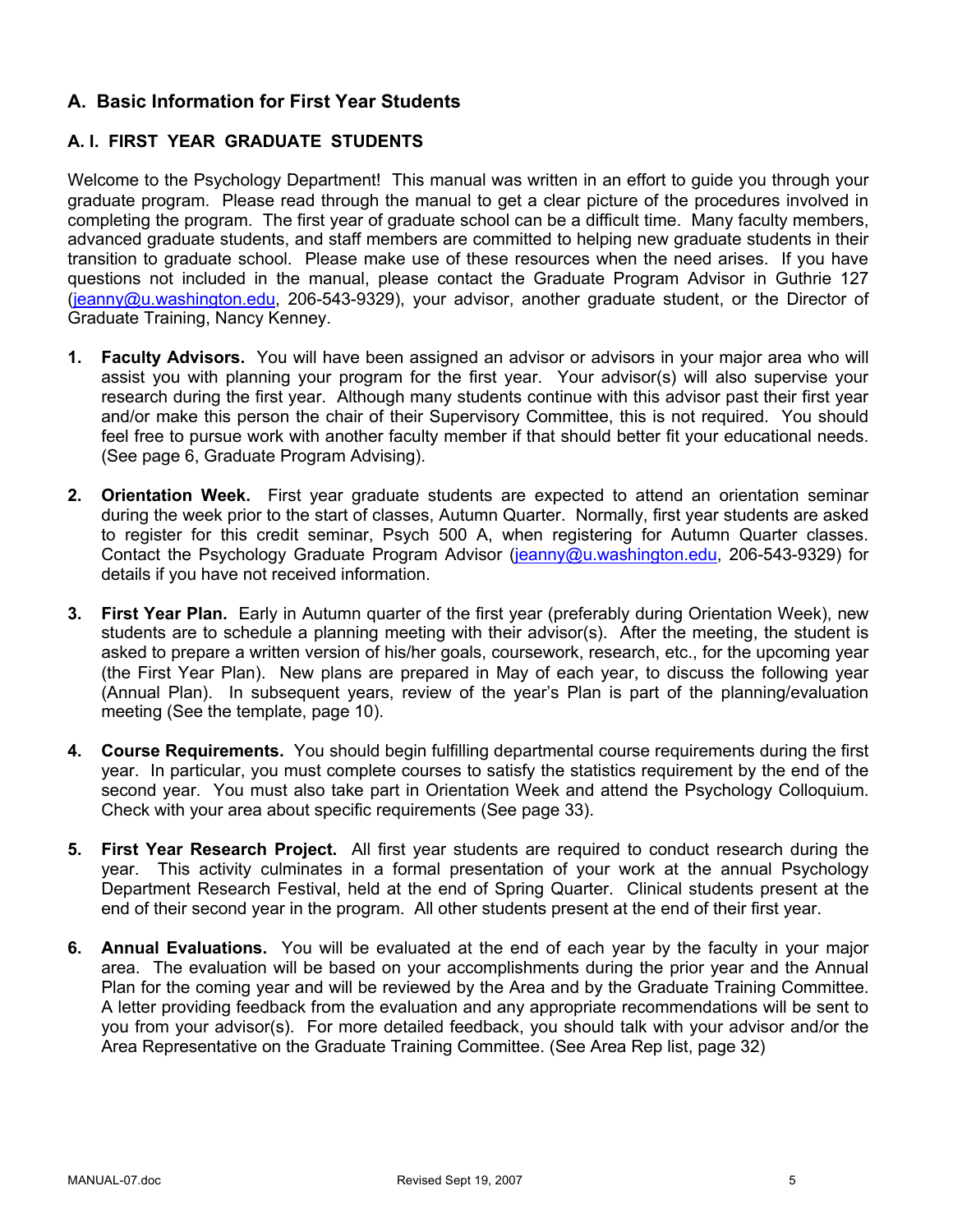- **7. Office Space.** Many students will have office space available through their advisors. If you do not, or would like to have space, some graduate student desk space is available in Johnson Annex (JHA). This space includes equipment for computer use and internet access, a ping-pong table, pool table, and a lounge with a refrigerator and microwave. Students are responsible for space assignments and upkeep in this area. Contact your Graduate Program Action Committee (GPAC).
- **8. E-Mail.** In order to sign up for a UW e-mail account, go to http://www.washington.edu/computing/uwnetid/. Then select UW NetID and password and follow the online instructions. Send questions to Computing & Communications (C&C) Web site (http://www.washington.edu/computing/help/) or contact C&C at 206-543-5970.

# **A. II. GRADUATE PROGRAM ADVISING**

### **Advisors/Co-Advisors**

Advisors work to help students with their goals and with their research. They also usually serve as the chair of the student's Supervisory Committee. Co-advisors are assigned to students to provide students with additional support. Students should feel free to approach their advisors and co-advisors with questions or concerns regarding their program. Advisors and co-advisors are also typically the ones who sign the Master's Warrant (See page 22). Although the advisors and co-advisors are assigned to students for the first year of the program, students may change these assignments. It is recommended that students who would like to change advisors or co-advisors discuss this possibility with their advisor or coadvisor. For a student perspective, consult with other graduate students, and/or the Psychology Graduate Program Action Committee (See page 7).

# *Graduate Training Committee –* **Chaired by Nancy Kenney** (G306, 206-543-2563,

#### e-mail:nkenney@u.washington.edu)

The Graduate Training Committee (GTC) is an appointed committee of the faculty. Faculty members of the Committee represent each of the sub-areas within the Psychology Department, and two graduate students attend the meetings to provide student input. The functions of the Committee are to:

- 1. Consider graduate training issues that relate to the entire department in order to make recommendations for departmental action. This would include such topics as departmental course requirements, research requirements, timing of general exams, etc.
- 2. Review and take action on requests from students for special considerations (e.g., waiver of requirements). See Petitions in Section D.
- 3. Address grievances any student may have in regard to training issues or individual treatment within the department.
- 4. In collaboration with the Areas, review the progress of individual graduate students, recommend disciplinary actions when necessary (rare).
- 5. Keep abreast of changes in Graduate School policies in order to interpret them to students and faculty.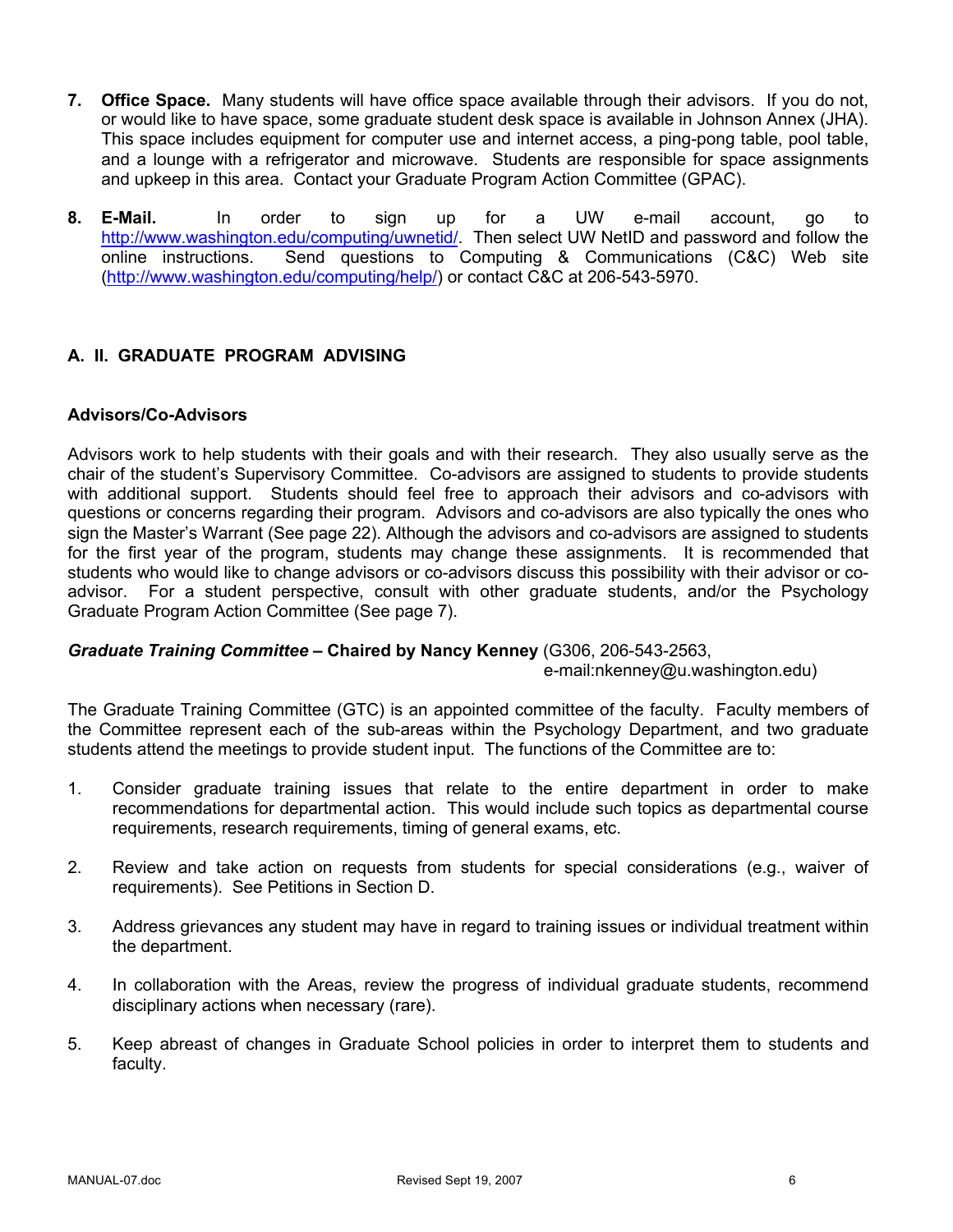#### **Graduate Program Coordinator – Nancy Kenney** (G-306, 206-543-2563, nkenney@u.washington.edu)

The Graduate Program Coordinator (GPC) supervises the activities of the Graduate Program Office, is the Chair of the Graduate Training Committee, acts as liaison with the Graduate School, assigns teaching assistants in collaboration with the Graduate Program Advisor and the Associate Chair, and provides individual counseling and troubleshooting to graduate students. Academic advising, in general, is provided by you own advisor, though the GPC may be more knowledgeable and up-to-date on some policies and requirements. If in doubt, see the GPC, who can refer you to a more appropriate person, if necessary. (Also see the 'Whom to See' list page 42)

#### **Graduate Program Advisor – Jeanny Mai** (G-127, 206-543-9329, jeanny@u.washington.edu)

The Graduate Program Advisor (GPA) may be the most important of all these sources, as she is knowledgeable about the Graduate School and the University, and knows the procedures that you must follow along the way toward your degree.

Graduate Program Advisor activities of importance to you include:

- 1. Keeping an updated record of your student status, Supervisory Committee members, etc. Also, if given some idea of your time schedule for completing requirements, she can remind you of procedural details you must attend to.
- 2. Making official requests to the Graduate School for Supervisory Committee formation and changes.
- 3. Scheduling General and Final Examinations with the Graduate School.
- 4. Preparing and distributing General Exam / Final Exam warrants. (The term 'warrant' refers to the document signed by the supervisory committee stating that the student has passed the Master's, General or Final Exam.)
- 5. Coordinating TA assignments in collaboration with the GPC and Associate Chair, and handling TA budget questions.
- 6. Questions concerning University and departmental requirements.
- 7. Registration problems.

The Graduate Program Advisor also has many other responsibilities, including the time-consuming job of graduate admissions. So please be considerate of her time, especially in the months of December and January, when the input from graduate school applicants peaks.

#### **Psychology Graduate Program Action Committee (GPAC)**

Founded in 1998, this committee represents all graduate students in the Psychology Department and serves as a liaison between students, faculty, and administration. **Membership is open to all psychology graduate students.** Students are invited to participate in this committee and are welcome to attend any meetings, to ask questions, or to raise issues pertaining to the Psychology Department. Contact Jeanny Mai (jeanny@u.washington.edu) for more information. GPAC Representatives for this year are:

> Renay Cleary rcleary@u.washington.edu Christina Derbidge derbic@u.washington.edu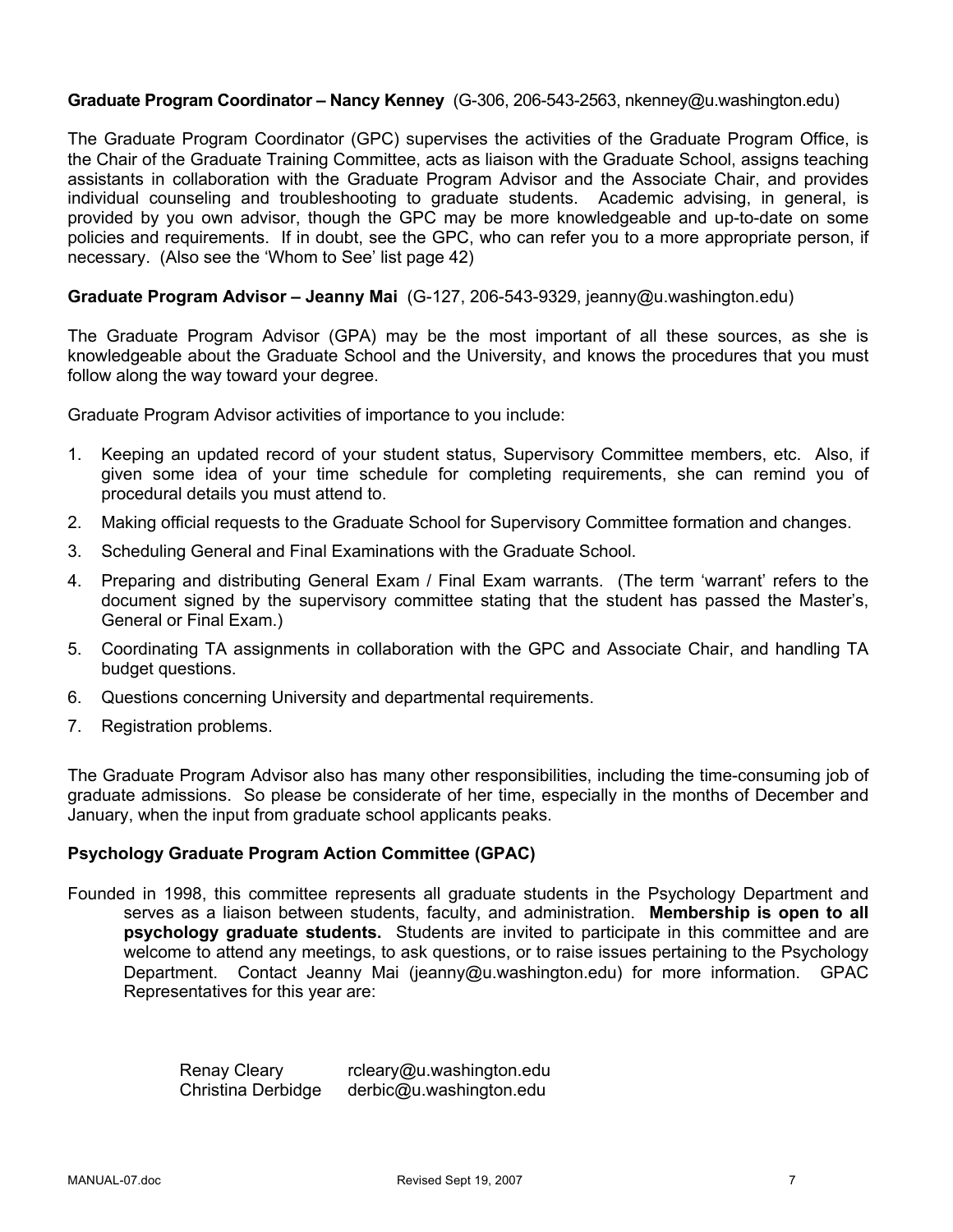### **A. III. REGISTRATION**

**Choose your courses**. Review the course requirements on page 33. A description of Psychology courses is found on the Psychology webpage (http://www.washington.edu/students/crscat/psych.html). In consultation with your advisor, make your Annual Plan and decide which courses to take. Also talk with other students or the instructor of the course.

**Look up courses in the Time Schedule**. Once you have decided upon the classes you want to take, look in the "Time Schedule" for the appropriate quarter to find out the days and times when these classes meet. The UW Time Schedule can be found on the UW website http://www.washington.edu/students/timeschd/.

**Entry Codes**. You should make note of the classes that need a "course entry code" or a "course permission card." The course entry code numbers are usually available from the instructor. If the course has variable credits, such as Psych 600, 700, or 800, the entry code numbers should be available in the main office of Guthrie (G-119A.) Course permission cards can be picked up at the main office. They need to be signed by the instructor of the course (or your advisor for independent research) and then exchanged for the course entry code number. If problems with entry codes occur during registration, you should contact the instructor or Kim Arbios, Course Scheduling Coordinator (206-543-1469, karbios@u.washington.edu).

**During the academic year you must be registered for courses or petition for on-leave status. Failure to do so will result in being dropped from the University. (Exception: You do not need to go on-leave or register for Summer Quarter only. Summer quarter On-Leave enrollment is automatic for all graduate students who were either registered or officially On-Leave during the prior Spring Quarter.) If you have a teaching or research assistantship, please see the section of this manual entitled "Number of Credits" on the following page.**

#### *Registration*

Registration must be done before the first day of classes to avoid a late fee. Changes in courses may be made no later than the fifth day of the quarter to avoid a late fee. Registration is done on the web at: http://myuw.washington.edu. If you have questions, call Registration at 206-543-8580.

**Important**: Keep a file for yourself of all the courses you take, *including* seminars and independent studies. In this file enclose reading lists, syllabi, instructor name(s), and the quarter and year each course was taken. This file will be invaluable to you later; e.g., when you apply for licensing or teaching positions.

**10 Year Limit**: The count of years in the program begins during the Autumn Quarter following the student's admission. Quarters on-leave or assigned off campus count as if the student has been in residence, i.e., "the clock keeps ticking." Quarters in clinical internships also count in the determination of the student's number of years in the program. In the unlikely event it becomes necessary to complete your program in more than ten years, you must submit a petition to the Dean of the Graduate School for permission to extend the 10-year limit. Forms for this are available in the Graduate School webpage online at http://www.grad.washington.edu/area/petition.html. A common goal is to finish the program in 5 to 7 years.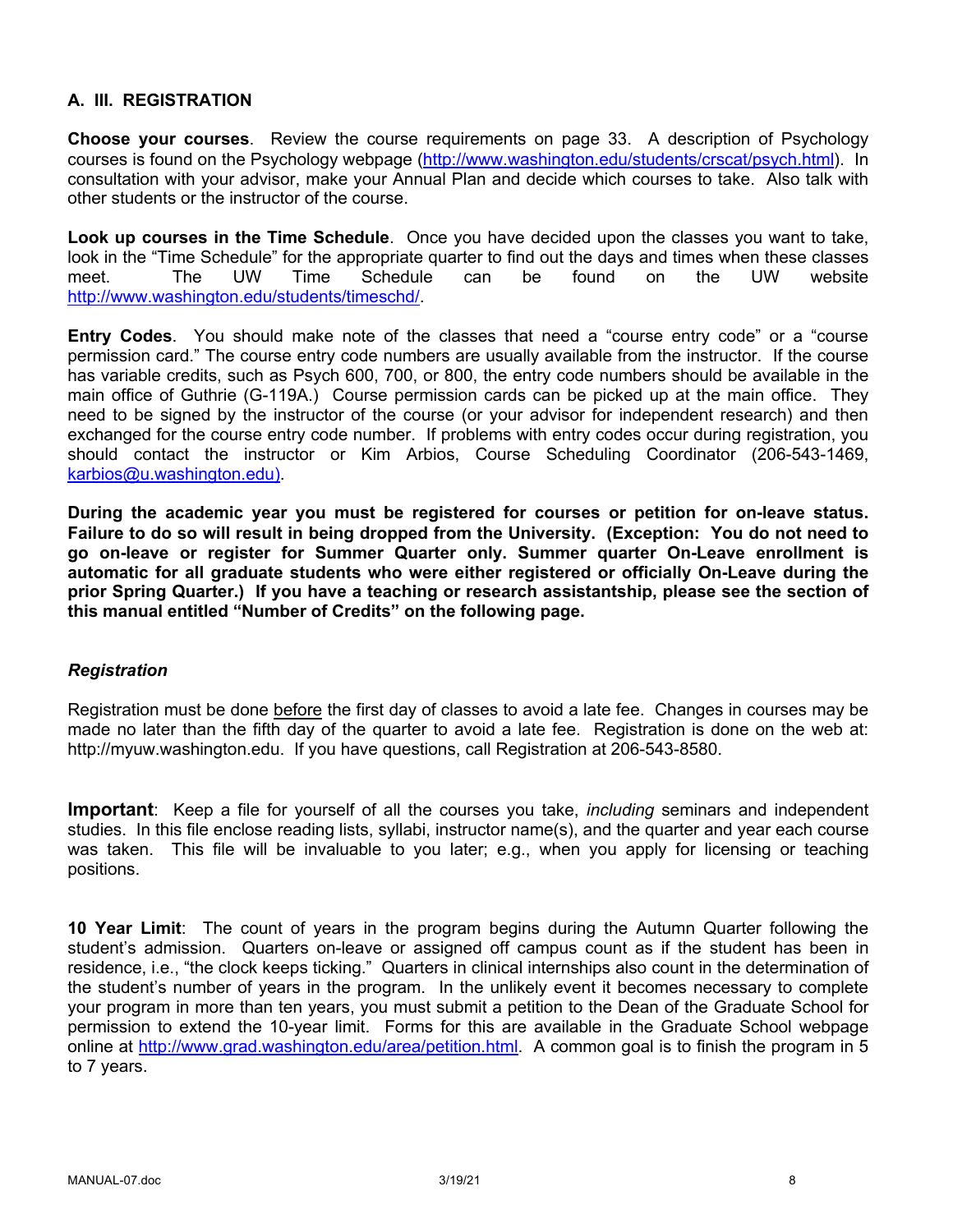### *Dropping and Adding Courses*

If you need to drop or add a course, be certain to do this within the first five days of the quarter to avoid a \$20 late registration fee. Dropping and adding courses may be done on the web at: http://myuw.washington.edu, or in person at Schmitz Hall. If you are changing classes in person at Schmitz Hall, you may be required to present an add/drop card, signed by the instructor(s). These cards are available from the Psychology Main Office, G-119A. Once the late add fee is in effect, and you need to change your schedule, make all changes in ONE day, so you get charged the late fee once.

If you drop classes or withdraw after the  $8<sup>th</sup>$  day of the quarter, you will be charged a \$20 (late add period fee) and a tuition forfeiture (next section).

#### *Tuition Forfeiture*

Tuition forfeitures are fees that are charged when you make changes to your schedule from the 8th through the 30th calendar day of the quarter that result in you dropping from one tuition rate to another, or withdrawing completely from your classes.

http://www.washington.edu/students/sfs/sao/tuition/withdraw.html

You should note, that you are permitted **only ONE** drop after the second week of the quarter, per academic year – choose wisely!

#### *Number of Credits*

TAs and RAs must register for a minimum of 10 credit hours for each quarter of their appointment (2 credits for Summer Quarter). These credits can include credit for Psych 600 (Independent Study/Research), Psych 700 (Master's Thesis), or Psych 800 (Doctoral Dissertation) with the number of credit hours commensurate with your time commitment to your research and individual study. Since you are virtually always conducting a program of independent study and research, you will generally register for several credits in one or more of these courses each quarter.

The tuition charge is the same for 7-18 credit hours. You will be charged additional tuition for credits in excess of 18. A minimum of 9 credits in Psych 700 is needed for the Master's degree (See page 22). A minimum of 27 credits over at least 3 quarters in Psych 800 is needed for the Doctoral Degree (See page 26). There is no maximum number of credits for these courses.

| <b>REGISTRATION REQUIREMENTS</b>            | Academic Year | <b>Summer Quarter</b> |
|---------------------------------------------|---------------|-----------------------|
| <b>Full time Status</b>                     | $10-18$       | $10 - 18$             |
| <b>Minimum Credits Required</b>             | 2             | ∩*                    |
| Minimum Credits to maintain TA/RA           | 10            |                       |
| Minimum Credits to maintain Financial Aid** | 10            | $0^*$ or 10           |

\*If registered during previous academic year (3 quarters)

+ For Full time Financial Aid you need 10 CREDITS per quarter (including summer). Please check with Student Fiscal Services (sfshelp@u.washington.edu, 206-543-4694, or chat with them at: http://www.washington.edu/students/sfs/) for your particular situation: deferred status, satisfactory standing, Stafford Loans. etc.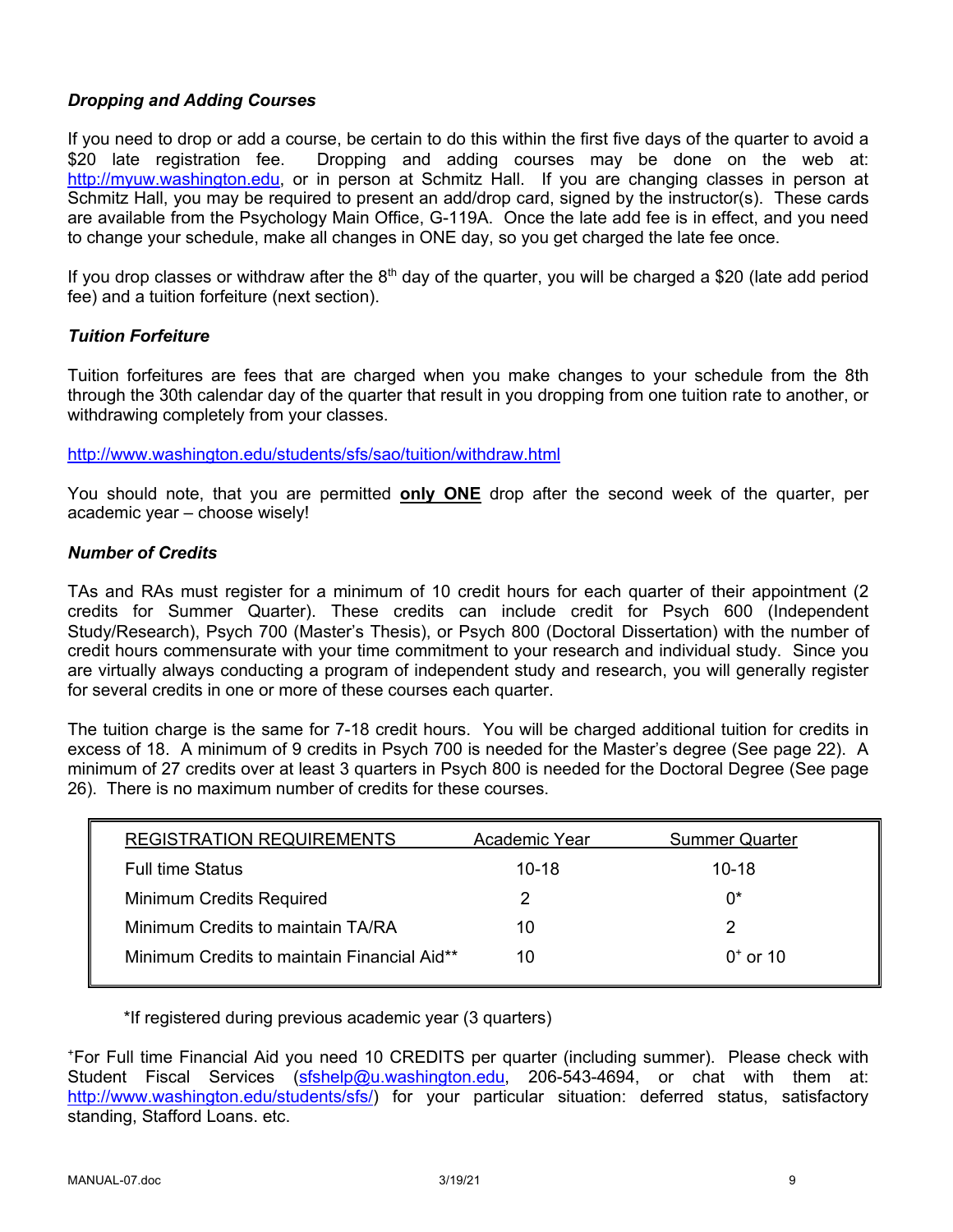### **A. IV. TEMPLATE FOR FIRST YEAR PLANNING MEETING**

The purpose of this template is to help new graduate students and their advisors prepare for a discussion of the student's plans for the first year. Be sure to schedule the meeting as soon as possible. Use this template to provoke your thinking, and jot down notes before the meeting. This is also the time to check in with your co-advisor and get his/her thoughts on your plan. A good time to do this is after talking with your advisor but before finalizing the written version of the plan. The final written version is due on Friday of the first week of classes.

#### **Template for signatures:**

| [Type your name under this line]              |            |
|-----------------------------------------------|------------|
| [Type your advisor's name under this line]    | Advisor    |
| [Type your co-advisor's name under this line] | Co-Advisor |

#### **1. Long-term goals**

- a. Where do your interests lie within Psychology? (Be as specific as you can.)
- b. What are your goals for the coming 10 year period (e.g., after graduate school, do you want to teach? Do research? Work in industry? Postdoc? Other? Undecided, keep XX range of options open?)
- c. What new skills/knowledge are most needed to take you toward your goals. Which of them can you acquire this year, and how?

#### **2. Plans for the coming year**

- a. Research
	- I. Research projects to be initiated?
	- II. Any writing to be done?
	- III. Research presentations planned (e.g., Journal clubs? Research Festival?)
	- IV. Clinical students: What is a realistic research plan, given your heavy course load?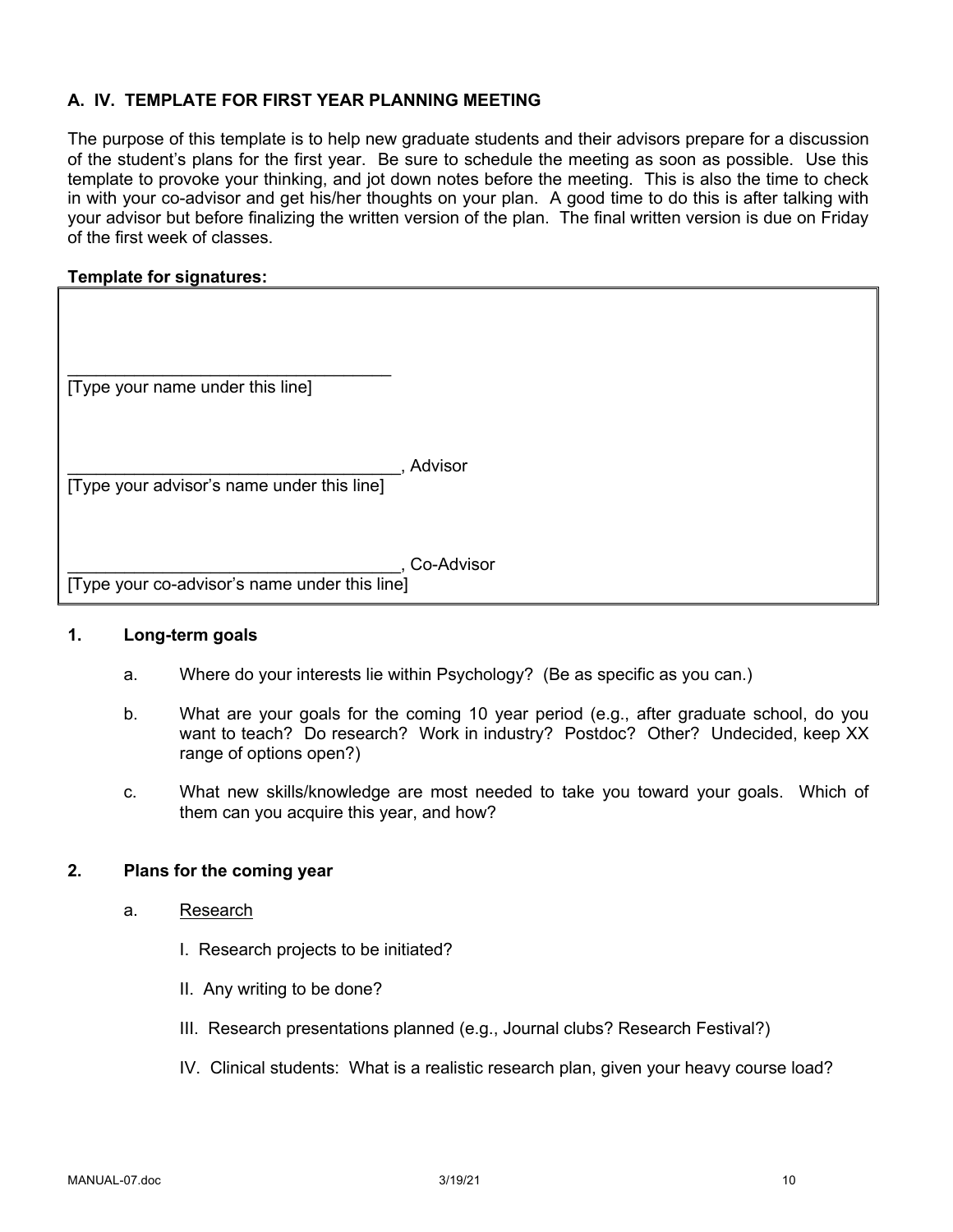- b. Coursework (Check the time schedule for conflicts)
	- I. Required courses to be taken
	- II. Other courses/seminars to be taken
- c. Development of teaching skills
	- I. Courses you hope to TA
	- II. Other teaching practice (e.g., Journal club presentations? Other?)
- d. Attendance at professional meetings? \$\$\$?
- e. Apply for outside funding (grants, fellowships)

### **3. Advisor and co-advisor**

- a. Given your goals, are you in the right research group with the right advisor?
- b. If you need to change, how and when could it be done gracefully?
- c. What about your co-advisor? Any change needed?
- d. Will any faculty sabbaticals/leaves interfere with your plans?

## **4. Writing up your first year plan**

After you have talked to you advisor, check in with your co-advisor for additional suggestions. Then draft a first year plan (say, 1-2 pages in length). Include spaces for three signatures (yours, your advisor's, and your co-advisor's), as shown below. Give the draft to your advisor for comments. When the plan is finished, get the three signatures. Make four copies: for yourself, your advisor, your co-advisor, and the Graduate Training Committee (give this one to Jeanny Mai). Nancy Kenney, the Director of Graduate Training, will review the plans for the Graduate Training Committee. Finished plans are due by Friday of the first week of classes (earlier is better).

\* \* \* \* \* \* \* \* \* \* \* \* \* \* \* \* \* \* \* \*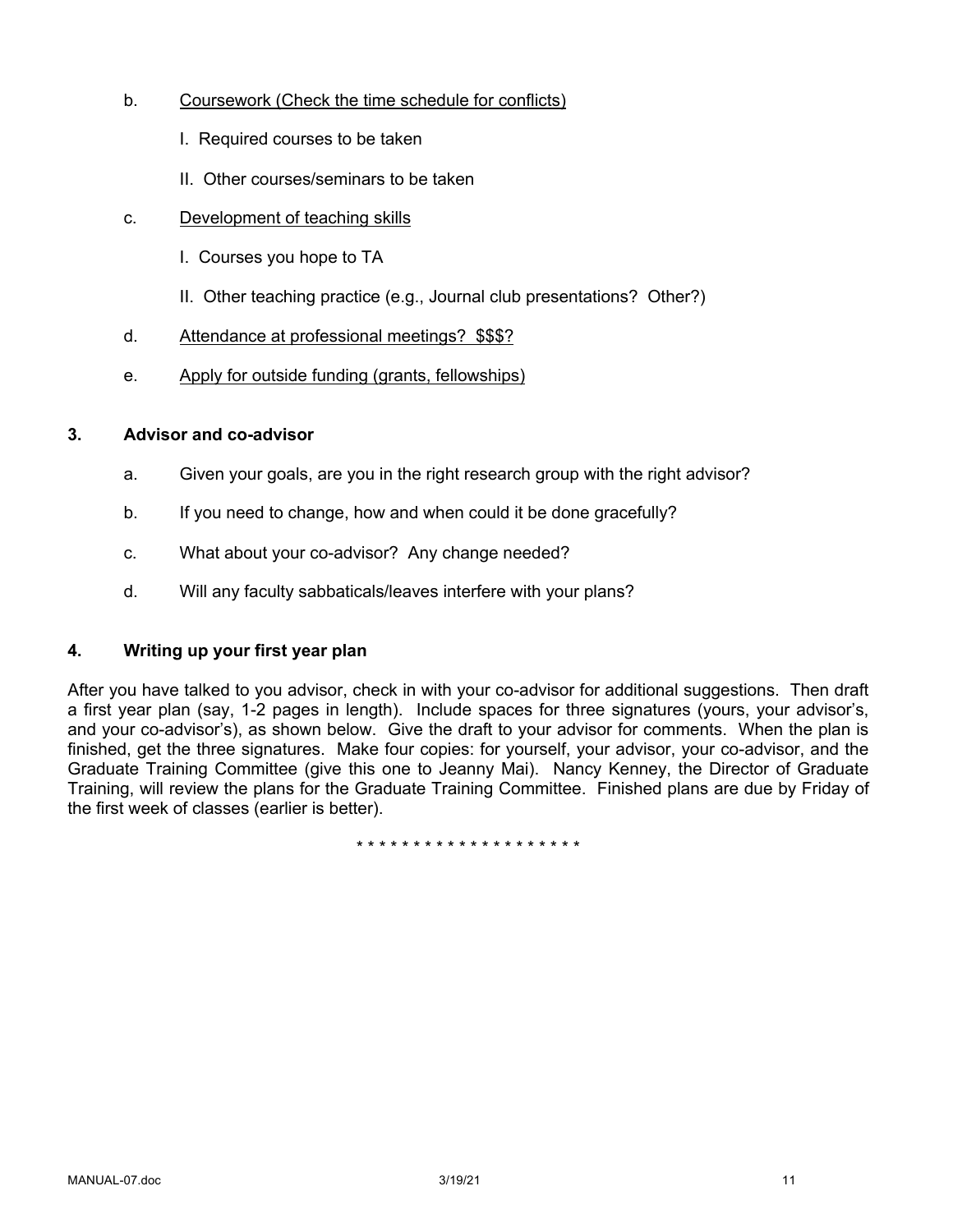# **First Year Checklist**

| Arrive in time to attend the Psychology Orientation Seminar and the UW's CIDR TA/RA<br>Conferences which occur the week prior to regular classes beginning                                                                                                                                                                              |
|-----------------------------------------------------------------------------------------------------------------------------------------------------------------------------------------------------------------------------------------------------------------------------------------------------------------------------------------|
| Prior to the beginning of classes, meet with your advisor to go over course requirements,<br>research plan, and TA/RA assignment                                                                                                                                                                                                        |
| Get Washington State driver's license                                                                                                                                                                                                                                                                                                   |
| Complete payroll, insurance, and tax paperwork with Merly Jones, G-126, 206-543-3366,<br>merlej@u.washington.edu                                                                                                                                                                                                                        |
| Get e-mail account, desk space, SPSS license                                                                                                                                                                                                                                                                                            |
| Acquire building keys in the Guthrie front office                                                                                                                                                                                                                                                                                       |
| Pay student fees before the due date during the first month of the quarter                                                                                                                                                                                                                                                              |
| Talk with more advanced students to get their tips on the program                                                                                                                                                                                                                                                                       |
| Write your Annual Plan with your advisor (See Annual Plan Section, page 13) Turn in the<br>final version to your advisor by the end of the first week of classes                                                                                                                                                                        |
| Register for classes before the first day of classes, including:<br>Orientation seminar, statistics sequence, Colloquium Series<br>Masters credits during your 1 <sup>st</sup> and 2 <sup>nd</sup> year if you choose to get a Master's degree<br>(See page 22)                                                                         |
| Keep a file for yourself of all the courses you take, <i>including</i> seminars and independent<br>studies. In this file enclose reading lists, syllabi, instructor name(s), and the quarter and<br>year each course was taken. This file will be invaluable to you later, e.g. when you apply for<br>licensing or a teaching position. |
| Prepare for the first/second year project                                                                                                                                                                                                                                                                                               |
| Plan for summer funding                                                                                                                                                                                                                                                                                                                 |
| Review this manual for information that might be helpful                                                                                                                                                                                                                                                                                |
| Get to know the cafes on and off campus                                                                                                                                                                                                                                                                                                 |
| If any concerns arise, don't be shy. Talk to your advisor, co-advisor, another student, the<br>lead TA, the Psychology Graduate Student Action Committee, the Graduate Program<br>Advisor (Jeanny Mai), the Director of Graduate Training (Nancy Kenney), or anyone else<br>you think might be helpful.                                 |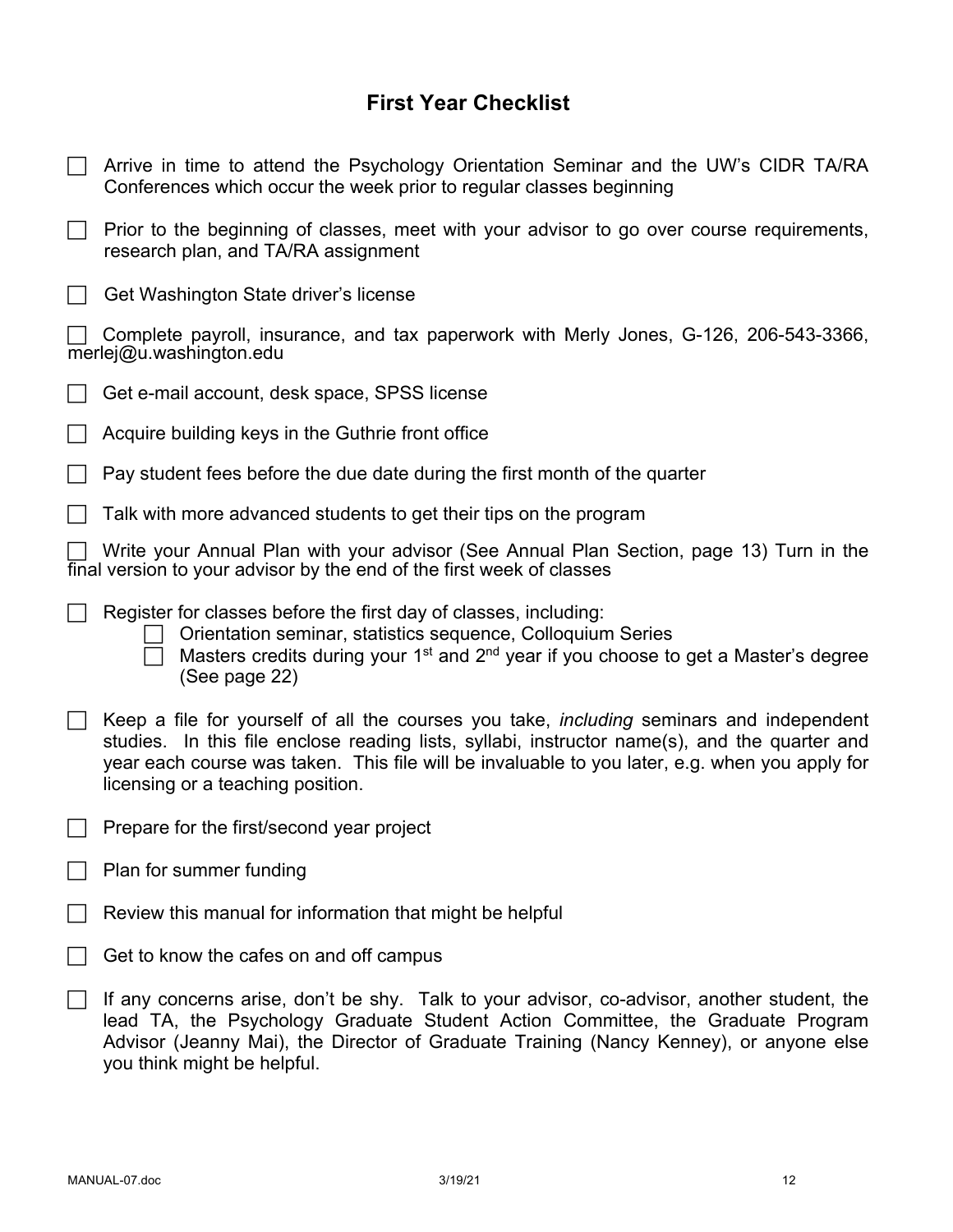# **B. PROGRESSING THROUGH THE PROGRAM**

### **B. I. ANNUAL PLAN**

All graduate students and their advisors are expected to participate in an annual planning and evaluation process. In 1999 and again in 2003, the faculty approved changes in the course requirements for our new graduate program. We also adopted a new Planning/Evaluation process. We are currently implementing the new planning process, which will undergo revision and improvement as needed.

*First Year Plan*. Each new graduate student should study the planning template at the end of the previous section (See page 10). He/she should meet with his/her advisor(s) prior to the beginning of Autumn Quarter, and begin developing a plan for the first year of study. After the meeting, the student should prepare a draft of his/her first year plan, including goals, coursework, research, etc., for the upcoming year. The student and the advisor(s) should complete and sign the first year plan by the end of the first week of classes, and forward it to the Graduate Program Advisor (GPA, Jeanny Mai). She will forward the plan to the Director of Graduate Training (GPC, Nancy Kenney) for review from a graduate school perspective and thereafter place it in the student's file.

*Annual Plan*. Annual plans are prepared in May of each year. Templates will be distributed as a reminder around April 1. The student and advisor should meet in early April or May, and the final version of the plan should be in the advisor's hands by about the  $3<sup>rd</sup>$  week of May. The student's co-advisor and/or committee should be involved as appropriate. The advisor will then draft a feedback/evaluation letter to the student, and forward both the plan and the draft evaluation letter to the Graduate Training Committee (GTC) Area Rep by about June 1.

*Evaluation/Feedback Letters.* Areas will meet and review the plans and letters at the end of Spring Quarter. Other Area faculty members will suggest additions or modifications to the letter. Letters should be signed by the advisor and the GTC Area Rep, and sent to students directly by the Area. Students should receive their evaluation letters by about July 1.

Copies of the plans and letters will also be forwarded to Nancy Kenney (GPC), who will review them from a Graduate School Perspective. Problem cases will be considered by the Graduate Training Committee (GTC) at its meeting early in Summer Quarter. If needed, an additional letter advising the student of official actions by the GTC or the Graduate School will be sent to the student from the GTC. After review by the GTC, the original evaluation will be given to the student, the plans and copies of the evaluation letters will be placed in the student's file.

Templates setting forth the topics that need to be covered for both the student plan and the faculty evaluation letter can be found at the back of this manual. Copies are also available from the Graduate Program Office, G-127. Topics include items such as goals, accomplishments, progress, development of skills in teaching and research, coursework, service, presentations, awards, and preparation of a *curriculum vitae* (academic résumé). (See appendices.)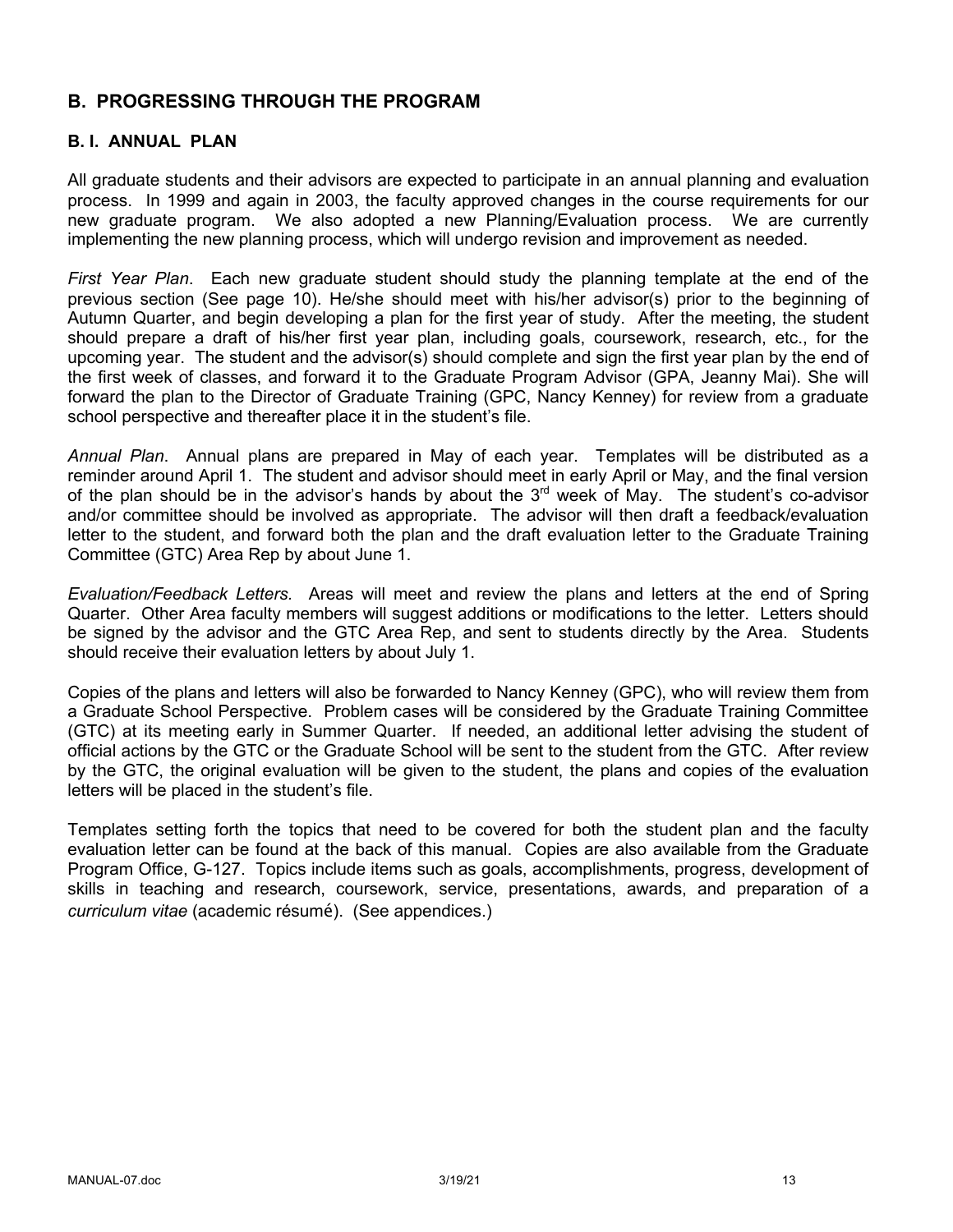# **B. II. CONDUCTING A RESEARCH PROJECT**

**1. General Considerations.** All students are expected to acquire research skills. All research must have a faculty sponsor, typically the student's advisor. A student's research experience begins in the first year of graduate school and should be an ongoing activity throughout his/her graduate career.

### **2. Acquisition of Research Participants (Subjects)**

*Animal Research* - James Campanelli (G-138) coordinates the use of the department's supply of laboratory animals. (jcampane@u.washington.edu)

*Human Participants* - The department maintains a pool of human research participants each quarter in connection with various introductory classes. Frank Smoll (G-219) coordinates the use of these human research participants. Before each quarter begins, graduate students and faculty submit a request to the Subject Pool office for human research participants for that quarter. The Subject Pool Manager's office is located in Rm. 10 D, email psypool@u.washington.edu.

*Infant and Child Participants* - Contact the Jennifer McBride at the Communication Studies Participant Pool, partpool@u.washington.edu or 206-616-9081. You will need a faculty sponsor and human subjects approval for your research in order to use the participant pool. You should also talk to your advisor about funding.

Human research participants are also obtained by survey methods, such as mailing and telephoning. ALL RESEARCH WITH HUMAN PARTICIPANTS MUST BE APPROVED BY THE DEPARMENT OR BY THE UNIVERSITY HUMAN SUBJECTS REVIEW COMMITTEE. (See below)

#### **3. Human Subjects Review Committee.**

**Departmental Requirements.** All research using human participants must be reviewed and considered qualified for "certification of exemption" by the Department review committee chaired by Frank Smoll. Applications for committee review may be obtained in the Subject Pool office (Rm. 10 D). Return the exemption application, signed by your faculty sponsor, to Frank Smoll's mailbox. Please allow at least one week for processing of the application.

**UW Requirements**. Projects not exempted by the Department require review by the University Human Subjects Review Committee. Instructions and guidelines for applying to the University Committee are found in the boxes located just outside the Subject Pool office (Rm. 10 D) and on the UW website. Please allow about 2 months for processing.

**4. Research Space.** The Department Chair and Assistant Chair(s) coordinate space for animal research. The research space reserved by the Psychology Department for group studies with human participants (large groups up to 15) is G-184. Contact the Administrator (Michele Jacobs, G-119) for more information and/or to make reservations for this research space. Also contact your advisor for further options.

A departmental lab for running human subjects utilizing computers is located in the Chemistry Library building, Room 210E. 9 to 14 PCs allow experimenters to run multiple subjects at one time. Some rules governing the use of the computer lab include:

- 1) The room is for use by faculty, graduate students, or personnel under their direct supervision.
- 2) The room must be scheduled online at least one week in advance via PsyCal, https://web.psych.washington.edu/psycal/
- 3) If you will not be using the room after you have scheduled it, please cancel the reservation in PsyCal so it can be made available to others.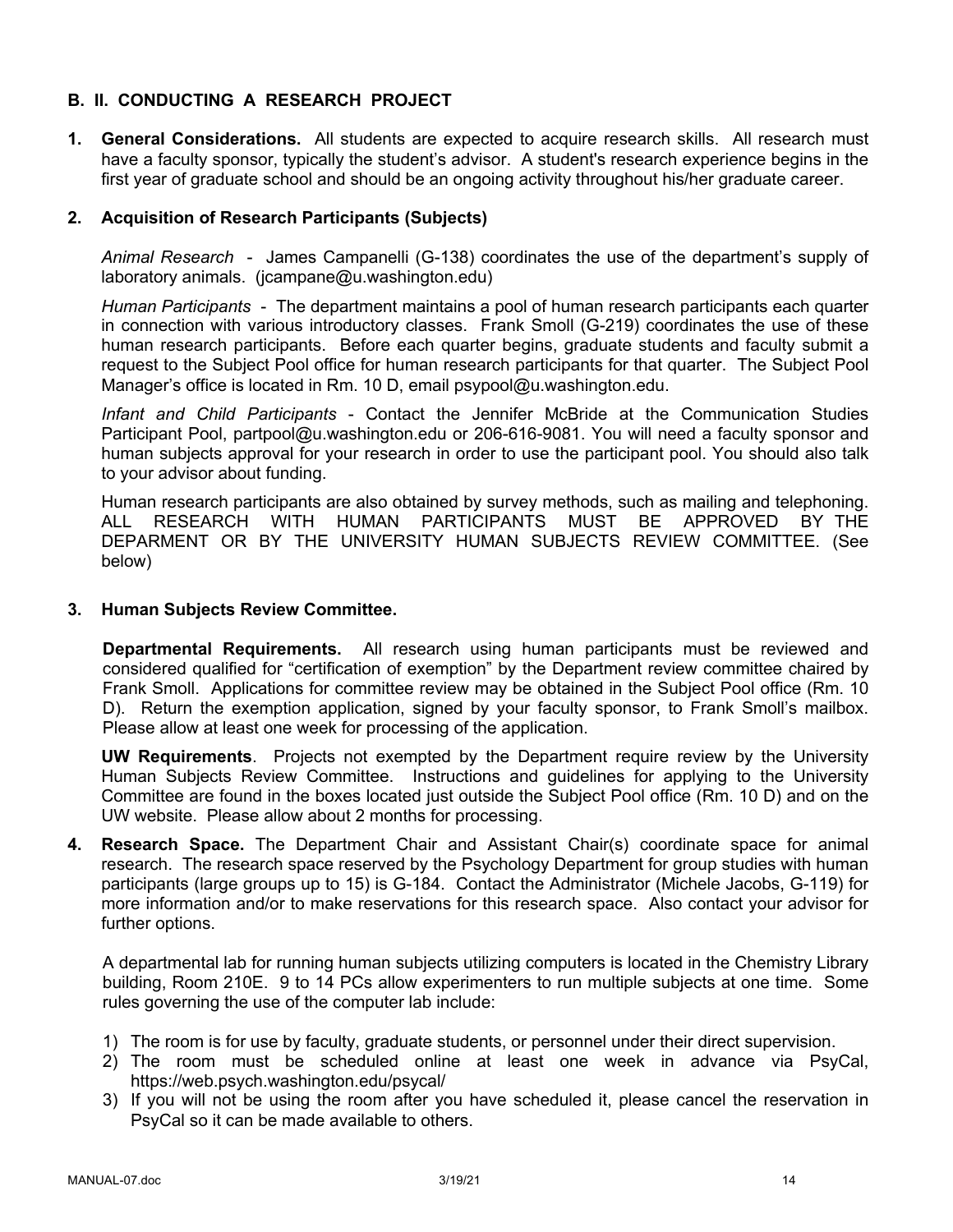- 4) The room should be scheduled in 30-minute increments. Please keep scheduling requests to 2 hours per day per person, or 10 hours per week. We will always attempt to accommodate requests for more time. Schedule only the time you know you will use.
- 5) The room is available from 8:00 AM to 7:00 PM, Monday through Friday.
- 6) You must provide your own software and supplies.
- 7) When scheduling, please take into account set up and takedown time for your software. Also, please clean the room for the next person.
- **5. Equipment.** Small research equipment and audio-visual aids are available by reservation in PsyCal as well. The department orders new equipment on an annual basis. See the Administrator (G-119) for current inventory and future needs. The Office of Technical Services aka "the Shop" (G-28) also has equipment that may be borrowed for experimental research. A faculty member must sponsor equipment requests.
- **6. Financial Support for Research.** The department generally cannot provide funds for student research projects. Clerical support such as typing questionnaires and manuscripts or Xeroxing for unfunded projects is not available. You may apply for funds for equipment, supplies, subject payment, etc., for your dissertation. To be eligible, you must have reached Ph.C. status (i.e. passed general exam). This fund is not available for travel expenses. Application forms can be picked up from Phillip Burger and submitted to the Chair of the department.

If you are a research assistant on a grant, all grant-related work must be billed to the budget number on the grant. If your research is not funded by a faculty grant, you may write your own grant under sponsorship of a faculty member. For information on grants being offered, watch the Department Newsletter for agency requests for proposals, check the bulleting board outside the Graduate Program Office, see Phillip Burger, or discuss the possibility with your advisor. Graduate fellowships for research are also available. For information on such opportunities, watch the Newsletter, contact the Graduate Program Advisor in G-127, or visit the Grants and Funding Information Service (GFIS) office located in Suzzallo Library Reference & Research Services.

**Grants and Funding Information Service (GFIS)**, located in Suzzallo Library, assists UW graduate students in their search for information about financial opportunities available outside the University of Washington. See their website at www.lib.washington.edu/gfis/ or email them at gfis@u.washington.edu or call at 206-616-3084.

#### **7. Computer Facilities**

Psychology Department Resources

Each graduate student has a faculty advisor and/or faculty person with whom he/she is doing research. The computer facilities of the faculty advisor/research colleague are generally shared with his/her graduate students.

#### **Intradepartmental Resources (Guthrie)**

The Office of Technical Services aka "the Shop" (G-28, 206-543-8281) is responsible for computer maintenance, equipment, and software advice.

**CHEM LIB and JOHNSON ANNEX** - 2 MacIntosh (G3) computers, 3 computers with Windows, a Postscript laser printer for the MacIntosh and one for Windows, plus a color inkjet printer for Windows. All of these computers are connected to the Internet and to the departmental network.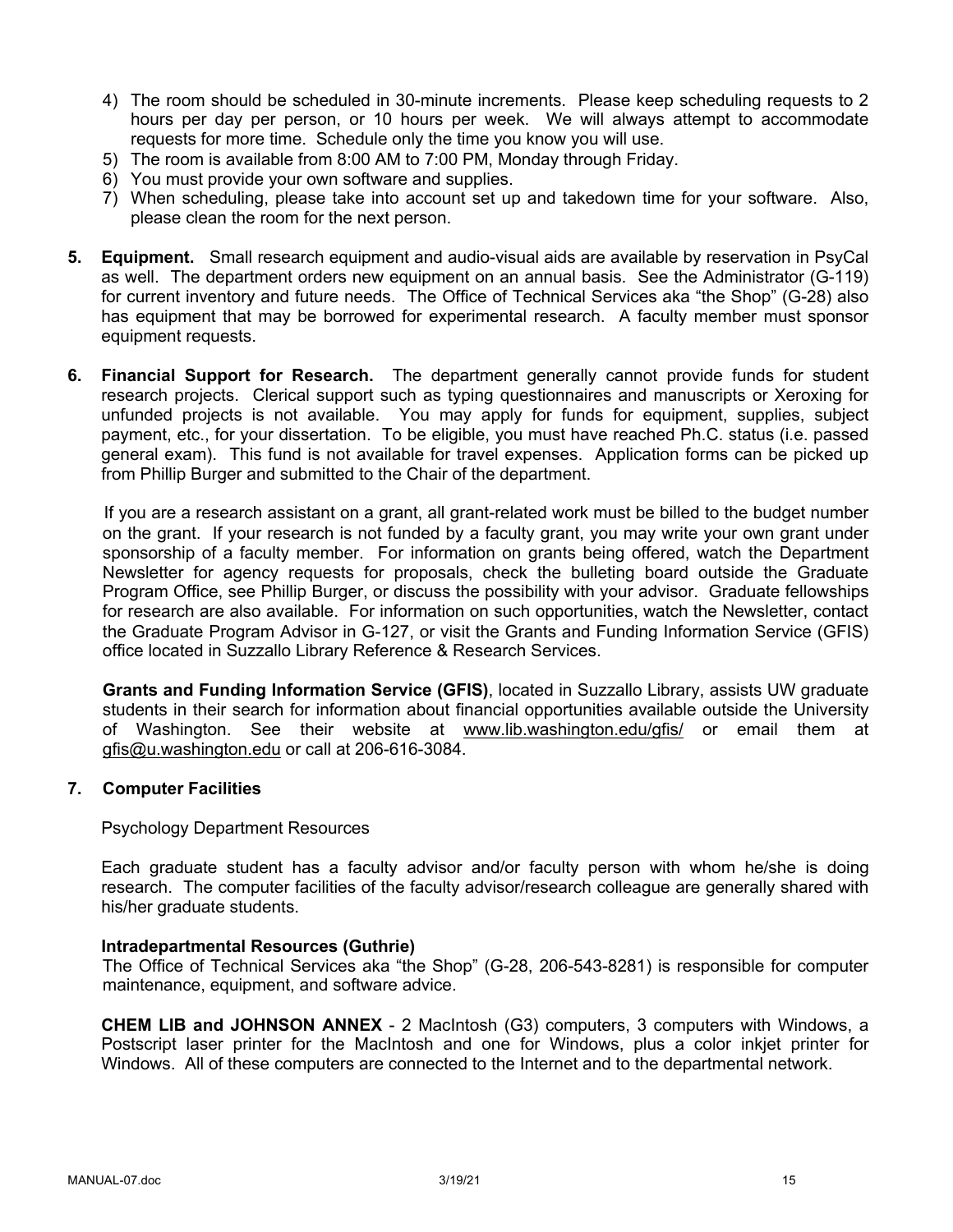**Room 53** (Media Lab) – 2 PCs and 2 MacIntosh computers with a b/w laser and a color printer. There is an array of web/image editing and presentation software available to graduate TA's and all faculty members.

Additional printers are located in room 119 (Main Office) – HP6 Laserjet connected to both a MacIntosh, and a Dell. For practical reasons, for now and the foreseeable future, the Department is supporting only Macs, and Dell systems. The department has standardized on Microsoft Word for word processing software for the Mac's and PCs. We offer MS Excel for spreadsheets, and MS Access for database software. For statistical analysis, we support Systat and SPSS. We recommend SPSS because it is used in the required statistics course sequence.

#### **Extra-Departmental Resources**

#### **Center for Social Science Computation and Research (CSSCR)**

Phone: 206-543-8110

e-mail: CSSCR@u.washington.edu web: http://julius.csscr.washington.edu/ Students should familiarize themselves with this upper campus "computer center." It is located in Savery Hall and exists to help social scientists with using computers in their research. The Center has a large number of terminals and printers, as well as microcomputer teaching classrooms. The Center offers basic courses free of charge in computing, e.g., SPSS X, MS Windows, etc. Consultants are available to assist you. Normally a Psychology graduate student serves as one of the consultants. The Center also has a special facility for graduate students equipped with highpowered computers and statistical packages, such as SAS, M-Plus, etc. **The Psychology Department is part of this center. Please use it!**

#### **Center for Teaching, Learning, & Technology (Catalyst)**

Odegaard Undergraduate Library (OUGL) room 230 Phone: 206-616-8154 e-mail: catalysthelp@u.washington.edu web: http://catalyst.washington.edu/

**Center for Instructional Development and Research (CIDR)** 422 Sieg Hall Phone: 206-543-6588 e-mail: info@cidr.washington.edu web: http://depts.washington.edu/cidrweb/

**8. Undergraduate Research Assistants (499s**) The department requires undergraduate Psychology Majors to have some type of field or research experience. Undergraduate research assistants enroll in Psych 499 under the sponsorship of a faculty member. Often undergraduates help or work with graduate students. The Psychology Undergraduate Advising Office (G-114) manages the recruitment of undergraduate students for 499. Contact the Psychology Undergraduate Advising Office for further information or check the departmental website under undergraduate studies (http://web.psych.washington.edu/undergraduate/499.html).

**Concluding Comments.** Conducting good research requires substantial planning and ongoing administration. Your advisor and those listed above are available to aid you in your research endeavors. Research skills will play an important part in your graduate career, so get started early, plan well, and don't hesitate to ask for help.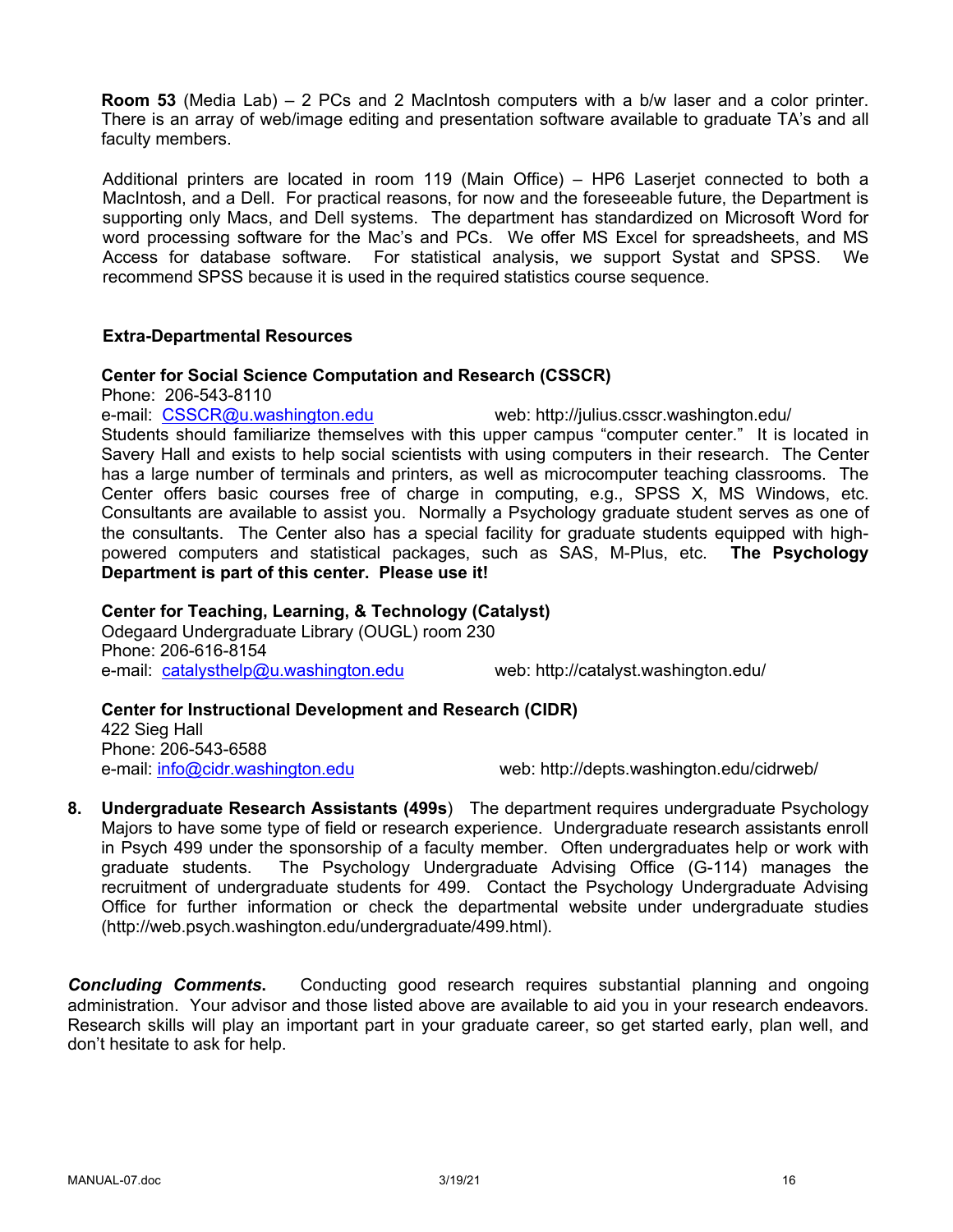### **B. III. TAKING COURSES**

1. *Philosophy.* The Graduate Program was revised in 1999 and again in 2003. The new program features individualized programs centered around preparing you to meet your own self-defined goals. In keeping with this intention, **your individual coursework should be chosen carefully as part of the annual planning process**. You will need to invest some time in searching out the optimal set of courses to meet your goals. Lists of courses taught in our Department are available in the undergraduate advisory office and at the back of this manual. Your advisor and advanced graduate students will be good sources of suggestions, especially for courses outside the Department.

Graduate School is not like undergraduate school in the sense that there is no set program to be completed. You should not be thinking "What do I need to do to pass this course?" but rather "What do I need to do to prepare myself in the best possible way for my career?"

2. *Required courses.* The Department and the Areas have adopted some minimal course requirements for graduate students (described in detail beginning page 31.) In the non-clinical areas a minimum of about 10 courses is required (depending upon how you count). In the clinical areas a greater number of courses is required, and learning to do psychological testing and psychotherapy are additional goals.

Most of your required coursework should be completed in your first two years of graduate study (three years for students in the clinical areas), before you take your General Exam.

- *3. Role of the Supervisory Committee.* Your Supervisory Committee will review your coursework in relation to your goals, and may also suggest or require additional coursework. This is one of the reasons that it is to your advantage to form your Supervisory Committee as early as feasible in your second year.
- *4. Seminars.* As you progress through graduate school, seminars requiring your active participation should replace lecture-type courses. At more advanced levels of graduate study, there is a temptation for students to narrow their focus to the topics studied in their advisors' labs. To counteract this tendency, we strongly urge advanced graduate students to continue to take a couple of advanced seminars each year in a broader range of topics. Lists of Departmental seminars are available quarterly. Seminars outside the Department will also be very valuable, but must be sleuthed out on your own.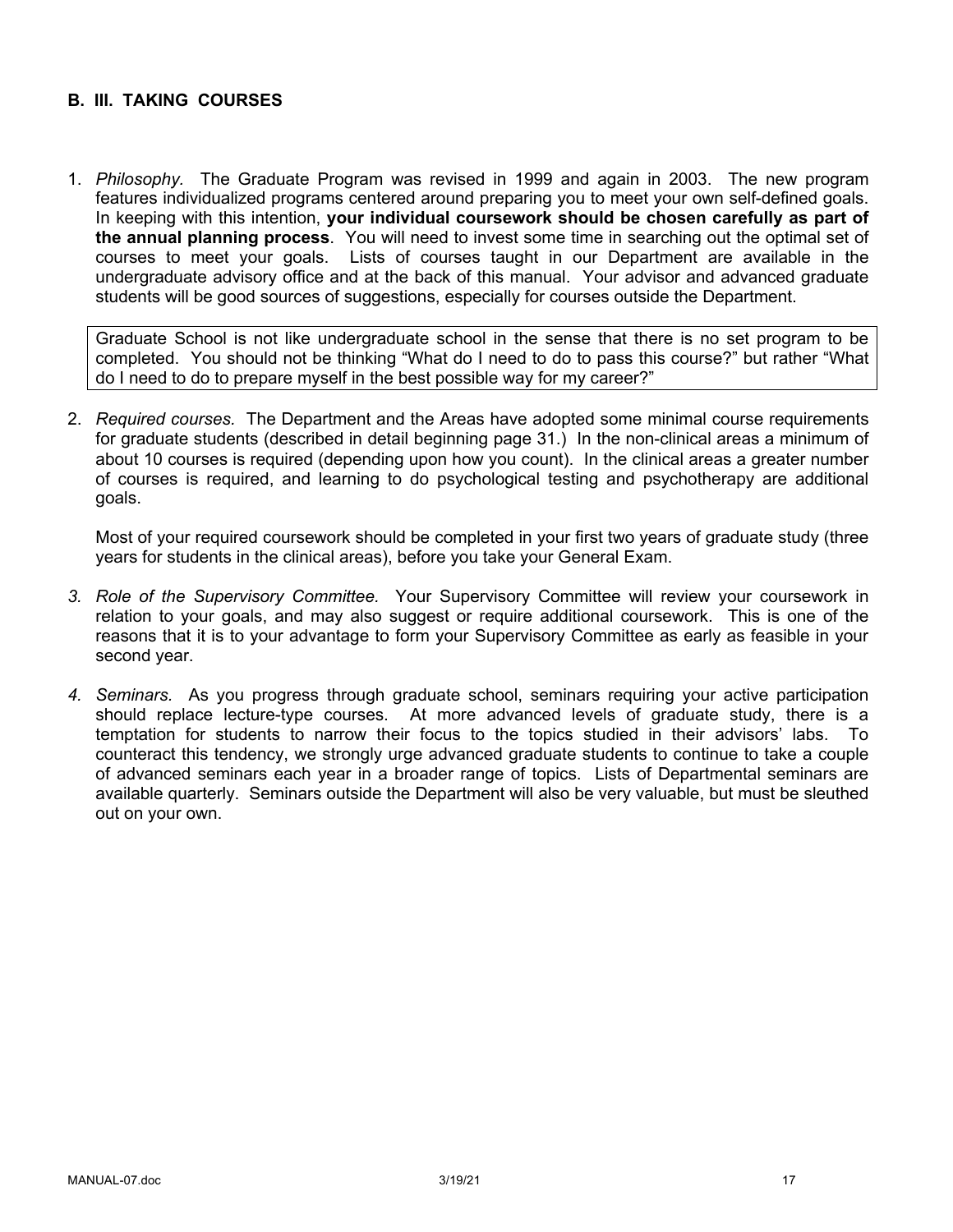### **B. IV. GRADING AND EVALUATIONS**

### **Grades**

- 1. All courses fulfilling departmental requirements (300, 400, and 500 level courses only) must be taken for a grade unless the course as a whole is offered on a Credit/No Credit basis. As stated by the Graduate School, a grade of 2.7 is the minimal satisfactory grade for a course to fulfill departmental requirements. In order to earn a graduate degree, you will need at least 18 graded credits (with grades above 2.7) and a minimum grade point average of 3.0.
- 2. Some courses will be offered as Credit/No Credit and designated as such in the University Time Schedule. These courses cannot be counted toward the 18 graded credits required for the completion of a graduate degree.
- 3. You may opt to take courses other than those fulfilling departmental requirements on a Credit/No Credit basis. You must make that designation when you register for the course. The instructor must give you a numerical grade that will be changed by the Registrar's Office for transcript purposes. Again, these credits will not be counted in the 18 graded credits required for graduation.
- 5. Two sections of each independent study/research course (498, 499, 597, 598, 599, 600, 700 & 800) are offered; section "A" for graded credit, section "B" for Credit/No Credit. You should discuss which section to take with the person sponsoring your work. Grades in these courses are not considered in calculating your grade point average.

600 is for independent research and should be used mainly during the first year. 700 is for the Master's degree (9 credits required) – thesis required 800 is for the Dissertation (27 credits required) and should be used as soon as your committee is formed and/or you have begun your own independent research

5. An "N" grade is given in independent study/research courses when a project continues over several quarters and will not be graded until its completion. You must maintain continuous registration in that course until a grade is given, and you must be consistent in registering for either the graded or the Credit/No Credit section.

#### **Evaluation Procedures**

- 1. Your most important evaluations will be provided by your advisor and by your annual evaluation/feedback letter.
- 2. A copy of your transcript is received annually in the Graduate Office and is made a part of each student's file. If your quarterly or cumulative grade point average drops below 3.0, your name will appear on the "Low Scholarship List" sent by the Dean of the Graduate School to the Director of Graduate Training. The progress of those students will then be reviewed by the Graduate Training Committee at their next meeting (usually the 2nd week of the following quarter), and one of the five possible actions listed in Section 3 below may be taken.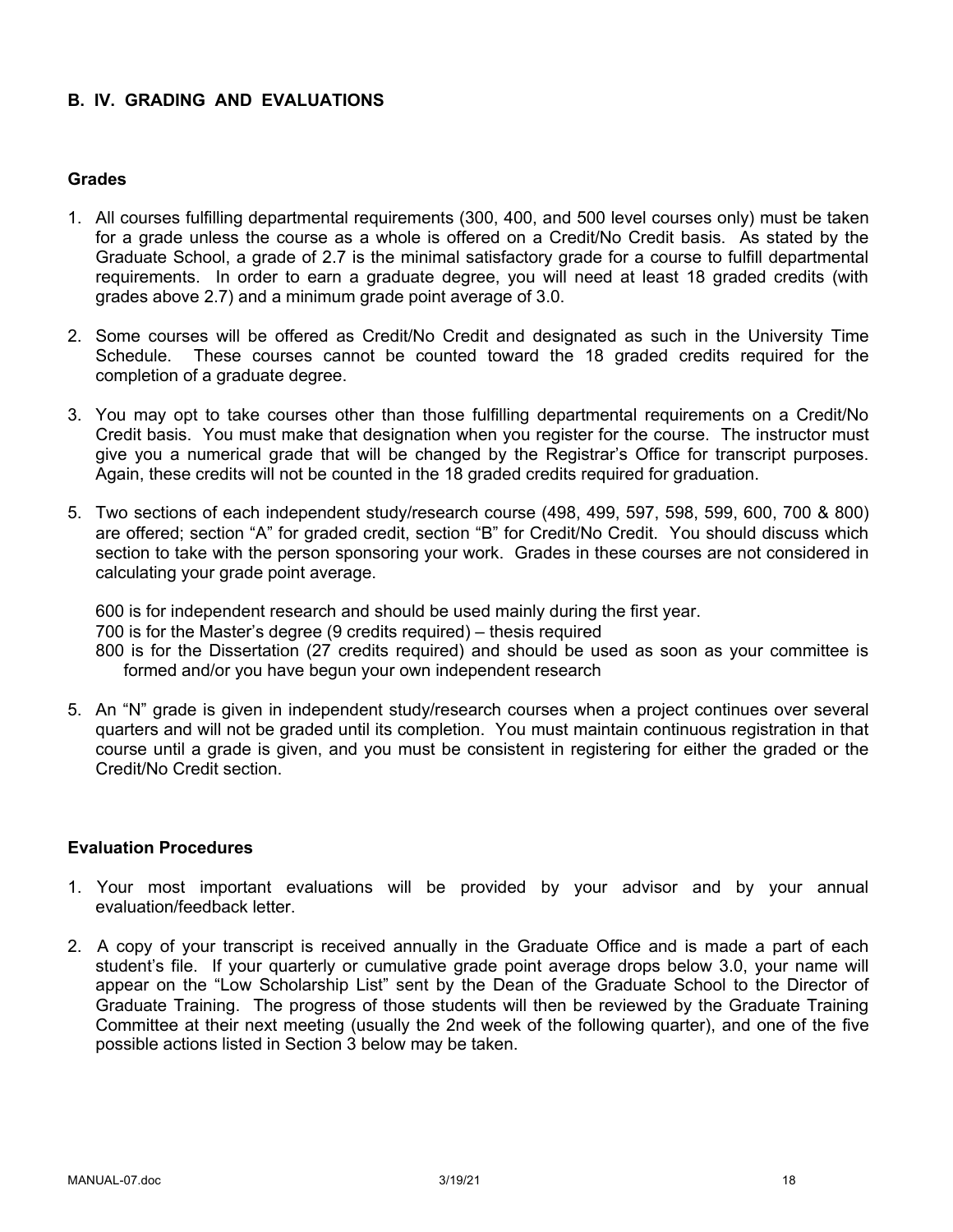- 3. In the unlikely event that your progress is less than satisfactory in any area of your program, you will receive feedback from the Director of Graduate Training, and in some cases, from the Dean of the Graduate School. There are five ways in which unsatisfactory progress can be communicated to a student. They are, in increasing order of seriousness:
	- 1) a verbal warning from the student's advisor(s),
	- 2) a written warning from the Director of Graduate Training ("Internal Watch list/Safety net"),
	- 3) a change in the student's status to "Warn," (external/Graduate School)
	- 4) a change in the student's status to "Probation," or (external/Graduate School)
	- 5) a change in the student's status to "Final Probation." (external/Graduate School)

Procedures 1 and 2 are essentially "internal" warnings within the department, whereas procedures 3, 4, and 5 are actions taken by the Dean of the Graduate School.

"Probation" or "Final Probation" status results in a notation on your transcript and in a letter being sent to you by the Dean. Students in each of the three "external" categories (3, 4, and 5) will be informed in a letter from the Director of Graduate Training of the steps they must take to return their standing to that of a student in good standing. A student is not usually dropped from the University unless he/she has spent at least one quarter in the status of "Final Probation." Students in Probation or Final Probation status are less likely to receive assignments as teaching assistants (see "Policies for the Assignment of Teaching Assistants" in this manual).

- 4. At the request of any faculty member, Supervisory Committee, or individual student for him- or herself, the Graduate Training Committee will review the academic status of any graduate student and will make any appropriate recommendations.
- 5. You should receive your annual evaluation in mid-summer. Should you have questions about your evaluation, see your advisor or the Director of Graduate Training.

# **B. V. SUPERVISORY COMMITTEE**

Your Supervisory Committee's roles are to guide you in the preparation of your graduate program, to conduct your General Examination, and to conduct your Final Examination.

- 1. *Composition of the Supervisory Committee*: You must set up a Supervisory Committee consisting of at least four and not more than seven members. This Committee must be officially formed at least four months prior to the time the request for the General Exam is presented to the Graduate School. It is advisable to have one or more members over the minimum number to assure a necessary quorum for meetings and examinations. The following are considerations for composition of the committee:
	- a) Members of the committee must be members of the appointed Graduate Faculty. One or two members may be appointed who are not on the Graduate Faculty, if the majority of the members are Psychology Graduate Faculty members, and if a CV is provided to the Graduate Program Advisor for the non-Graduate Faculty member. Not every faculty member is a member of the Graduate Faculty, although most are. Some new assistant professors, lecturers, and research associates are not. If in doubt, ask the person you are considering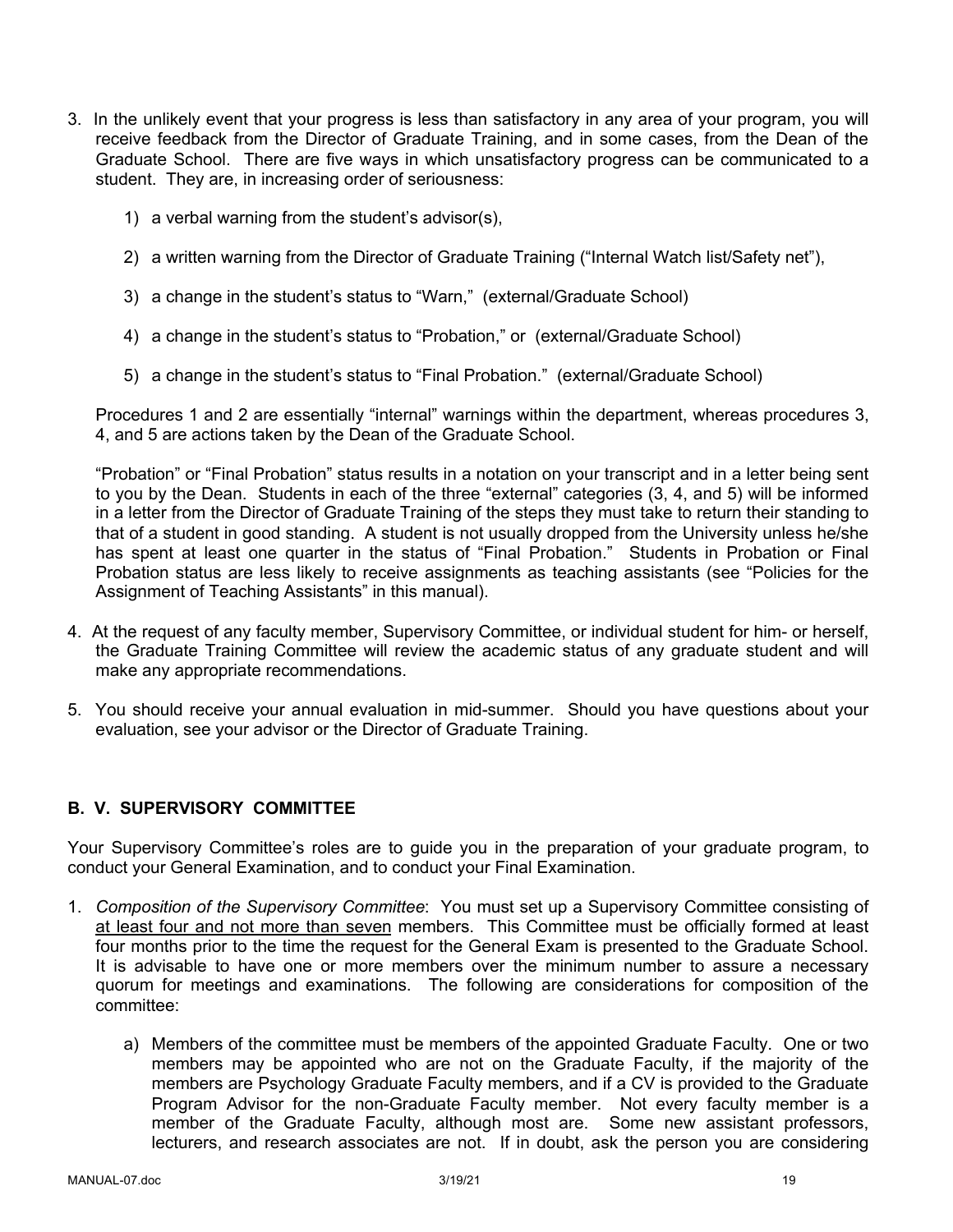having your committee, check with the Psychology Graduate Program Office, or call the Graduate School's Student Services Office at 206-543-8720. You may also check the following website: http://www.grad.washington.edu/gradfac/

- b) A majority of your members must be from your major area, e.g., Clinical, Behavioral Neuroscience, etc. Normally, at least three of your members are core faculty in the Psychology Department, but members of other departments are also eligible.
- 2. *When to Form Your Supervisory Committee*: Your supervisory committee should be formed either at the end of your first year or as early as feasible in your second year in the program. It is advisable to form this committee early so that your committee members can have a voice in the curriculum you follow in preparation for your General Examination (see page 23).
- 3. *Procedures for the Formation of Your Supervisory Committee*:
	- a) Get an "Application for Ph.D. Supervisory Committee" form from the Graduate Program Office, G-127.
	- b) Discuss your committee with each potential member and get a signature on the form for each member who is willing to serve on the committee. An e-mail concurrence may be attached to the request form in lieu of a signature.
	- c) Return the completed form to the Graduate Program Office. The suggested Committee will be submitted to the Graduate School for approval. An e-mail notice of the formation of your committee will be sent to all members once the approval process is complete.
	- d) Beginning with committees established in the Autumn 2007 quarter, graduate students and chairs of all newly formed committees are required to sign a form documenting that the student has been advised of human and animal subjects guidelines. The form is available on the Graduate School Forms web page at: http://www.grad.washington.edu/stsv/human-animal-certif.htm
- 4. *Graduate School Representative (GSR)*: You are expected to find a Graduate School Representative who is from a field other than Psychology and who does not have any overlapping appointments with your Chair. The GSR represents the broad concerns of the Graduate School. The role of the GSR includes monitoring the conduct of the student's exams, resolving conflicts, and facilitating communications between committee members and the student. The GSR is charged with the additional responsibility of reporting directly to the Dean of the Graduate School on the content and quality of the General and Final Examinations. The main function of the GSR is to ensure that the process allows for fairness to all parties. **The GSR is currently a voting committee member**.
- 5. *Changing (Reconstituting) Your Committee*: Within reason, it is possible to change the members of your committee. For example, if your dissertation focus has changed, a different committee member may be more appropriate. The Graduate School will not honor requests to change the GSR if the reason for the change is a scheduling difficulty. If you and your advisor decide that a change is needed, follow the steps outlined below.
	- a) Get a "Request for Supervisory Committee Reconstitution" form from the Graduate Program Office, G-127.
	- b) Indicate the changes to be made, and your reasons for making these changes.
	- c) Get the signatures of any members who are being added to, or removed from, the committee. An e-mail concurrence may be attached to the request form in lieu of a signature.
	- d) Return the form to the Graduate Program Office. The suggested changes will be submitted to the Graduate School for approval. Approval of changes will be sent by e-mail to all committee members.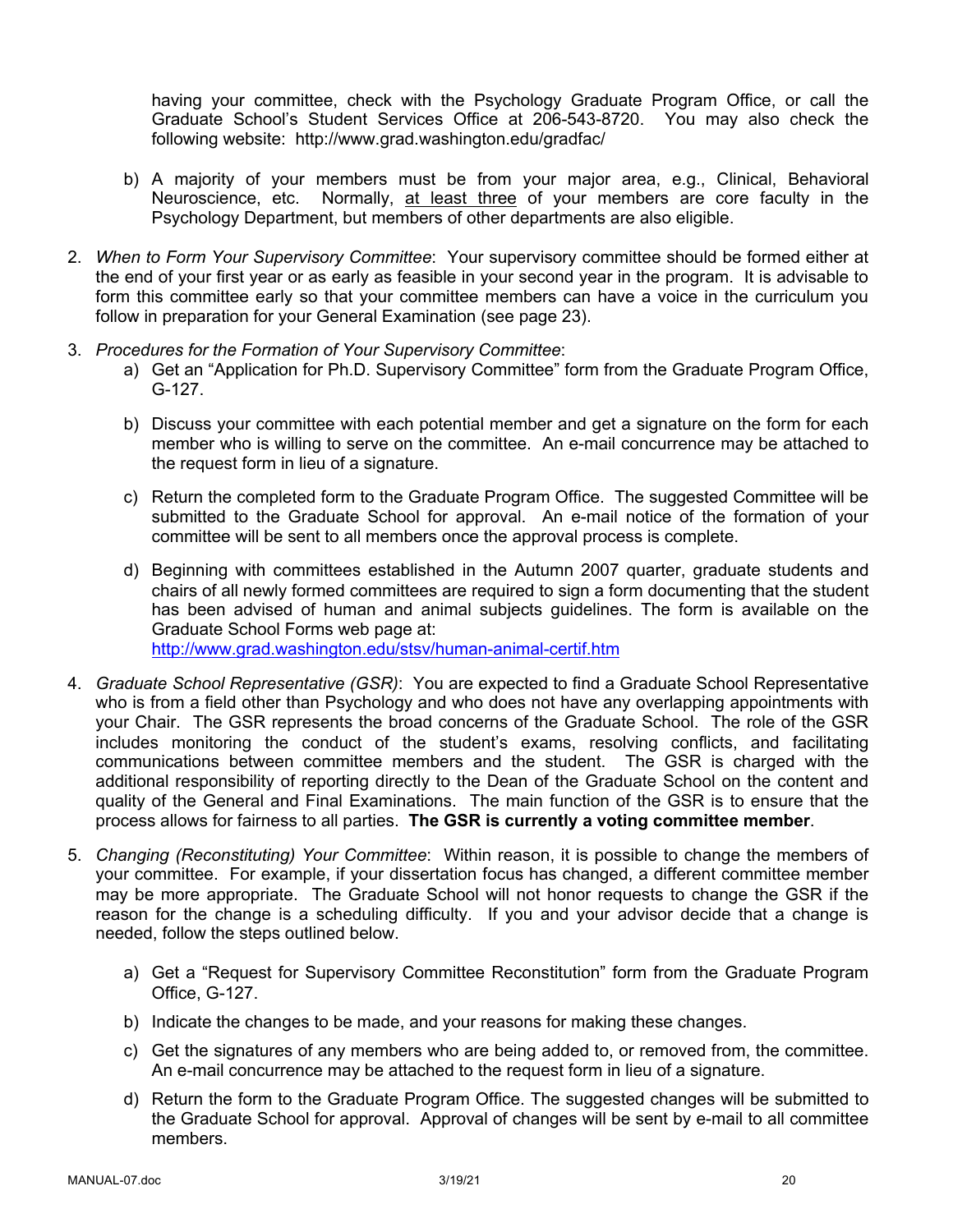- 6. Meetings with your Supervisory Committee
	- a) As early in your second year as feasible, you should meet with your Supervisory Committee to plan the course work, reading, and other activity you will undertake in preparation for your General Examination, which is normally taken during the  $3<sup>rd</sup>$  year.
	- b) The committee (a minimum of 4, including the chair, the GSR, and any two other members of your supervisory committee) will meet for the oral portion of your General Examination.
	- c) Normally, a meeting is held to approve your dissertation proposal. The GSR is not required at this meeting, only at the General and Final Oral examinations.
	- d) The committee (a minimum of 4, including the chair, the GSR, and any two other members of your supervisory committee) will meet for your Final Examination, during which you will defend your dissertation.
	- e) Other meetings may be scheduled as you and the chair of your committee deem necessary.
	- f) The GSR does not need to be present at routine supervisory meetings (e.g., to plan a course of study). The GSR is required to be present at the General Exam and at the oral defense of the Dissertation (Final Exam).

#### **READING COMMITTEE**

The Reading Committee is a separate subset of your Supervisory Committee and must be appointed separately.

You should form your Reading Committee when you are close to defending your dissertation. The purpose of this committee is to read the dissertation and agree that you are ready to defend it in an oral examination. Choose any three members of your supervisory committee (including the Graduate School Representative) who will agree to be on the committee. They will read the various drafts of your dissertation, make comments and suggestions for improvement, and finally sign the request to schedule the final exam along with all the other members of your committee. See the section on Final Examination for details on forming this committee.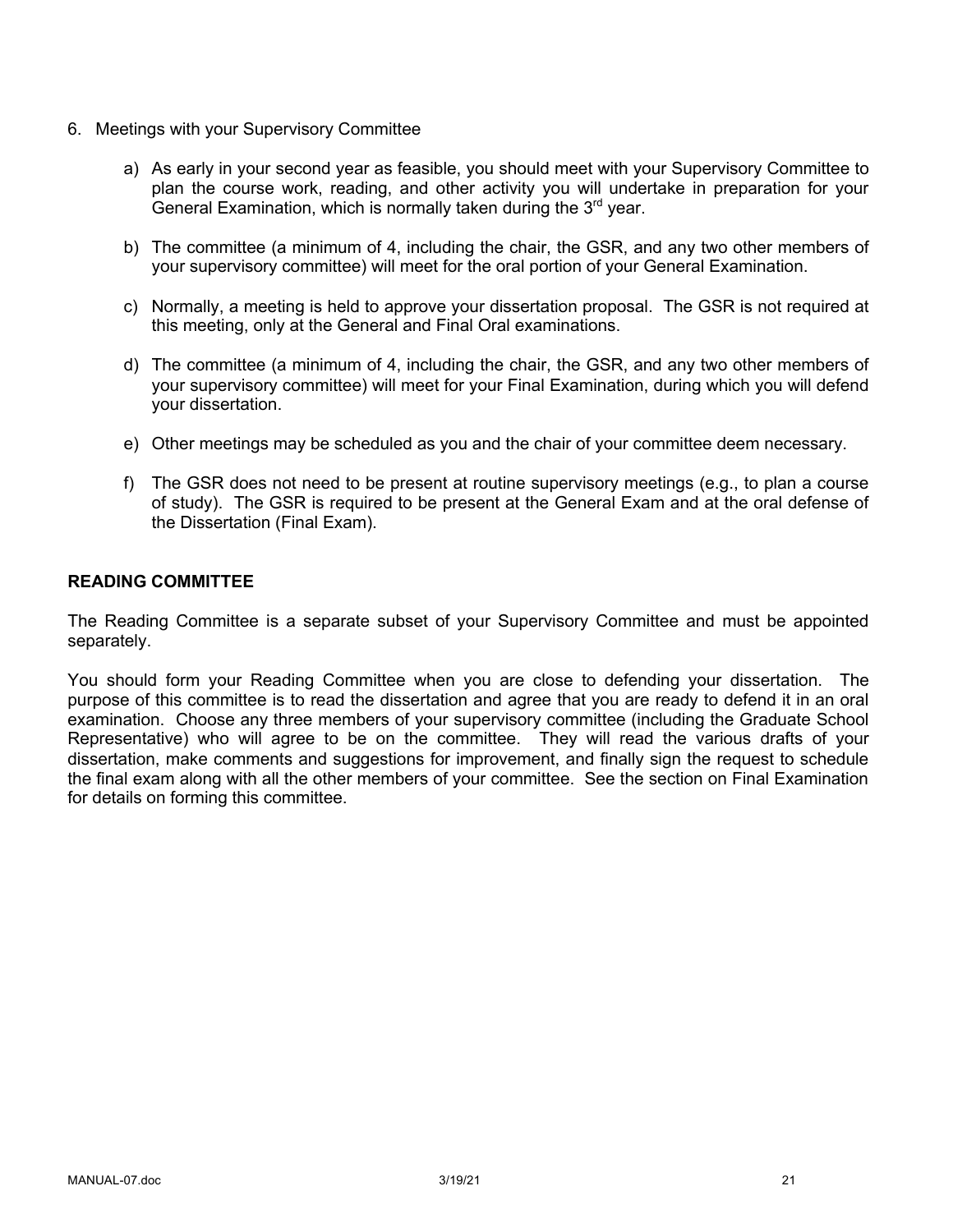### **B. VI. MASTER'S DEGREE**

The Psychology Department has an approved, *thesis only,* Master's Degree option that can be completed along the way toward the Ph.D. and is not a requirement of the Department. You may, however, set a requirement to include a Master's degree in your Plan (see Annual Plan on page 10, or appendices).

#### **There is no non-thesis Master's Degree available to graduate students in the Psychology Department.**

In the quarter in which you expect to complete a Master's degree, you must submit an application to the Graduate School on-line at the following address: http://www.grad.washington.edu/stsv/mastapp.htm. You will be notified automatically if you meet the basic Graduate School requirements. If not, you will be notified of any contingencies to be met before a warrant may be issued or the degree is awarded. The printed warrant will be kept in your student file in Guthrie 127 until requested by you or your committee for signatures. Any two members of your supervisory committee, or your advisor and one other graduate faculty member, are required to sign the warrant for your Master's Degree. The signed warrant must be returned to the Graduate Program Advisor in Guthrie 127 by the end of the quarter.

Your application is good for one quarter only. If you do not submit your thesis for the Master's degree by the last day of the approved quarter, you must notify the Graduate Program Advisor and re-apply on-line during the next quarter.

*Requirements for the Master's Degree* - http://www.grad.washington.edu/stsv/mastersinfo.htm

- 1. A minimum of 36 credits, 9 of which must be thesis credits.
- 2. At least 18 of the 36 credits must be numbered 500 or above; at least 9 must be for course work, 9 must be for thesis (700).
- 3. Numerical grades in at least 18 credits of work at 300, 400, and 500 level courses at the UW, with a minimum grade point average of 3.0.
- 4. A thesis approved by your "Supervisory Committee", which consists of at least two members of the Psychology faculty. This is not necessarily the officially appointed Supervisory Committee discussed earlier. If you have not yet formed your official Supervisory Committee it is necessary only to have your advisor and one other Graduate Faculty member from the Psychology Department sign the warrant for your Master's Thesis.
- 5. A final Master's examination, either oral or written, may be required by your Supervisory Committee.
- 6. Any additional requirements as set by your advisor, your Supervisory Committee, the Graduate Training Committee, or as stated in your Plan.
- 7. Completion of all work for the Master's Degree within six years.
- 8. You must be registered at the University either full- or part-time in the quarter in which you complete the requirements for the degree.
- 9. Your signed warrant and completed thesis must be accepted by the Graduate School by the last day of the quarter in order for you to receive your degree that quarter. You are then eligible to participate in UW graduation ceremonies if you so desire.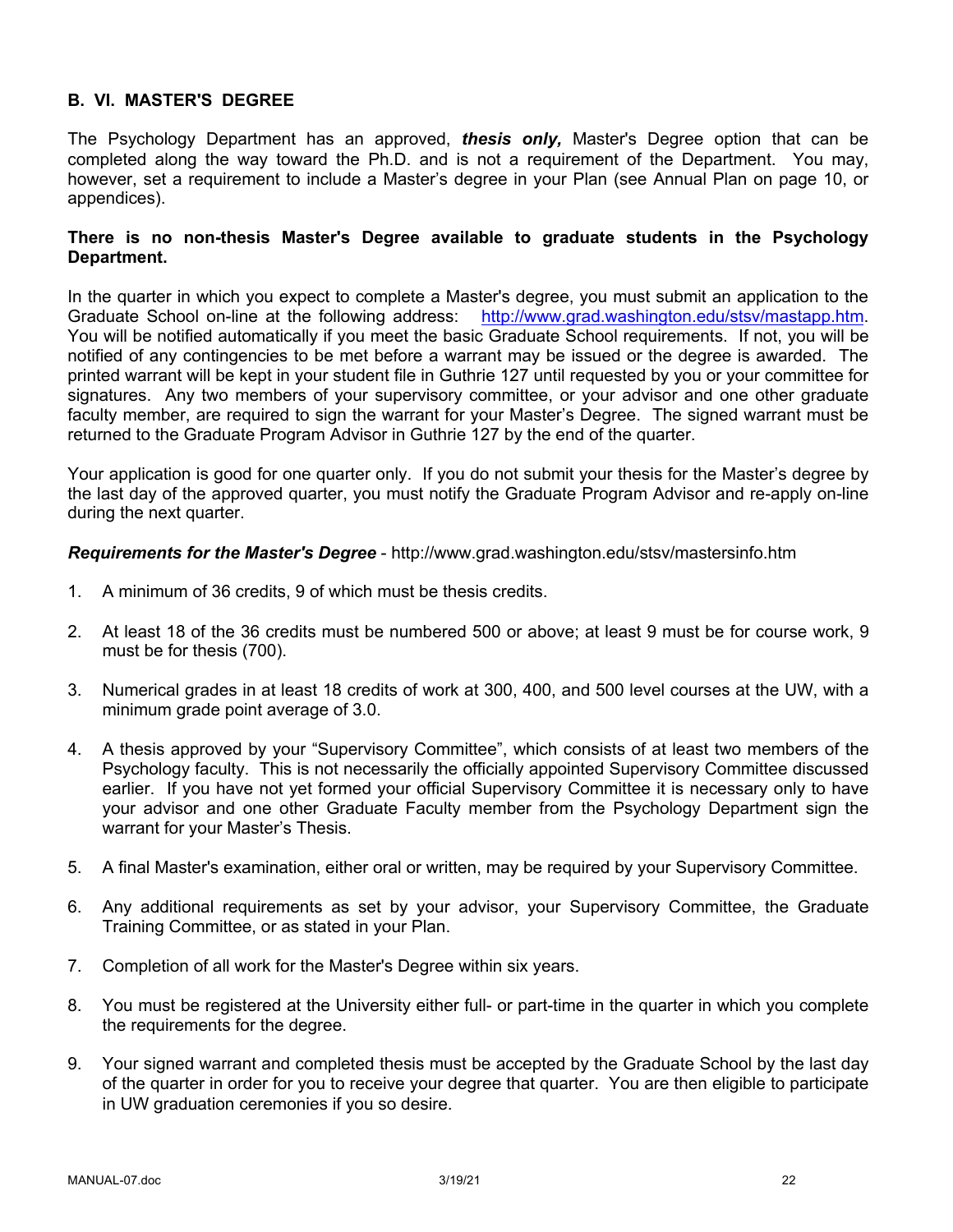### **B. VII. GENERAL EXAM**

- 1. The General Exam is a requirement of the Graduate School. The General Catalog states that you should take your General Exam when your background of study and preparation is sufficient to justify undertaking the examination. Although there may be more than one part to the examination, the only requirement from the Graduate School is an oral examination attended by at least four members of your committee, including the Chair and the GSR (See page 19). Your entire committee should be given the opportunity to participate in setting both the format and the content of your exam.
- 2. You must have completed two years of graduate study and be well along in your course requirements before you take the General Examination. The Graduate School requires that all coursework, including departmental requirements, be completed at this time. Exceptions may be granted with the signed approval of your advisor.
- 3. You must have formed a Supervisory Committee at least four months prior to taking your exam.
- 4. You must be registered at the UW for a minimum of 2 credits for the quarter in which you complete the General Examination.
- 5. You should plan to take the General Exam as early as feasible in the  $3<sup>rd</sup>$  year of study. Any student who has not passed the General Examination prior to the beginning of the fourth year of study may be recommended for Probation. If you have not passed the General Examination by the beginning of the third quarter of your fourth year, you may be recommended for Final Probation. (Exception: Students in the Clinical areas will have a nine-month extension of these deadlines.)
- 6. You must schedule the oral part of the examination. Rooms can be scheduled via PsyCal. Then, arrange a date and time for the exam that is agreeable with all your committee members. The request form is available in the Graduate Program Office (G-127) or online: http://www.grad.washington.edu/forms/genexam.pdf. Present the request for the General Examination, signed by you, your chairperson, and all members of the committee, to the Graduate Program Advisor so that it may be forwarded to the Graduate School at least three weeks before the date of the meeting. Email confirmations that do not state date/time/location will not be accepted. Everyone on your committee must agree that you can schedule your exam, even if a member is not attending.

Please do NOT deliver your request to the Graduate School before the GPA has seen it. A warrant is then prepared by the Graduate School and sent to the GPA. Requests to schedule the exam must be received by the Graduate School at least THREE WEEKS before your selected date.

- 7. The approved warrant arrives in the Psychology Graduate Program office approximately one week before the General Exam date. Either you or your Supervisory Committee Chair will arrange to obtain the warrant on or before the exam day. The warrant is signed by all committee members present (minimum of four required) at the exam and returned to the Psychology Graduate Program Office.
- 8. Upon satisfactory completion of the General Examination, the warrant will be signed by the Supervisory Committee, returned to the Graduate Program Office, and filed with the Graduate School. If this is filed by the last day of the quarter you will be designated as a doctoral Candidate (Ph.C.) for that quarter. Otherwise you become a Candidate at the end of the following quarter.
- 9. If you do not pass, the exam must be rescheduled.
- 10. The General Examination and Final Examination may not be taken in the same quarter. You may take the General Examination one quarter and take the Final Exam the next.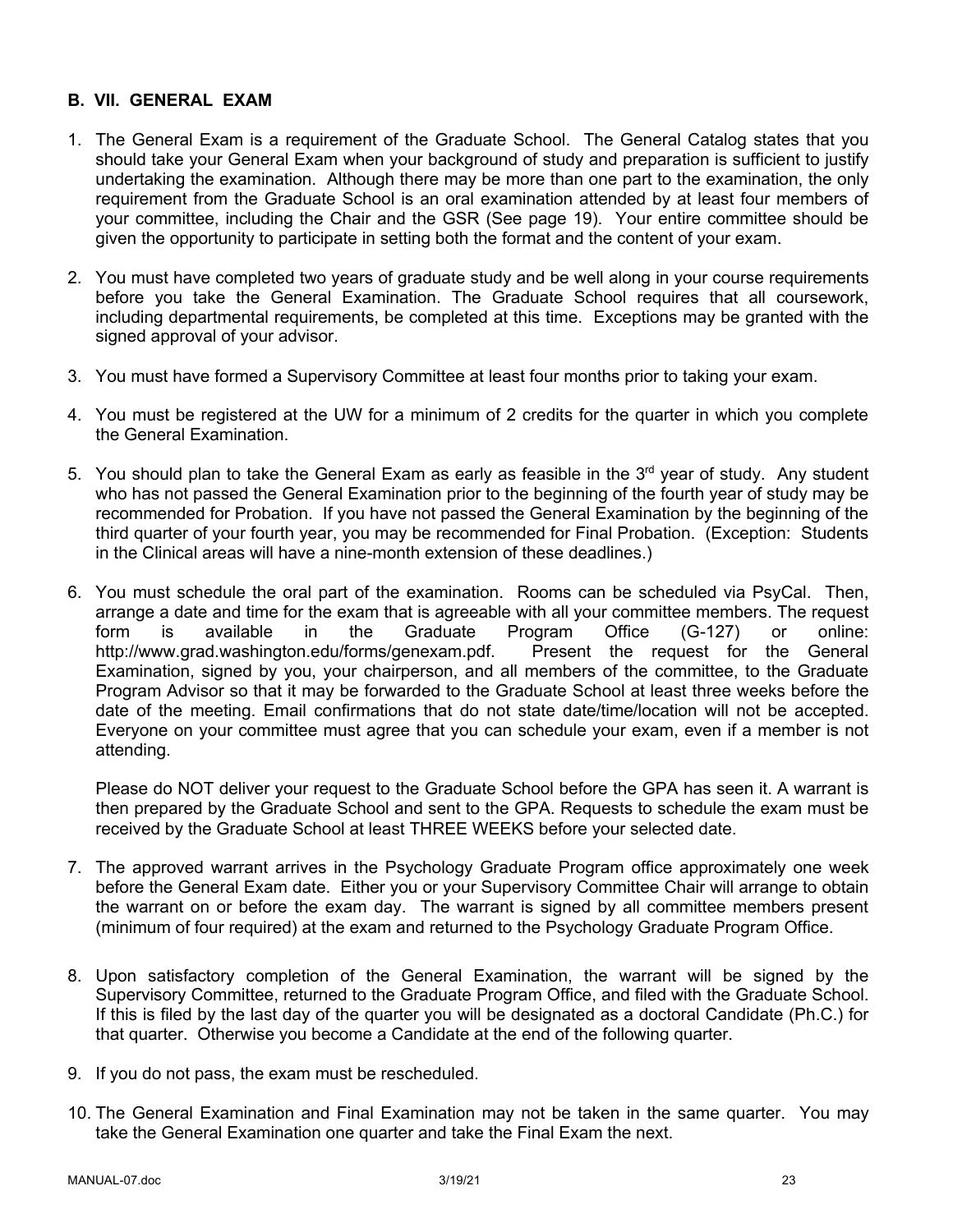### **Summary of Procedures for the General Examination**

- 1. Form your Supervisory Committee, preferably during Autumn Quarter of your second year of study at the UW. (See page 19) Meet with your Supervisory Committee as early as feasible in your second year to plan the curriculum that will prepare you for your examination and to plan the format of the exam. The Graduate School requires at least four months between the time your committee is officially appointed by the Graduate School and the date of your oral General Examination.
- 2. General Exams take several forms. For example, a take-home essay exam or the preparation of a paper may precede the oral exam. Plan the format with your advisor and Supervisory Committee. See below.
- 3. Fulfill all requirements that precede the scheduling of an oral General Examination. Complete the coursework questionnaire, obtained from the Graduate Program Office (G-127), showing that you have met all course requirements or, with your advisor's approval, will soon do so. Return this form to the Graduate Program Office **before** you request the scheduling of your exam.
- 4. After the preliminary stages have been completed satisfactorily, arrange a date and time for the oral exam that is agreeable with all your committee members. Reserve the date and time and a room in PsyCal. Give the date and time arranged to the Graduate Program Advisor (Jeanny Mai, G-127) who will help you prepare and send the General Examination application to the Graduate School for official scheduling of the examination.

### **5. THE GENERAL EXAMINATION REQUEST MUST BE SIGNED BY YOU AND ALL YOUR COMMITTEE MEMBERS, AND RECEIVED AT THE GRADUATE SCHOOL AT LEAST 21 CALENDAR DAYS BEFORE THE EXAM DATE. Plan ahead accordingly.**

6. On the day of the oral General Examination, you or your Chairperson should get the warrant from the Graduate Program Advisor (G-127) to take to the meeting, if the warrant has not already been placed in your Supervisory Chair's mailbox. After your Supervisory Committee has signed it, return the warrant to the Guthrie 127.

### **Format of the General Examination**

The format of general exams varies among Areas and among individual students.

**Reading List/Written Exam/Oral Exam**: This is the most common format. If this format is chosen, the student should start by consulting all members of his/her Supervisory Committee about the breadth and depth of the exam, and the range of topics that will be covered. Several months before the exam, a reading list should be prepared, with inputs from the Advisor and all Committee members. When the student feels he/she has sufficient mastery of the subject matter on the reading list, the Advisor requests questions for the written part of the exam from all Committee members. The Advisor compiles the exam and gives it to the student on a pre-specified date, with a pre-specified due date. The student's answers are then distributed to all members of the Committee. If the Committee members agree that the answers are satisfactory, the student schedules the oral portion of the exam. Successful performance at the oral exam completes the General Examination.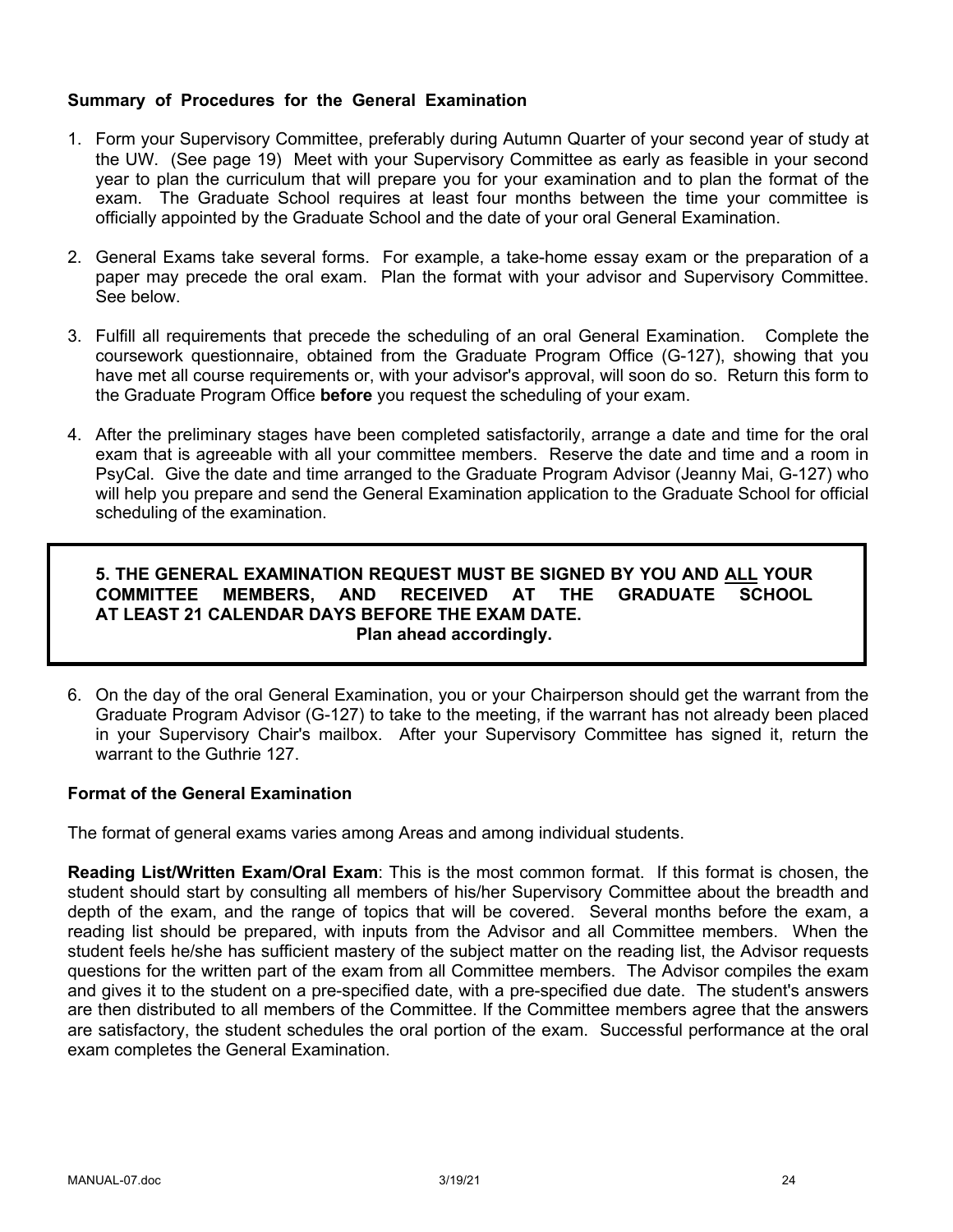**Clinical General Exam Requirements:** The Clinical and Child Clinical Areas have a fixed format and content for the general exam. Three things are required:

- 1. A written publication-quality empirical article conducted since beginning graduate school at the University of Washington on which the student has played a key role, both conceptually and analytically. This will usually be the student's second year project. However, in cases where the second year project is not publication worthy, another piece of work can be used to meet this requirement. The requirement is that students will have to actually send the article out to a peerreviewed journal.
- 2. A comprehensive written review of the literature on a topic relevant to clinical psychology of the student's choosing. This can either be presented as a Psychological Bulletin type paper or in the form of a dissertation proposal.
- 3. An oral defense of the literature review/dissertation proposal. This oral defense will usually include both a presentation by the student and a period of questioning from the committee.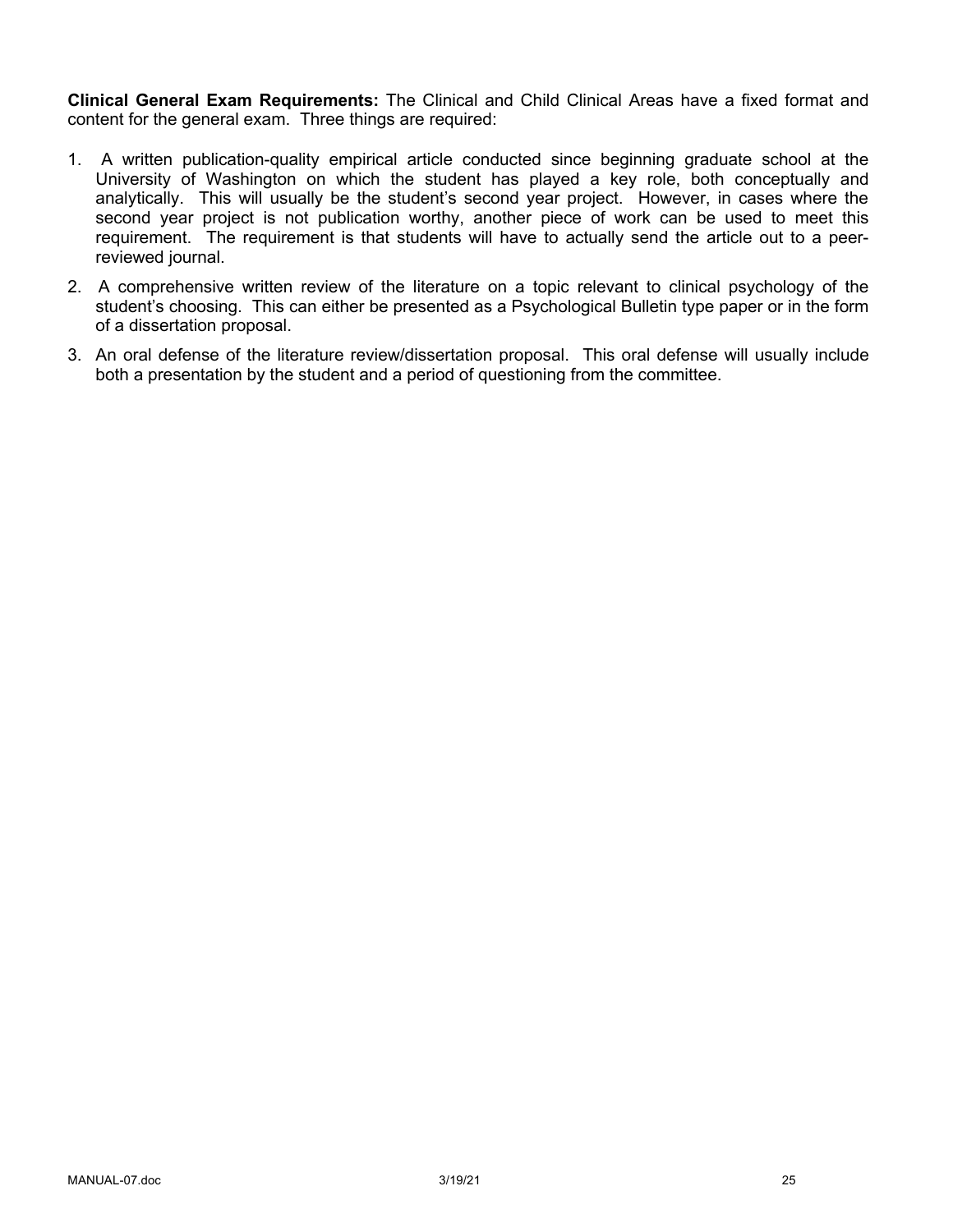#### **B. VIII. DISSERTATION AND FINAL EXAMINATION**

The dissertation and defense of it, in the Final Examination, are the final requirements for the Doctoral Degree. These requirements are undertaken after you have received Candidate status, i.e., passed your oral General Examination at least one quarter previously. The dissertation should demonstrate "original and independent investigation and achievement [and]... should reflect not only mastery of research techniques, but also ability to select an important problem for investigation."

- 1. You must register and receive credit for a minimum of 27 credits of dissertation research (800) distributed over a minimum of three quarters. At least one of these quarters should be after you have passed your General Examination. Your Final Exam cannot take place in the same quarter as your General Exam.
- 2. As you near completion of your dissertation, obtain the signatures of three members of your Supervisory Committee whom you would like to be on your **Reading Committee**. Get the necessary form from the Graduate Program Advisor (G-127) and return the signed form to her. An official request will be prepared and sent to the Graduate School for approval. The Graduate School will then appoint an official Reading Committee. This should be done before you schedule your Final Examination. (See page 21)
- 3. To schedule your Final Examination, arrange a day and time agreeable with your committee members. Reserve a room via PsyCal. A minimum of 4 members, one of whom is the Graduate School Representative (GSR), and one of whom is the chair, must be present at the examination.
- 4. Obtain a "Request for Scheduling the Final Examination" form from the Graduate Program Office (G-127). ALL members of your Supervisory Committee including your Supervisory Chair must sign this after they have read a draft of your dissertation. Return the form to the Psychology Graduate Program Office. The scheduling request is then submitted to the Graduate School by the GPA *at least 21 calendar days* before the proposed examination date.
- 5. When the Graduate School Student Services Division approves the request, a Final Examination Warrant will be sent to the Psychology Graduate Program Advisor.
- 6. The approved warrant arrives in the Psychology Graduate Program office approximately one week before the Final Exam date. Either you or your Supervisory Committee Chair will arrange to obtain the warrant on or before the final exam day. The final warrant is signed by all committee members present (minimum of four required) at the exam and returned to the Psychology Graduate Program Office.
- 7. The signed Final Examination Warrant indicating satisfactory performance on your exam and two final copies of your approved dissertation must be accepted by the Graduate School's Student Services Division, Communications Bldg G-1, within 60 calendar days of the defense or you must re-defend. You must be registered at least part-time for the quarter in which you submit your dissertation. If the dissertation is turned in after the quarter ends, you must register for the following quarter. The Graduate School strictly enforces the deadline for dissertation submission and the enrollment requirement.
- 8. The Graduate School requires that the University publish your dissertation in adherence with strict formatting guidelines. A document entitled "Policy and Style Manual for Theses and Dissertations" (http://www.grad.washington.edu/stsv/stylman/00stylman.htm) is available on the Graduate School webpage and must be followed to the letter. Failure to meet the formatting requirements may mean retyping portions of the dissertation. If you wait until the last minute to have this checked, you may have to enroll for another quarter just to turn in your dissertation! Don't let this happen to you.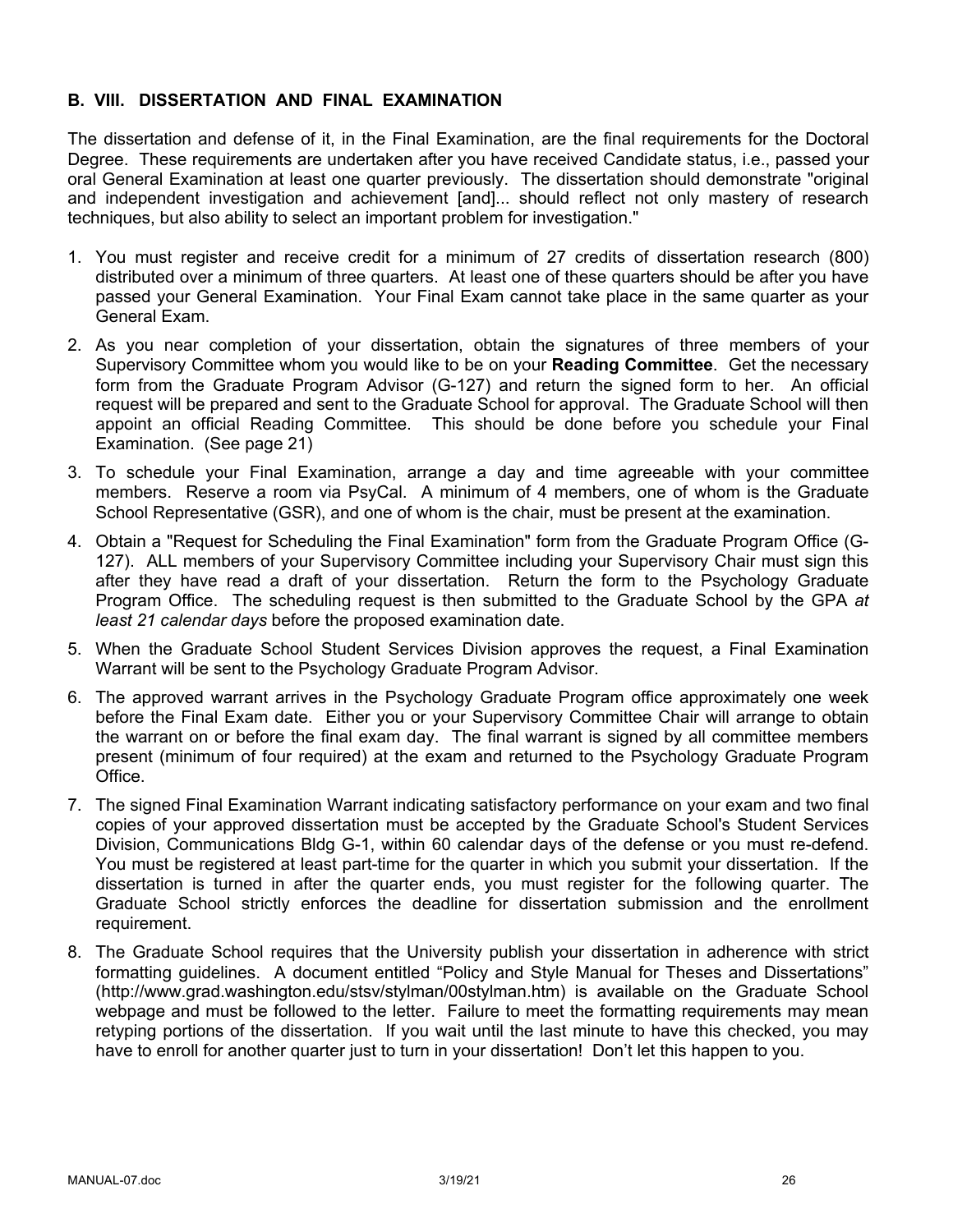9. The Graduate School also requires that the University microfilm publish your dissertation. **You are responsible for the cost**, which includes a \$25 binding fee. You must also pay for publishing your abstract (additional \$60) or the entire dissertation (additional \$60). If you choose to publish the entire dissertation, you may also copyright it for an additional charge (\$45). Plan to spend a minimum of \$85-130. All fees are subject to change.

#### **Requirements for Doctoral Degree which must be met before a Final Examination will be scheduled**

- 1. Completion of all required courses of the Psychology Department including statistics, Within-Area and Outside-of-Area requirements, plus any additional requirements imposed by your area or supervisory committee.
- 2. Presentation of 90 credits, at least 60 of which must be taken at the University of Washington.

At least half of your program must be in courses 500 or above.

- 3. You must have at least 18 graded credits of course work (300, 400, or 500 level courses only) at the UW which averaged to at least 3.0
- 4. Creditable passage of the General Examination at least one quarter before the Final Examination.
- 5. Minimum of 27 dissertation credits (800), taken over a period of at least three quarters, at least one of which follows the General Examination.
- 6. The Final Examination must be successfully completed, and the dissertation accepted by the Graduate School.
- 7. Completion of all work for the doctoral degree within ten years. This includes all time spent on-leave, on internship, etc.
- 8. You must be registered at the University either full- or part-time (minimum 2 credit hours) during the quarter in which you take your Final Examination. You have 60 days from the date of your Final Examination or by the end of the same quarter in which to submit your dissertation to the Graduate School, whichever is sooner. If you do not submit your dissertation in the same quarter in which you defended it, you must be registered for the quarter in which you do submit your dissertation to the Graduate School. (Exception for Clinical Students only – see Final Exam before Internship below)

**Clinical Students:** The APA requires a PRE-DOCTORAL INTERNSHIP for a clinical degree. If your Ph.D. is conferred *prior* to completion of internship, that would violate APA regulations. When it comes time for licensing, you may find yourself ineligible. Please see below for your options to avoid this situation.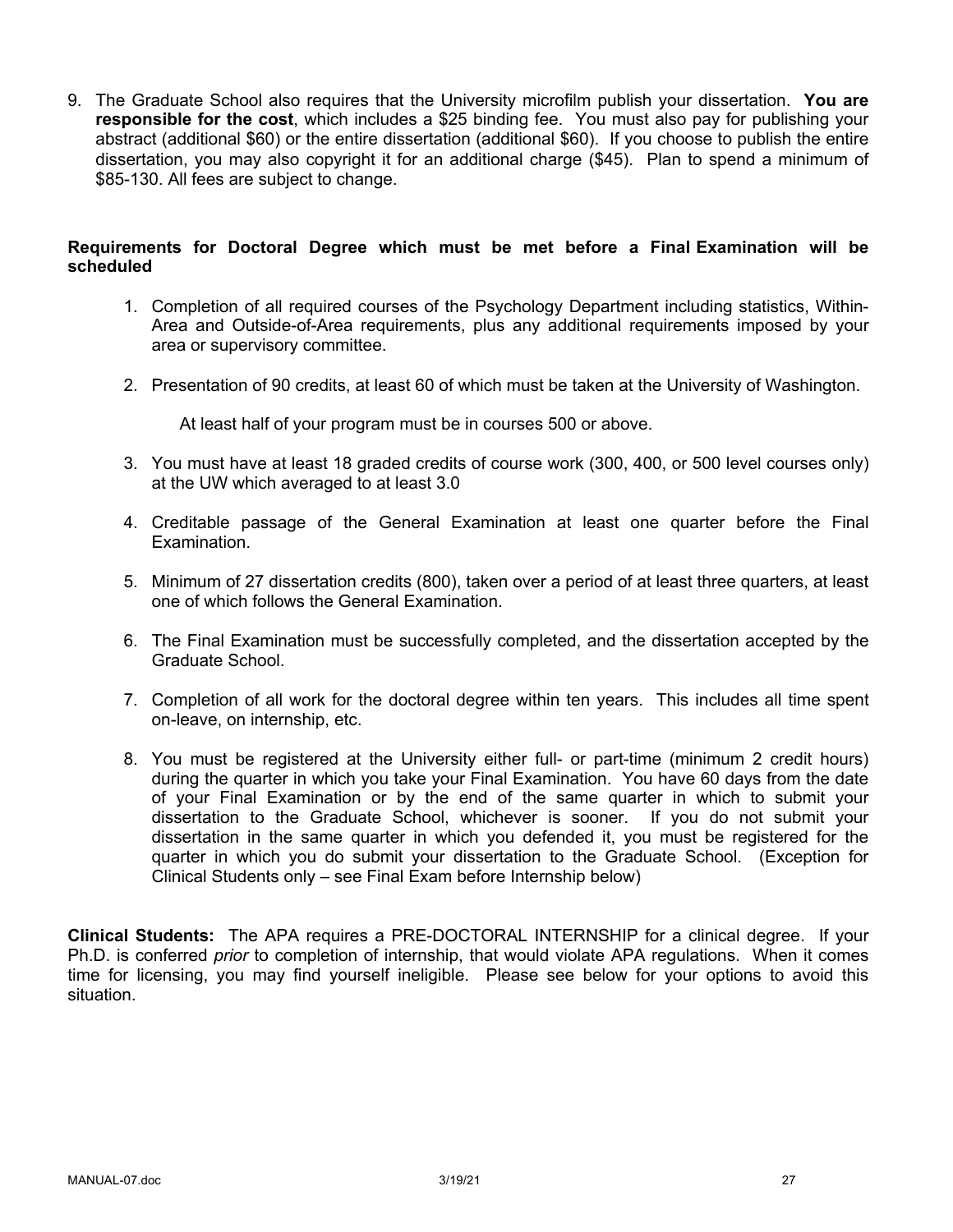### **FINAL EXAM (Dissertation Defense) BEFORE OR DURING INTERNSHIP OPTION**

If you take your final exam (defend your dissertation) before you go on internship, you have only one choice for turning in the final draft to the Graduate School:

You must submit a Petition to the Dean to extend the deadline for submitting your dissertation beyond the 60 days allowed. This petition must include a timetable for completion of the internship and submittal of the dissertation. Then you, your advisor, or a trusted friend holds everything – dissertation and signed warrant – until the final quarter of your internship, or the following quarter. Once your internship has been successfully completed, you should get a letter from your internship supervisor stating that this is the case and send copies to both the Clinical Director and the Graduate Program Advisor in the Psychology Department. You then return, submit the paperwork to the Graduate School, and get your degree. (Or have that trusted friend submit the paperwork for you in your absence.) Registration is NOT necessary.

#### **ONLINE PETITION TO THE DEAN**

http://www.grad.washington.edu/area/petition.html

#### **FINAL EXAM (Dissertation Defense) AFTER INTERNSHIP OPTION**

If you **do not** take your final exam (defend your dissertation) before you go on internship, you must be registered for a minimum of two credits in the quarter in which the degree is conferred (i.e., the internship is demonstrated to have been successfully completed, and the dissertation is submitted to the Graduate School). This requires reenrollment for a minimum of two credits, which can now be done on the web through MyUW.

The cost will be around \$898 (WA residents) for the minimum two credits.

#### **IMPORTANT**

You should also be aware that there are other fees involved in submitting the dissertation including copying, microfilming, and copyrighting costs, so plan on an extra \$85 - \$130.

Also note that the degree is awarded at the END of the quarter in which it is earned. This becomes crucial when you have a job that begins in September and requires the Ph.D., but your degree is not effective until December!

**These requirements and others, can be found at the Graduate School's Student Services website:** http://www.grad.washington.edu/area/currstuds.htm

**Please remember that in most cases departmental requirements take precedence over the minimal requirements listed by the Graduate School.**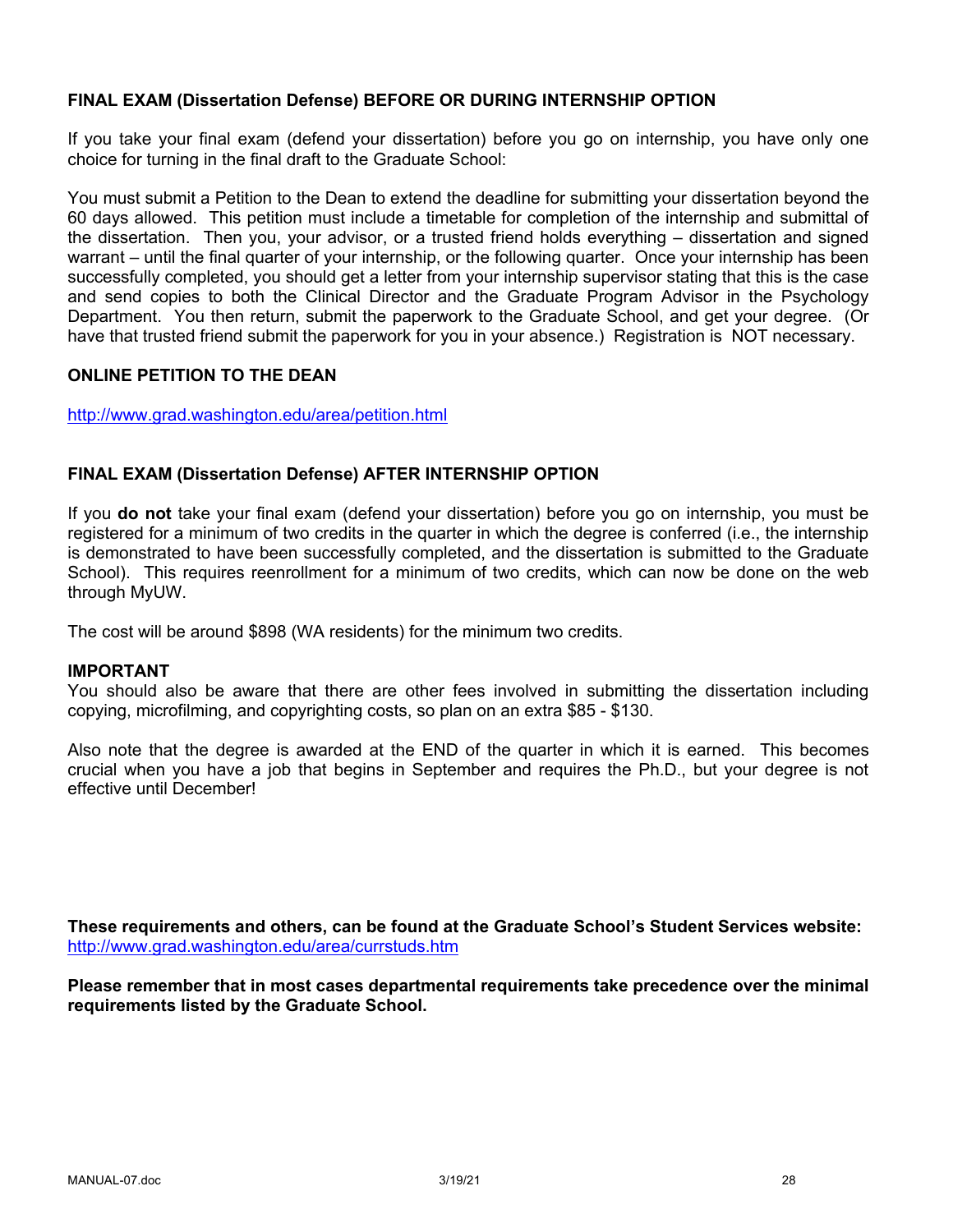# **B. IX. TEACHING AND RESEARCH EXPERIENCE**

Your graduate experience should involve training in research and in teaching. Adult and Child Clinical students also receive specific training in clinical methods and ethics. It is important to include all of these elements in your training program.

#### **Research Training:**

All students are expected to acquire research skills. Your advisor(s) will play a major role in guiding your research training. Talk with your advisor as soon as possible to develop a plan for your first year of research. Students (other than those in the clinical areas) must complete a research project and present it at the departmental Research Festival at the end of their first year of study. Clinical students present their research at the Research Festival at the end of their second year in the program. All research conducted by graduate students must have a faculty sponsor, typically your advisor. Your research training should be an ongoing activity throughout your graduate career.

#### **Teaching Training:**

Developing a teaching portfolio reflecting a variety of teaching experiences will be invaluable to those students aiming for positions at institutions that emphasize undergraduate teaching and/or research/teaching based universities. Teaching skills are also beneficial for anyone who plans to present talks at research meetings and/or train graduate students in research. You should plan your teaching training in the same way you plan your research preparation.

Teaching experience is ideally gained by undertaking a progressive series of teaching experiences. The following graduated plan is the ideal:

- 1. TAing a course without sections, such as Psych101.
- 2. TAing a course with section meetings for which the TA is responsible for facilitating discussions, planning and presenting some course material and/or conducting reviews of lecture material.
- 3. TAing a course in which the TA gives an extensive lecture to the entire class in addition to the usual responsibilities for section meetings.
- 4. TAing a course with multiple weekly section meetings developed and conducted by the TA, such as Psych 209.
- 5. TAing a lab course within your area of study. While many of these labs have predetermined syllabi, the TA has a great deal of freedom in determining how the material is presented and how student progress is assessed.
- 6. Serving as an independent course instructor. This role can be undertaken as instructor of a course regularly taught within the department or it may involve the development of an entirely new course. Such positions require that a student have successfully passed their General Exam and have previous training in teaching most often gained by classroom experience and in a course in pedagogy. (Such a course -- Psych 537: Teaching of Psychology -- is offered each year by M. Passer, typically in Spring Quarter. The Graduate School also offers GRDSCH 610: Teaching Mentorship, http://www.grad.washington.edu/courses/grdsch\_610.htm)

Following this ideal plan is not always possible due to scheduling conflicts and funding uncertainties. But it is to your advantage to seek all types of teaching experiences especially those requiring greater involvement and independence.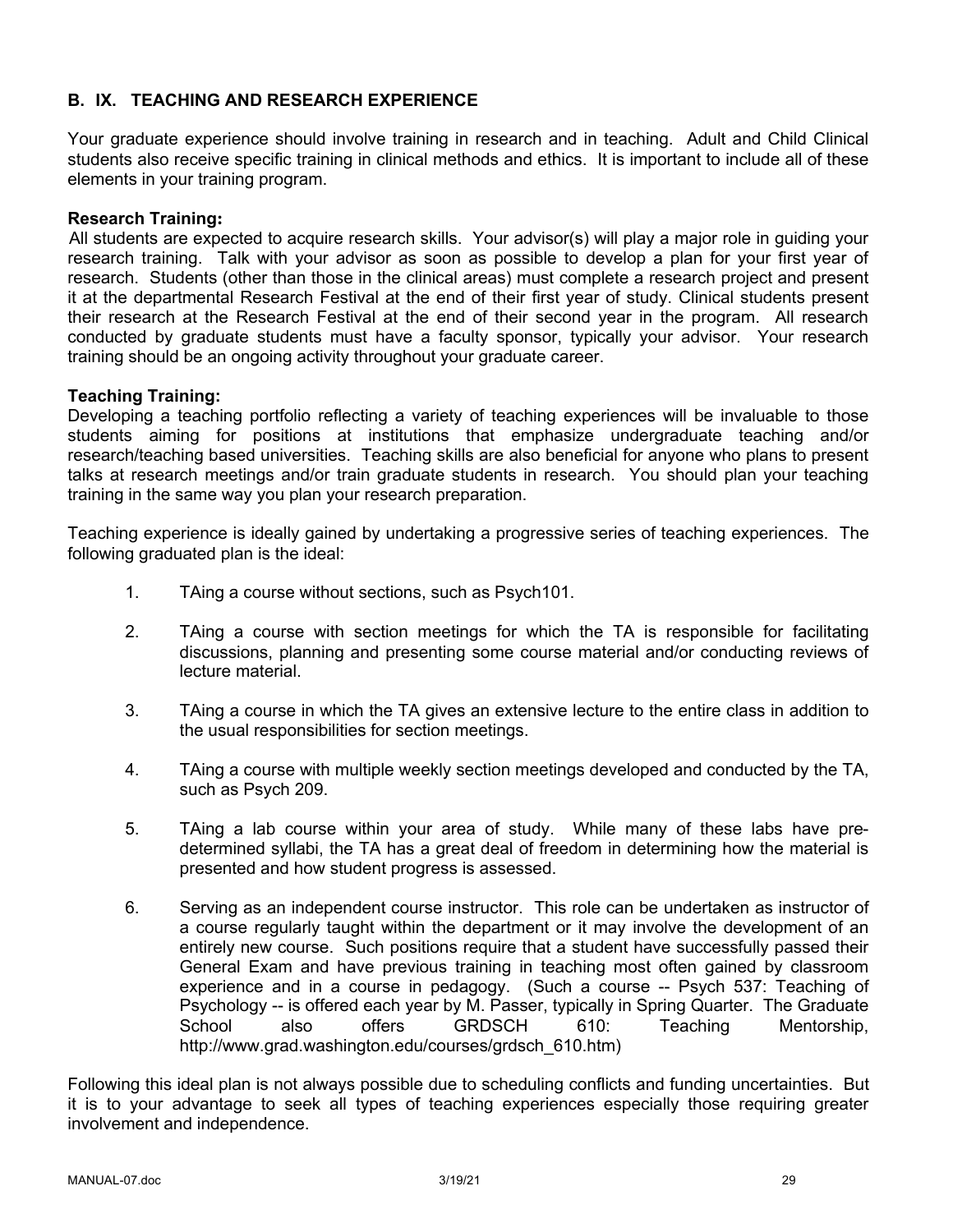**Teaching Portfolio:** You should keep careful records of all your teaching experiences noting the tasks you performed for each course. Syllabi for the courses and any course materials you develop (review sheets, exams, etc.) should be included in your portfolio. Student and instructor evaluations of your performance should be sought for each course and included in your portfolio.

While this may seem like busy work as you begin the process, the portfolio will serve you well as you apply for jobs and move up the academic ladder.

Syllabi and reading lists of courses you take but do not TA should be kept in a separate file. These will be useful if you are ever asked to develop a similar course. Clinical students will need such information if they apply for licensure.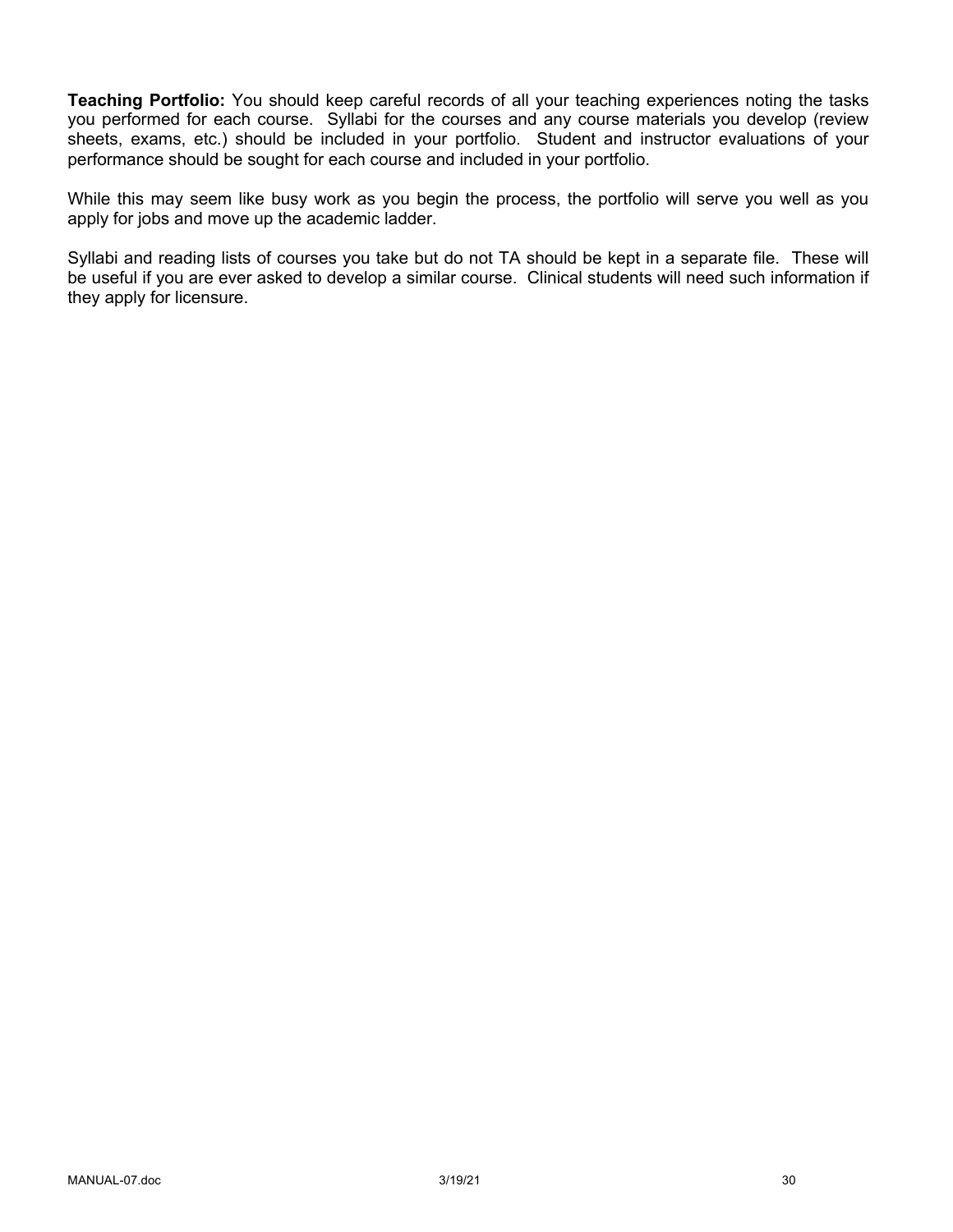# **C. AREAS OF STUDY AND AREA COURSE REQUIREMENTS**

# **C. I. DEPARTMENTAL REQUIREMENTS**

The Department of Psychology has course requirements for all graduate students. They are:

- **1.** *Orientation Week:* Psych 500 A (1 credit) & *Psychology Colloquium:* Psych 500 B (1 credit) First year students are required to take Psych 500A, Psychology Orientation. This course is held at the end of September, during the week prior to the official start of the academic year. All first and second year students are strongly encouraged to take Psych 500B, Proseminar in Psychology. These occur throughout the year at a regularly scheduled time.
- **2.** *Statistics and General Methodology: During the first year*, you must successfully complete (accomplished by achieving a grade of at least 2.7) or place out of two basic statistics courses and two laboratories:

| Psych 522 | Laboratory in Statistical Computation I      |
|-----------|----------------------------------------------|
| Psych 523 | Laboratory in Statistical Computation II     |
| Psych 524 | Introduction to Statistics and Data Analysis |
| Psych 525 | Linear Models and Data Analysis              |

In addition, students in most Areas are required to take one or more additional courses in statistics, mathematics, or computational science. These courses are specified by the individual Areas (see below).

**3.** *Area Course Requirements:* All students are required to take a set of 6 or more courses, as required by the individual Areas (see below). Some of these are specific courses, whereas others are left open. Any courses not pre-specified by the Area should be chosen, in consultation with your Advisor and Co-Advisor, to broaden and deepen your understanding of your chosen research field. These courses can be selected from anywhere on campus, within our outside the Psychology Department.

When appropriate, students are encouraged to use these courses to broaden their perspectives within Psychology by taking Core Concepts courses in Areas outside their own. Suggestions for appropriate out-of-Area Core Concepts courses are made by most of the individual Areas (See page 33).

- **4.** *Seminars and Advanced Seminars*: All students are strongly encouraged to attend a Seminar (Psych 550-558) as specified by their Area, and some areas require attendance (see below). Students are also strongly encouraged to attend the Departmental Colloquium (Psych 550A).
- **5.** *Substitutions***:** In consultation with their Advisors and co-Advisors, students are encouraged to work out a coherent program of coursework that serves their goals. Substitutions for required courses can be requested by including the substitutions and a rationale for them in your Annual Plan. The signed Annual Plan should then be submitted to your Graduate Training Committee Representative for review.

Due to APA accreditation requirements, substitutions are more constrained in Clinical and Child Clinical than in other Areas. Requests for substitutions in these Areas should be vetted with the Director of Clinical Training.

**6.** *Supervisory Committee.* Your Supervisory Committee will review your coursework at the time of your General Exam, and may recommend or require additional courses.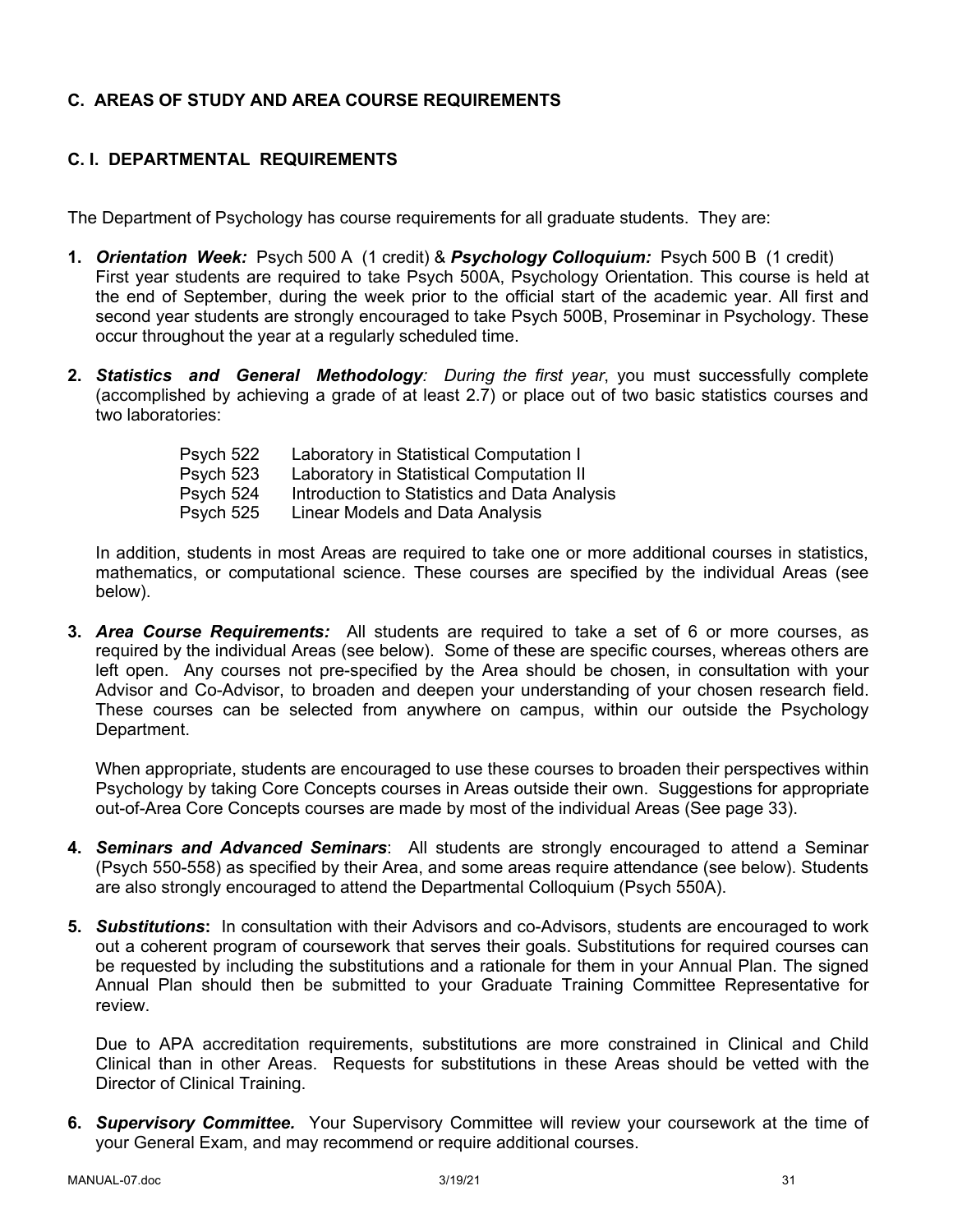#### *Additional Course Requirements***: Beyond these Departmental requirements, your Area, advisor, and Supervisory Committee will recommend or require additional coursework designed with your stated goals in mind.**

All required course work in these areas should be taken for a grade, unless the course itself is offered only on a credit/no credit (CR/NC) basis. **As stated by the Graduate School, at least half of your program must be in courses 500 or above.**

# *Area Representatives - Graduate Training Committee (GTC) members*

The Area/Program Representatives and Area Heads for 2007-2008 are shown below

|                                         | Area Rep (GTC)         | Area Coordinator (Head)                  |
|-----------------------------------------|------------------------|------------------------------------------|
| <b>Animal Behavior</b>                  | Joe Sisneros           | Mike Beecher                             |
| <b>Adult Clinical</b>                   | Ron Smith              | <b>Bob Kohlenberg</b>                    |
| <b>Behavioral Neuroscience</b>          | Jeansok Kim            | Ilene Bernstein/Sheri Mizumori           |
| <b>Child Clinical</b>                   | Liliana Lengua         | <b>Bob McMahon</b>                       |
| <b>Cognition and Perception</b>         | Susan Joslyn           | John Miyamoto                            |
| Developmental                           | Betty Repacholi        | Peter Kahn/Andy Meltzoff/Betty Repacholi |
| Social Psychology and Personality       | Yuichi Shoda           | Yuichi Shoda                             |
| <b>Graduate Student Representatives</b> | Cara Kiff, Greg Reaume |                                          |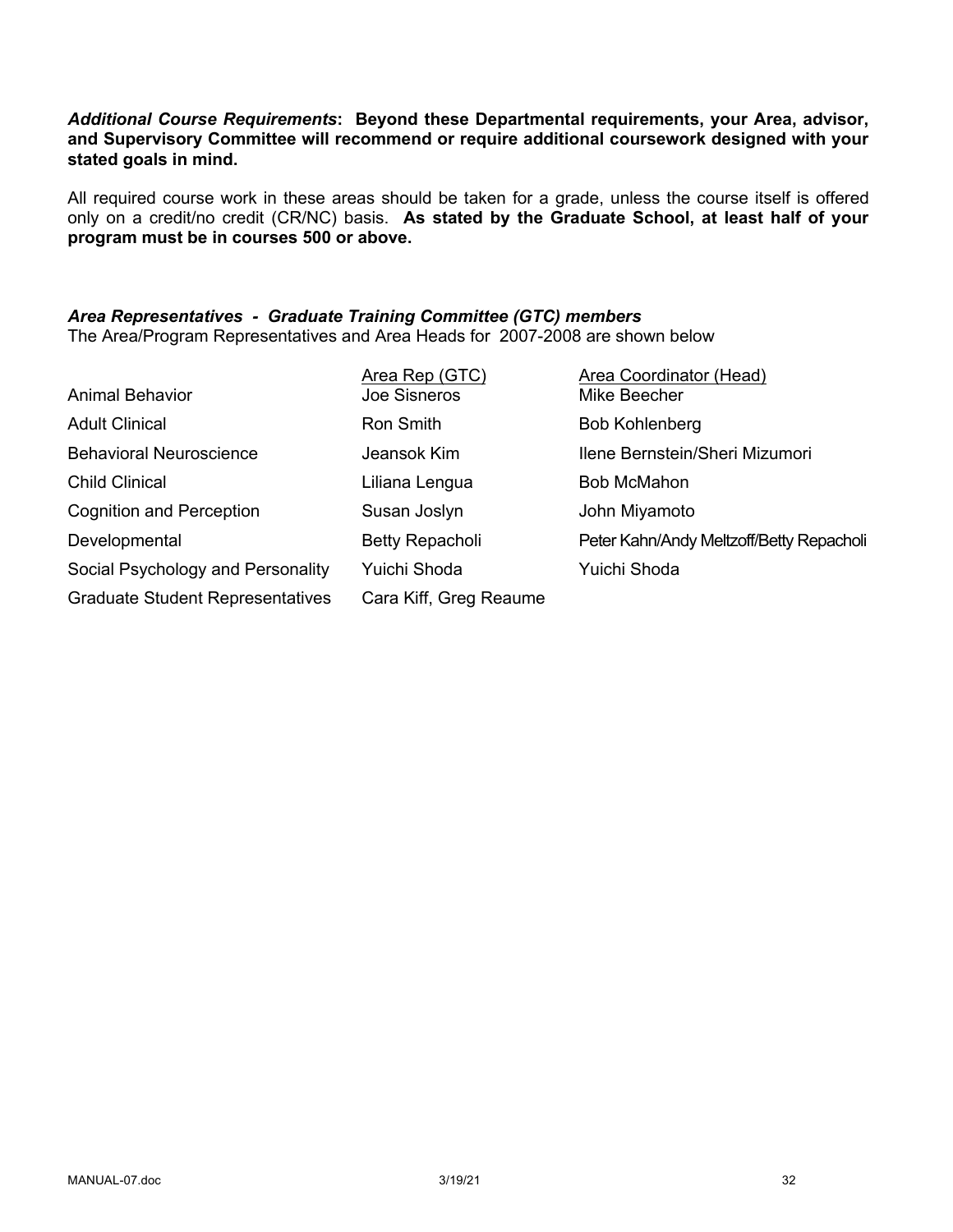### **C. II. AREA REQUIREMENTS**

In addition to the Departmental course requirements, the individual Areas may add requirements. Following are the current requirements by Area.

#### **Animal Behavior**

#### **For Animal Behavior students, Departmental requirements #2, #3, and #4 are augmented as follows:**

2. Statistics/Mathematics/Computational courses. No fifth quantitative course is required at the present time.

3. Area course requirements. All Animal Behavior students are required to take the following three courses:

- Psych 502 Core Concepts in Animal Behavior
- Psych 503 Core Concepts in Behavior Genetics
- Psych 562 Evolutionary Psychology

**The Area also requires three additional courses**, selected to broaden and deepen your understanding of your research specialty. These courses should be chosen in consultation with your Advisor and Co-Advisor. They can be additional Core Concepts courses in any Area, or other courses chosen from anywhere on campus, within or outside the Psychology Department.

The following Out-of Area Core Concepts courses may be particularly appropriate for Animal Behavior students:

504 - Core Concepts in Behavioral Neuroscience

- 506 Core Concepts in Cognitive Neuroscience
- 513 Core Concepts in Biological Basis of Development

4. Seminars and Advanced Seminars. All Animal Behavior students are required to take at least three quarters of Psych 551, Seminar in Animal Behavior.

All Animal Behavior students are strongly encouraged to participate in additional Seminars and Advanced Seminars, both within and outside their Area, throughout their graduate careers.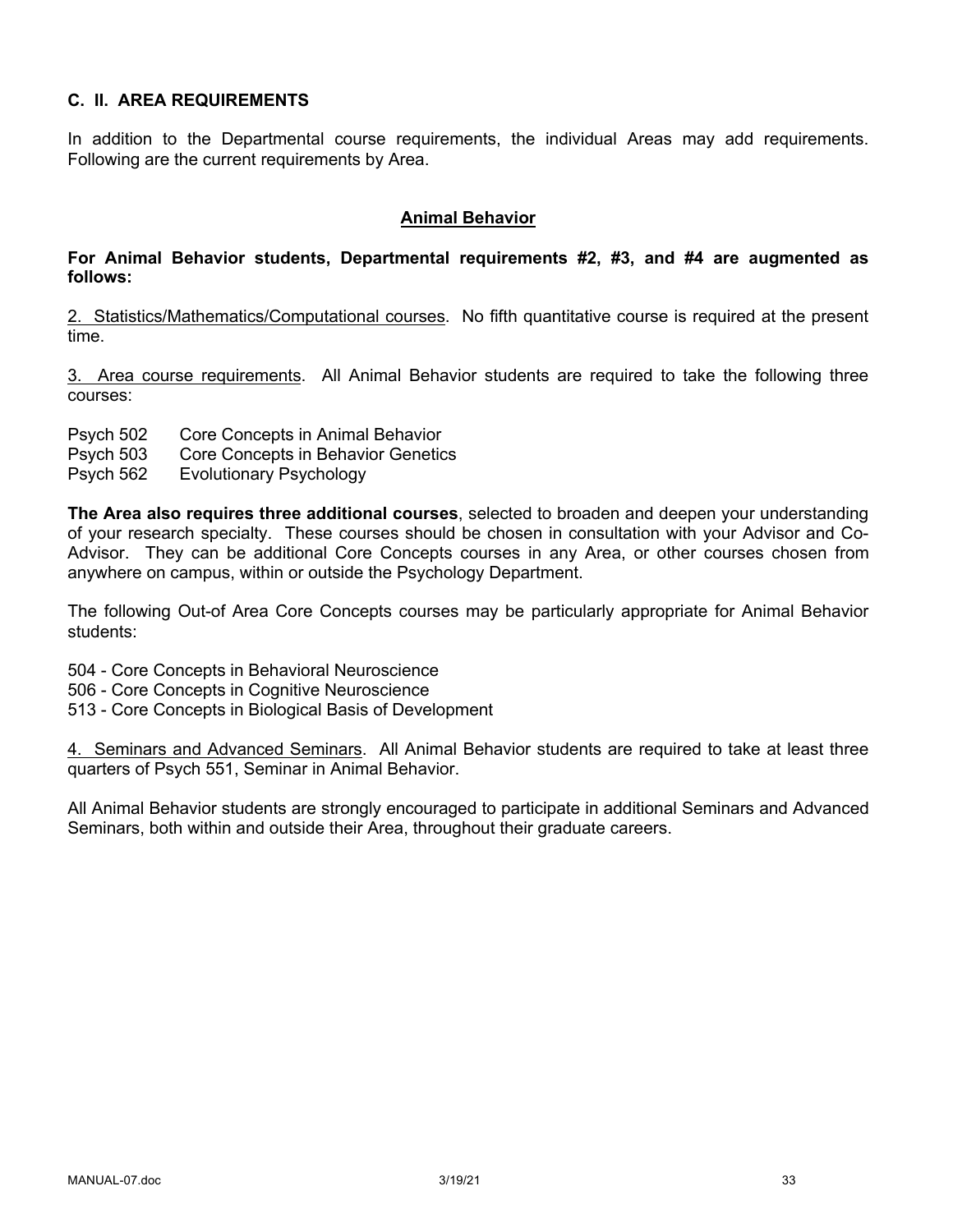### **Behavioral Neuroscience (BNS)**

#### **For BNS students, Departmental requirements #2, #3, and #4 are augmented as follows:**

2. Statistics/Mathematics/Computational course. No fifth quantitative course is required by BNS at the present time.

3. Area course requirements. All BNS students are required to take 8 courses, as follows:

#### **All three of the following courses:**

Psych 421 Neural Basis of Behavior (if needed for background) Psych 504 Core Concepts in Behavioral Neuroscience NeuBeh 502 Introduction to Neurobiology

#### **Plus two of the following four courses:**

- NeuBeh 501 Introduction to Neurobiology
- NeuBeh 502 Introduction to Neurobiology
- Conj 531 Signaling Mechanisms in Excitable Cells
- Conj 532 Signal Transduction from the Cell Membrane to the Nucleus

#### **Plus three additional Psychology courses selected from the following:**

Psych 565 Quantifying Brain Structure

And/or no more than one of the following undergraduate courses:

- Psych 423 Sensory Basis of Behavior
- Psych 424 Vision and Its Physiological Basis
- Psych 426 Neurobiology of Learning and Memory
- Psych 427 Behavioral Endocrinology
- Psych 430 Development of Brain Connections

And/or one or more of the following Core Concepts courses:

- Psych 502 Core Concepts in Animal Behavior
- Psych 503 Core Concepts in Behavior Genetics
- Psych 506 Core Concepts in Cognitive Neuroscience
- Psych 513 Core Concepts in Biological Basis of Development

4. Seminars and Advanced Seminars. All BNS students are required to take at least three quarters of Psych 552, Seminar in Behavioral Neuroscience: Research Presentations.

#### *In addition, all BNS students are required to take at least one Advanced Seminar (usually 542, Advances in Behavioral Neuroscience), chosen in consultation with your Advisor and Co-Advisor.*

All BNS students are strongly encouraged to participate in additional Seminars and Advanced Seminars, both within and outside their Area, throughout their graduate careers.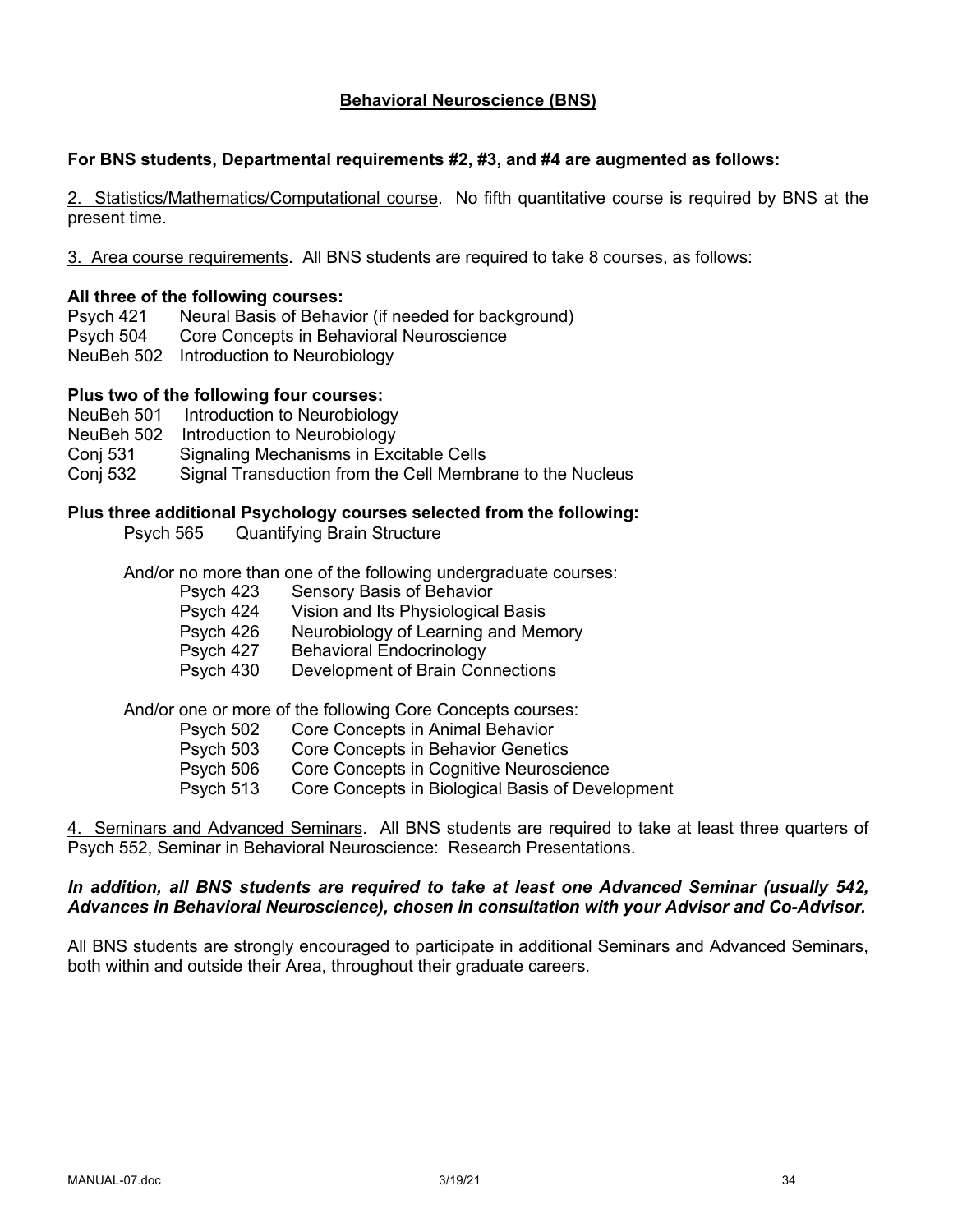# **Child Clinical**

### **For Child Clinical students, Departmental requirements #2, #3, and #4 are augmented as follows:**

2. Statistics/Mathematics/Computational courses. In addition to the four courses required by the Department, Child Clinical students are required to take Psych 529, Advanced Research Methods, and Psych 531, Research Methods in Clinical & Community Psychology.

3. Area course requirements. Child Clinical students are required to take extensive coursework, as follows:

#### **Four courses in Child Clinical Psychology:**

Psych 571 Child Psychopathology

Psych 572 Approaches to Child Treatment

- Psych 576/590 Assessment of Intelligence/Practicum in Assessment
- Psych 573 Psychological Assessment of Children

#### **Four Core Concepts courses:**

- Psych 513 Core Concepts in Biological Bases of Development
- Psych 514 Core Concepts in Cognitive and Linguistic Development
- Psych 515 Core Concepts in Personality and Social Development
- Psych 517 Core Concepts in Systems of Psychotherapy

### **One course in Minority Mental Health:**

Psych 580 Minority Mental Health

### **Three courses in Clinical Issues and Methods:**

- Psych 591 Issues in Clinical Psychology
- Psych 587 Clinical Methods: Interviewing
- Psych 588 Clinical Methods: Ethics

### **Clinical Practica on a continuing basis:**

| Psych 589 | Advanced Clinical Practicum              | $(2nd$ year students <b>must</b> register for AWSS, total of 8 credits)              |
|-----------|------------------------------------------|--------------------------------------------------------------------------------------|
|           | Psych 593A* Clinical Lectures/Practicum* | (for $2^{nd}$ yr students - 1 - 6 cr/qtr; Colloquium attendance regd)                |
|           | Psych 593B* Clinical Lectures/Practicum* | (for $3^{\text{rd}}$ yr and above; 1-6 cr/gtr)                                       |
|           |                                          | Two Outside Practica (must register for Psych 597: Fieldwork in Clinical Psychology) |

\*Required for all students seeing clients in the clinic.

#### **One treatment seminar:**

Psych 543 Advanced Seminar in Child Clinical Psychology: Behavioral Family Therapy (this particular course is offered as an example; it is not the only option for this requirement)

4. Seminars and Advanced Seminars. First year Child Clinical students are required to take three quarters of Psych 553, Seminar in Child Clinical Psychology, and encouraged to take Psych 550A, Seminar in Psychology (the Departmental Colloquium).

All Child Clinical students are strongly encouraged to participate in additional Seminars and Advanced Seminars, both within and outside their Area, and participate in courses outside the department, throughout their graduate careers.

#### **Other Requirements for Child Clinical Students**: *A One-year internship*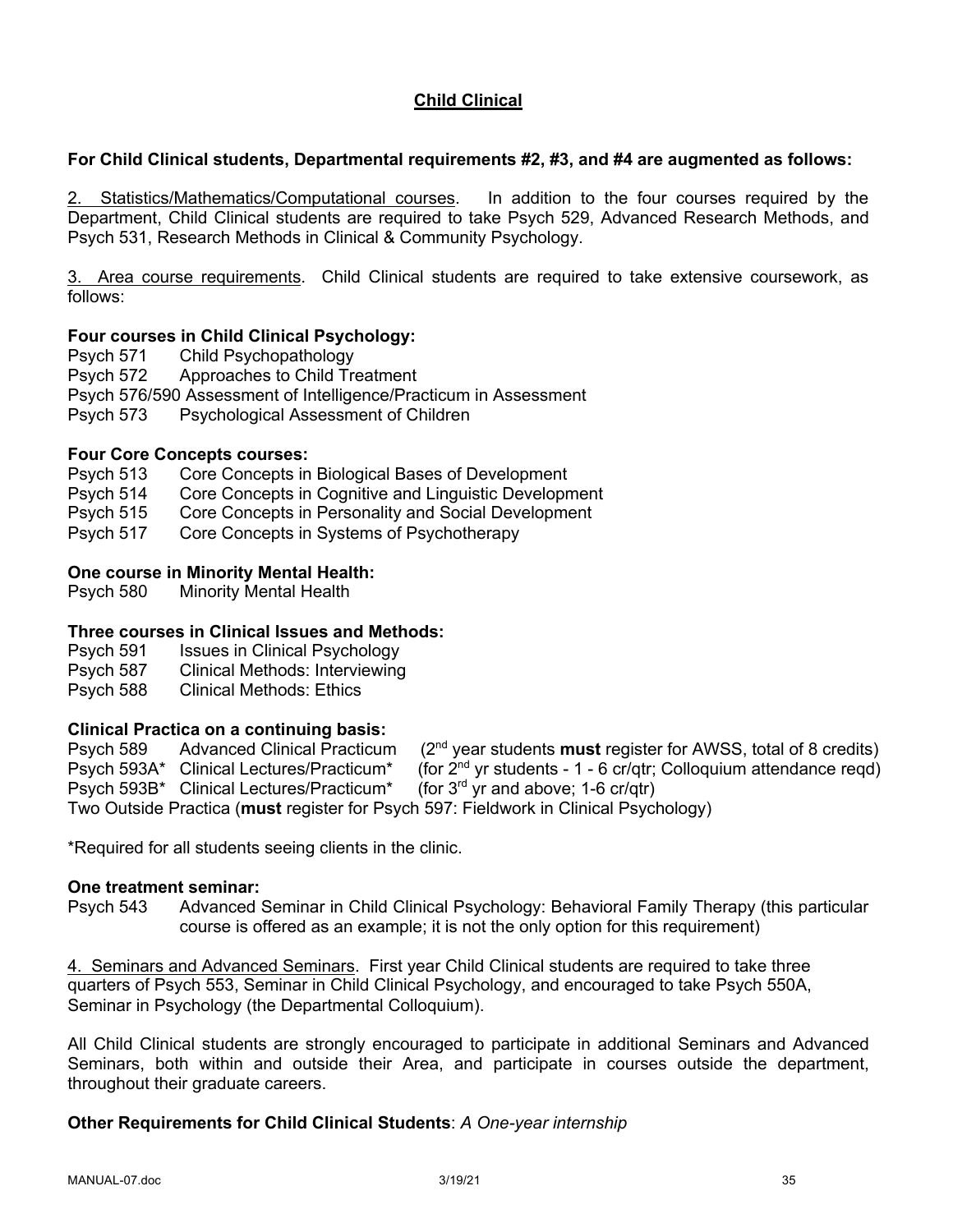# **Adult Clinical**

# **For Adult Clinical students, Departmental requirements #2, #3, and #4 are augmented as follows:**

2. Statistics/mathematics/computational courses. No fifth quantitative course is required at the present time.

3. Area course requirements. Clinical students are required to take extensive coursework, as follows.

### **Five Core Concepts Courses:**

Psych 517 Core Concepts in Systems of Psychotherapy

- Psych 518 Core Concepts in Behavior Disorders
- Psych 519 Core Concepts in Psychology of Behavior Change
- Psych 511 Core Concepts in Personality (594 may be substituted)
- Psych 515 Core Concepts in Personality and Social Development (571 or 572 may be substituted)

#### **Six Additional Out-of-Area Courses:**

Six or more additional courses must be taken from curriculum offerings outside the clinical Area. These courses must meet the APA curriculum guidelines for "breadth of scientific psychology," covering biological, affective-cognitive, and social aspects of behavior. **Note: One course each in Social, Affective/Cognitive and Biological Psychology is required***.* These can be Core Concepts courses, or any other courses with appropriate content. They should be chosen in consultation with your Advisor and Co-Advisor.

Core Concepts courses that can be used to meet the APA breadth requirements are as follows:

Affective-Cognitive breadth:

507 Core Concepts in Cognitive Psychology

Social breadth:

510 Core Concepts in Social Psychology (meets breadth in Social)

Biological breadth:

- 502 Core Concepts in Animal Behavior
- 503 Core Concepts in Behavior Genetics
- 504 Core Concepts in Behavioral Neuroscience
- 506 Core Concepts in Cognitive Neuroscience

The balance of the six-or-more courses is to be determined by mutual agreement between the student and his/her Advisor and Co-advisor. These courses should be selected with an eye toward developing cohesive themes of subspecialty expertise pertinent to the student's future research and clinical endeavors. Note: Psych 594, 571, and 572 cannot be used as out-of-Area courses.

#### **One Course in Minority Mental Health:**

Psych 580 Minority Mental Health

### **Three courses in Clinical Issues and Methods:**

Psych 591 Issues in Clinical Psychology (register A&W gtrs during 1<sup>st</sup> year)

- Psych 587 Clinical Methods: Interviewing
- Psych 588 Clinical Methods: Ethics

### **Two Courses in Assessment**: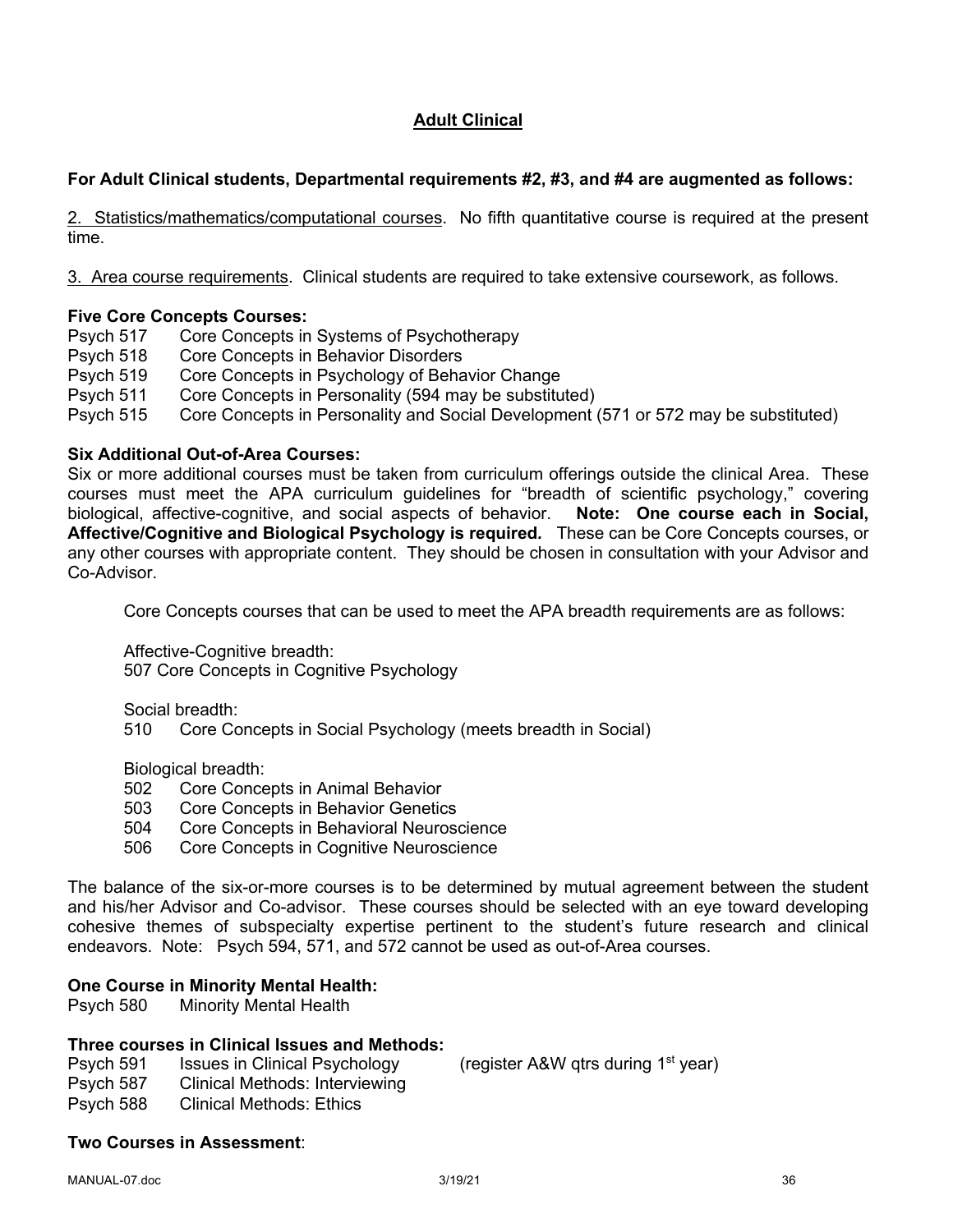Psych 586 Clinical Personality Assessment Plus one of the following three courses**:**  576 (w/ 590 practicum), 578 (w/ 590 practicum), **or** 579 (Behavioral Assessment)

### **Clinical Practica on a continuing basis:**

Psych 589 Clinical Supervision (2nd year students **must** register for AWSS, total of 8 credits) Psych 593A\* Clinical Practica and Colloquium\* (for 2nd yr students - 1-6 cr/qtr; Colloquium attendance reqd) Psych 593B\* Clinical Practica and Colloquium<sup>\*</sup> (for  $3^{rd}$  yr and above; 1-6 cr/qtr) One Outside Practicum (**must** register for Psych 597)

\*Required for all students seeing clients in the clinic.

4. Seminars and Advanced Seminars. First year Clinical students are required to take three quarters of Psych 550A, Seminar in Psychology (the Departmental Colloquium).

All Clinical students are strongly encouraged to participate in Seminars and Advanced Seminars, both within and outside their Area, throughout their graduate careers.

**Other Requirements for Adult Clinical Students:** *A One-year internship*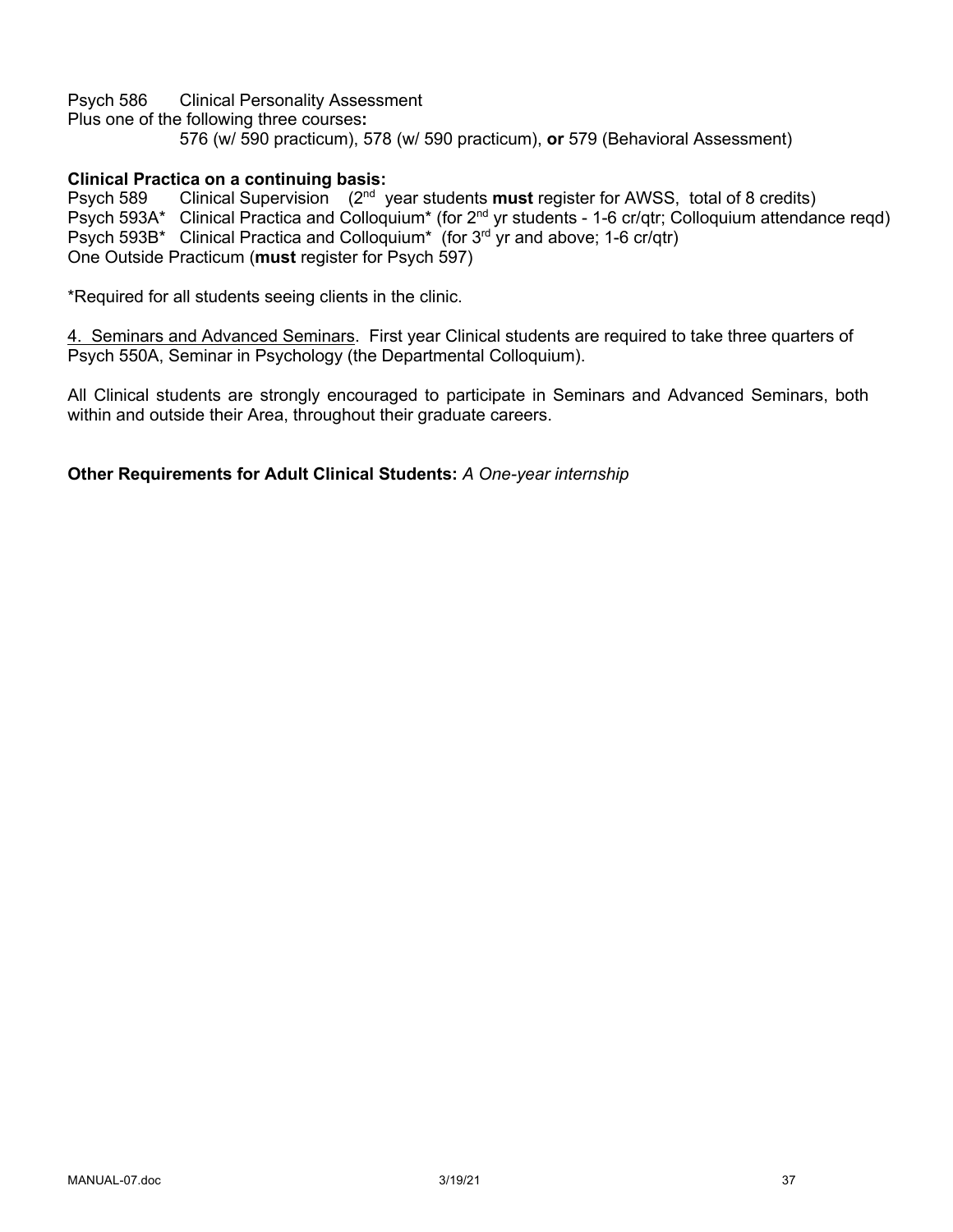### **Cognition/Perception**

#### **For Cognition/Perception students, Departmental requirements #2, #3, and #4 are augmented as follows:**

2. Statistics/Mathematics/Computational courses. In addition to the four courses required by the department, Cognition/Perception students are required to take one additional quantitative course, within our outside the Department. This course should be selected in consultation with your Advisor and Co-Advisor.

3. Area course requirements. Cognition/Perception students are required to take the three Cognition/Perception Core Concepts courses:

- Psych 506 Core Concepts in Cognitive Neuroscience
- Psych 507 Core Concepts in Cognitive Psychology
- Psych 508 Core Concepts in Perception

**The Area also requires three additional courses**, selected to broaden and deepen your understanding of your research specialty. These courses should be chosen in consultation with your Advisor and Co-Advisor. They can be additional Core Concepts courses in any Area, or other courses chosen from anywhere on campus, within or outside the Psychology Department.

The following out-of Area Core Concepts courses may be particularly appropriate for Cognition/ Perception students:

- Psych 504 Core Concepts in Behavioral Neuroscience
- Psych 510 Core Concepts in Social Psychology
- Psych 514 Core Concepts in Cognitive and Linguistic Development
- Psych 515 Core Concepts in Personality and Social Development

4. Seminars and Advanced Seminars. First year Cognition/Perception students are required to take three quarters of Psych 555, Seminar in Cognition/Perception.

All Cognition/Perception students are strongly encouraged to participate in additional Seminars and Advanced Seminars, both within and outside their Area, throughout their graduate careers.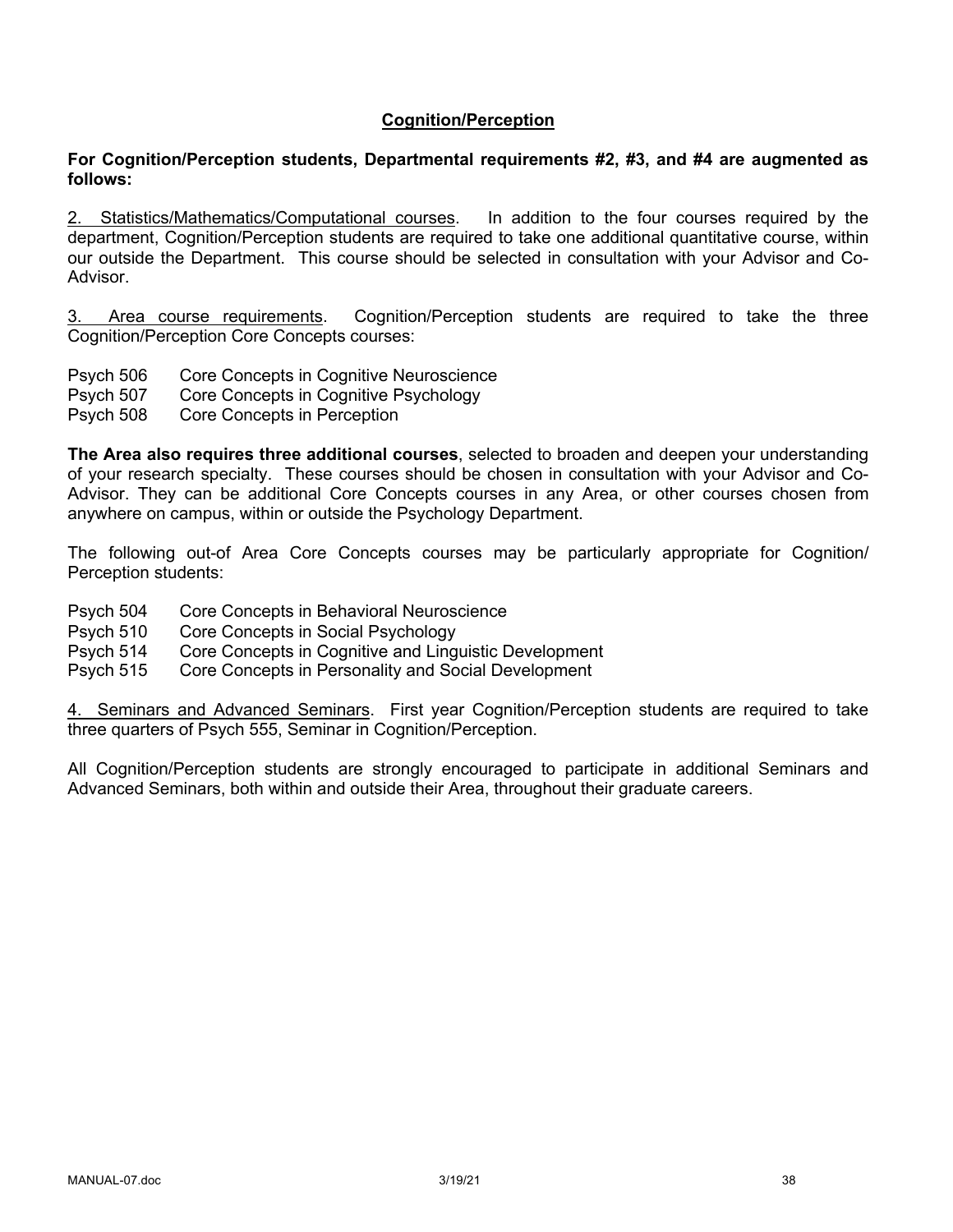### **Developmental**

#### **For Developmental students, Departmental requirements #2, #3, and #4 are augmented as follows:**

2. Statistics/Mathematics/Çomputational courses. In addition to the four courses required by the Department, Developmental students are required to take Psych 529, Advanced Research Methods OR another relevant statistics course (requires approval of your Advisor).

3. Area course requirements. Developmental students are required to take the three Developmental Area Core Concepts courses:

- Psych 513 Core Concepts in Biological Basis of Development
- Psych 514 Core Concepts in Early Cognitive and Linguistic Development

Psych 515 Core Concepts in Personality and Social Development

The Area also requires three additional courses, selected to broaden and deepen your understanding of your research specialty. These courses should be chosen in consultation with your Advisor and Co-Advisor. They can be additional Core Concepts courses in any Area, or other courses chosen from anywhere on campus, within or outside the Psychology Department.

The following out-of-Area Core Concepts courses may be particularly appropriate for Developmental students, depending on the student's research specialty:

- Psych 503 Core Concepts in Behavior Genetics
- Psych 504 Core Concepts in Behavioral Neuroscience
- Psych 507 Core Concepts in Cognitive Psychology
- Psych 510 Core Concepts in Social Psychology
- Psych 511 Core Concepts in Personality

#### *In lieu of a Core Concepts course in Child Clinical Psychology, Psych 553, Seminar in Child Clinical Psychology, is also recommended for Developmental graduate students.*

4. Seminars. First year and all Pre-Generals Developmental students are required to take Psych 556, Seminar in Developmental Psychology on a quarterly basis. *Also see the note about Psych 553 above.* 

All Developmental students are strongly encouraged to participate in additional Seminars and Advanced Seminars, both within and outside their Area, throughout their graduate careers.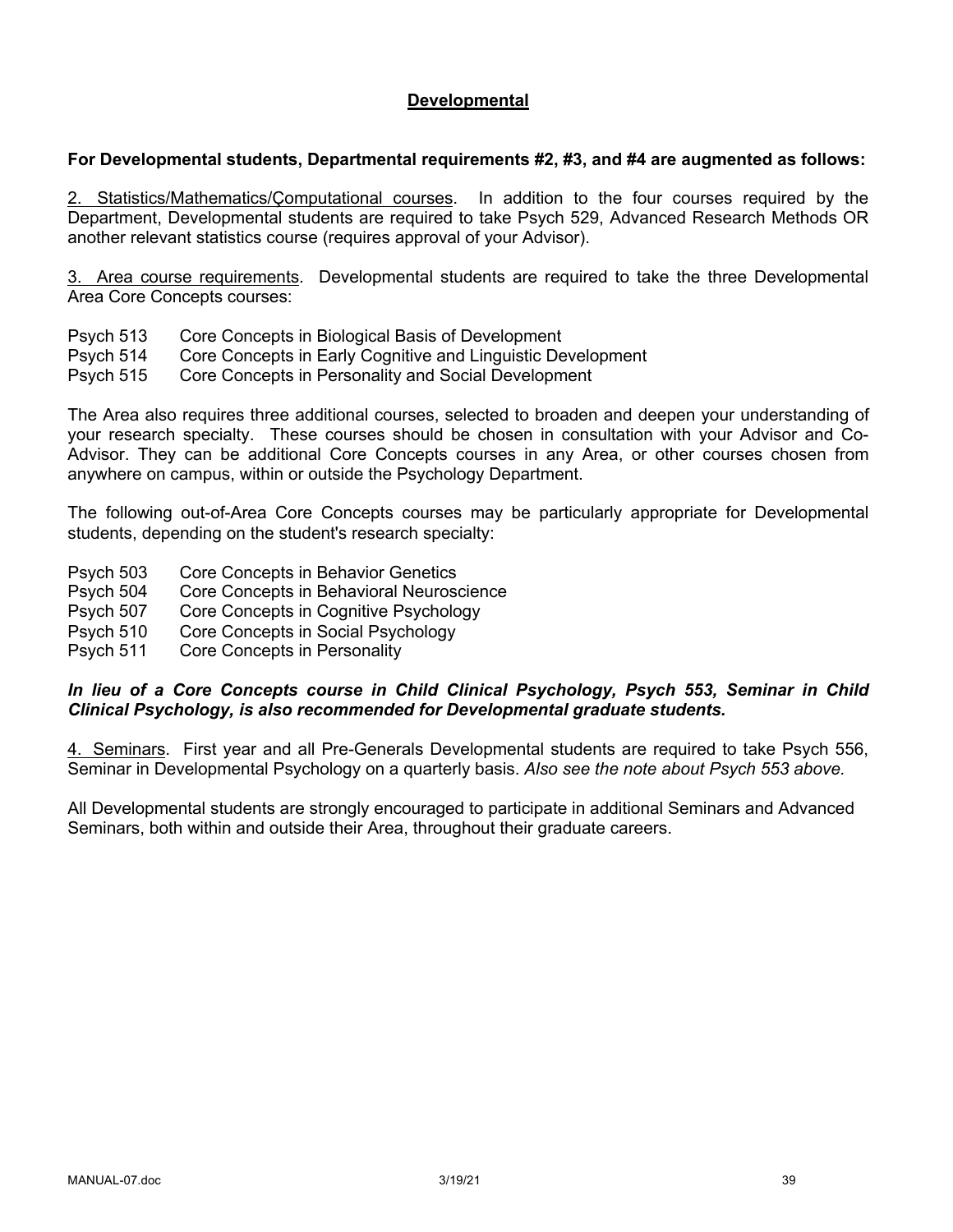#### **Social/Personality**

#### **For Social/Personality students, Departmental requirements #2, #3, and #4 are augmented as follows:**

2. Statistics/Mathematics/Çomputational courses. In addition to the four courses required by the Psychology Department, Social/Personality students are required to take one additional quantitative course, within or outside the Department.

3. Area course requirements. Social/Personality students are required to take the two Social/Personality Core Concepts courses:

- Psych 510 Core Concepts in Social Psychology
- Psych 511 Core Concepts in Personality

**The Area also requires four additional courses,** selected to broaden and deepen your understanding of your research specialty. These courses should be chosen in consultation with your Advisor and Co-Advisor. They can be additional Core Concepts courses in any Area, or other courses chosen from anywhere on campus, within or outside the Psychology Department.

4. Seminars. Social/Personality students are required to take one departmental Seminar (Psych 550 - 558) every quarter throughout their graduate careers. Psych 557, Seminar in Social/Personality, is required at least once per year.

Students are strongly encouraged to participate in additional Seminars and Advanced Seminars, both within and outside their Area, throughout their graduate careers.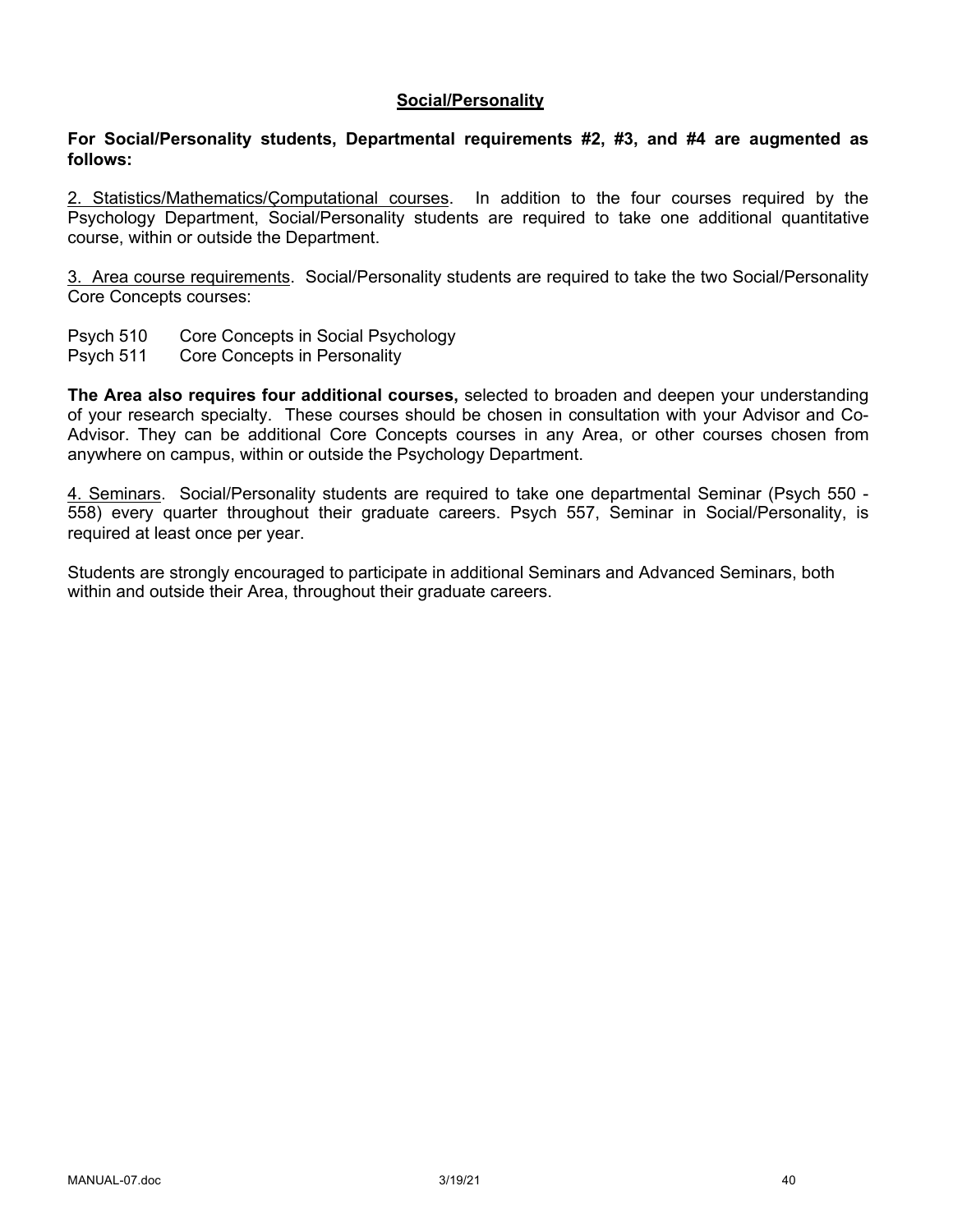# **C. III. OTHER SPECIALTY PROGRAMS**

In some cases, concentrations of work have been developed outside of the Department's Area structure. Two such specialty programs are listed below. Consult the coordinator if you are interested incorporating additional coursework into your existing academic plan.

#### **Quantitative (coordinated by John Miyamoto)**

A student wishing to pursue a concentration in Quantitative Psychology should incorporate several of the courses that are listed on the following web document into his/her program: http://web.psych.washington.edu/graduate/misc/QuantPsychRecCourses.pdf. This document can be accessed from the Psychology Department website (http://web.psych.washington.edu/) - Graduate Programs - Information for Current Graduate Students - Resources and Procedures - Quantitative. The courses selected must be rigorous and contain substantial mathematical, statistical, or computational content. The choice of courses for the concentration should be approved by your advisor and at least one member of the quantitative area.

#### **Diversity and Diversity Science**

We are actively working to build a group of faculty and students who study the psychological processes related to diversity. This encompasses the psychological effects of increased diversity, as well as the effects of its absence. Research topics include stereotypes, prejudice, and cultural-specific perceptions and characteristics of individuals. Diversity science also encompasses research on health disparities and research with diverse communities. Research topics include studies of mental health and normative and non-normative social and psychological development among people of color, especially at-risk populations.

The Diversity Steering Committee is a faculty and graduate-student group that oversees and coordinates the various departmental initiatives and interests related to diversity. For 2007-2008 the faculty and graduate student chair are:

Yuichi Shoda (Coordinator), see Social and Personality area Sapna Cheryan, see Social and Personality area William George, see Adult Clinical area Anthony Greenwald, see Cognition and Perception area Nancy Kenney, see Behavioral Neuroscience area Briana Woods (Graduate Student Chair), bawoods@u.washington.edu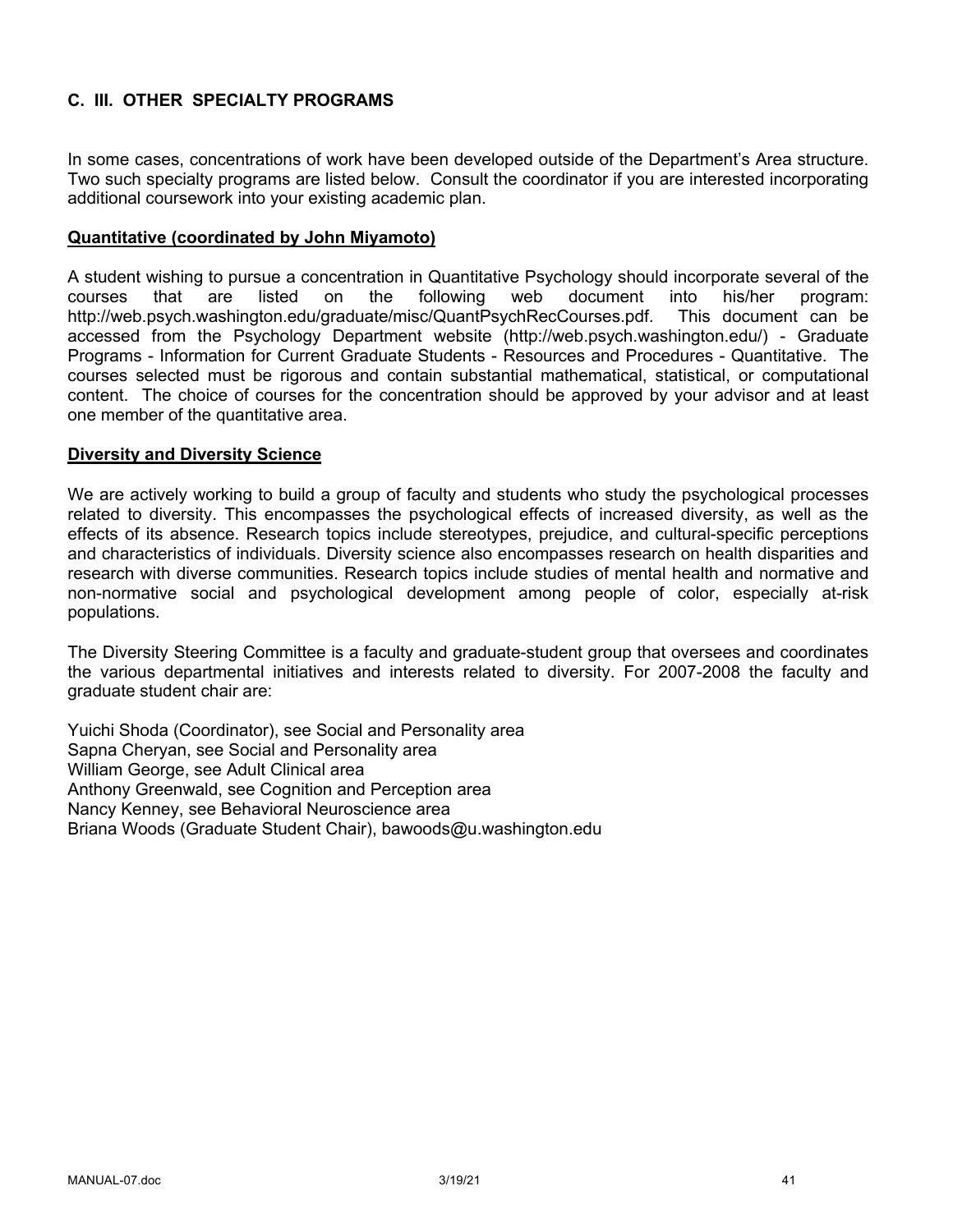## **D. POLICIES AND PROCEDURES**

# **D. I. WHOM TO SEE FOR WHAT YOU NEED**

During your graduate career you will occasionally have the need to draw upon the services and facilities offered by the Psychology Department. The faculty and other graduate students usually help you discover the ins and outs of locating these potential services. The following list of the staff and their responsibilities is included to give you an idea of whom to talk to as your needs as a graduate student change and develop.

**Steven L. Buck**, Chair (G-121, 5-9660) e-mail: sbuck@u.washington.edu

- $\bullet$  For problems not solvable, or solved by anyone else.
- ◆ Schedule an appointment through Beth Rutherford (G-121, 5-8035, bethr@u.washington.edu)

**Nancy Kenney**, Associate Chair and Director of Graduate Training, Graduate Program Coordinator (GPC) (G-306, 3-2563) Please see page 6. e-mail: nkenney@u.washington.edu

**Jeanny Mai**, Graduate Program Advisor, GPA (G-127, 3-9329) Please see page 6. e-mail: jeanny@u.washington.edu

**Michele Jacobs**, Administrator (G-119, 5-2027)

e-mail: mjacobs@u.washington.edu (If Michele is on vacation, see Phillip Burger)

- Maintenance or repairs needed in Guthrie Hall and the Annexes
- $\triangle$  Security problems in Guthrie Hall and the Annexes
- Questions concerning space allocations (academic, research, and operations)
- Liaison with Personnel Office
- ◆ Telecommunications/Ethernet questions
- $\bullet$  Issues building permits
- $\bullet$  If you can't find someone to answer your questions, she can usually help

**Phillip Burger**, Associate Administrator (G-129, 3-8879)

e-mail: pburger@u.washington.edu

(If Phil is on vacation, see Susan Carpenter-Brandt)

- Monitors state funded budgets and does projections
- $\bullet$  Maintains detailed files on departmental expenditures
- Monitors Fellowship Awards, Endowment accounts and departmental gift accounts. Answers questions concerning institutional allowance funds (i.e., small amounts of money for dissertation research)
- $\bullet$  Travel some money for airfare is available for graduate students once per biennium
- Assistant to the Administrator: handles immediate problems in her absence

#### **Susan Carpenter-Brandt**, Grants Manager (G-137, 6-4574)

e-mail: sbrandt2@u.washington.edu

- Checks budgets on all outgoing proposals, maintains files on all proposals submitted
- Information regarding grant proposals re: fringe benefits, indirect costs, proposal application materials
- Monitors majority of externally and UW funded research grants and contracts
- Questions concerning purchasing supplies/equipment for grant use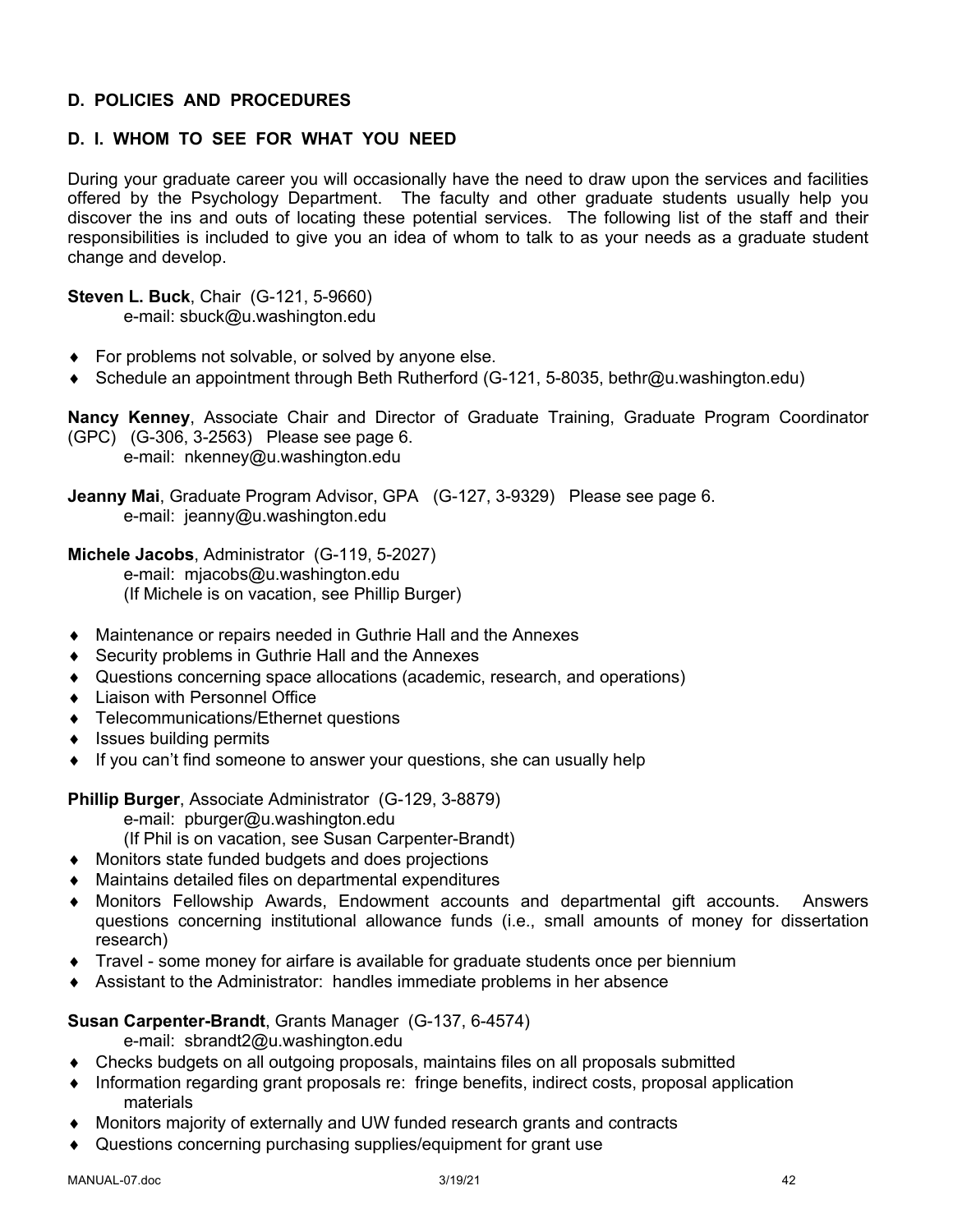- Questions on travel covered by grants (if you are employed as an RA on a grant)
- $\triangleleft$  General questions or problems related to grants

**Margaret Cheng**, Fiscal Specialist (G-130, 6-5275)

e-mail: marcheng@u.washington.edu

- ◆ Assistant to Phillip Burger
- $\triangle$  Prepares travel paperwork
- $\triangleleft$  Handles all purchase order requests, including stores orders
- ◆ Petty Cash Custodian: handles Petty Cash reimbursements: advises whether purchases may be reimbursed under Petty Cash. (Margaret Cheng and Mike Hollinger share Petty Cash responsibilities)

**Mike Hollinger**, Fiscal Specialist (G-130, 3-6121)

e-mail: mikeph@u.washington.edu

- ◆ Assistant to Phillip Burger
- $\triangle$  Prepares travel paperwork
- ◆ Handles all purchase order requests, including stores orders
- ◆ Petty Cash Custodian: handles Petty Cash reimbursements: advises whether purchases may be reimbursed under Petty Cash. (Margaret Cheng and Mike Hollinger share Petty Cash responsibilities)

#### **Merly Jones**, Payroll Coordinator (G-126, 3-3366)

e-mail: merlej@u.washington.edu

- Prepares payroll forms and has a complete listing of your departmental employment and service records
- Answers questions concerning payroll checks for TAs and RAs
- $\triangleleft$  Supervises distribution of payroll checks
- ◆ Reference Station (University policies and procedures)
- Copy System Administrator: issues copy accounts, including personal accounts, and updates copy user numbers for access to departmental copy machines

**Beth Rutherford**, Assistant to the Chair (G-121, 5-8035)

e-mail: bethr@u.washington.edu

- $\bullet$  Schedules appointments for the Chair (Steven Buck)
- ◆ Supervises the Curriculum Scheduling Coordinator
- ◆ University and Departmental policies
- $\bullet$  Bearer of a wealth of information on all aspects of the department

**William Kaplan** (G-119A, main office, 3-2640)

e-mail: wkaplan@u.washington.edu

- ◆ Questions concerning mail delivery to Guthrie
- $\bullet$  Exam and other class material processing for TAs
- $\bullet$  Office machine servicing (Xerox, Fax)
- $\bullet$  Problems with the copy machines
- ◆ Keys to rooms in Guthrie and Annexes
- ◆ Overnight Express mail service
- Colloquium advertisements
- ◆ Messenger service (on campus)

# **Kim Arbios,** Course Scheduling Coordinator (G-122, 3-1469)

- e-mail: karbios@u.washington.edu
- $\triangleleft$  Text book orders and desk copies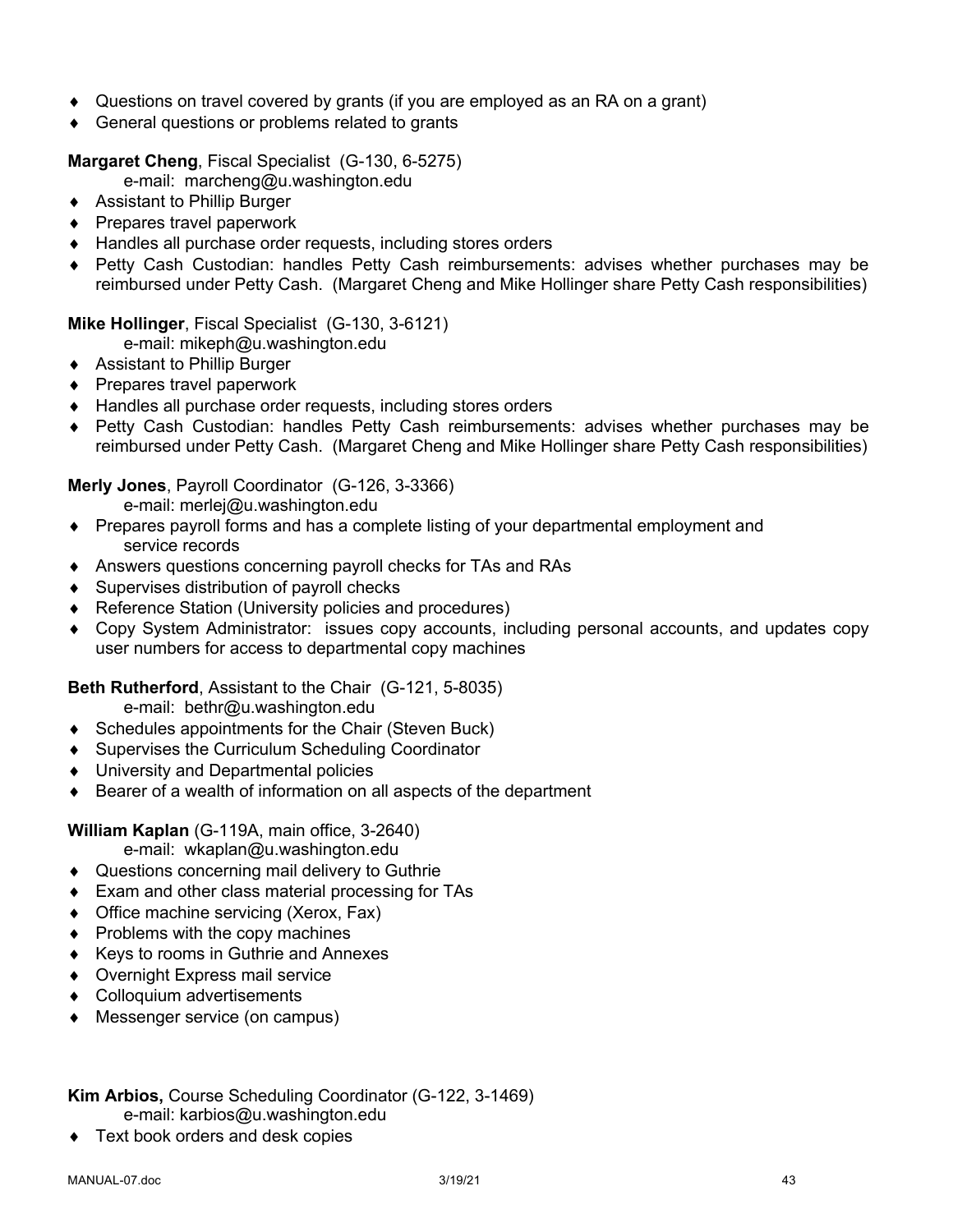- $\bullet$  Change of grades or removal of incompletes
- $\triangleleft$  Office hours publication
- $\bullet$  Course entry codes for variable credit classes (Y600, Y700, Y800)
- ◆ Seminar Description Editor
- $\triangleleft$  Grade sheet distribution

### **Undergraduate Advising Staff** (G-114A, 3-2698)

**Carrie Perrin,** Director, Counseling Services e-mail: cyoung@u.washington.edu

- $\triangle$  Recruit potential undergraduate research assistants
- ◆ Advise undergraduate Psychology majors
- ◆ Undergraduate academic policies
- $\bullet$  Tutor training and recruitment
- ◆ Student ratings of courses, professors, and TAs
- ◆ Statistics tutoring pool
- $\bullet$  Unusual registration problems for undergraduates

#### **Technical Support Services Staff** (G-28, Basement, 3-8281)

**Doug Kalk, Ph.D.** Senior Computer Specialist (G-28, 3-8281) e-mail: dougkalk@u.washington.edu

- Computer hardware and software support
- ◆ Hardware/software integration

# **Rich Ball,** Senior Computer Specialist (G-28, 3-8281)

e-mail: richb@u.washington.edu

- ◆ Computer hardware and software support
- $\bullet$  Departmental equipment checkout and return
- $\bullet$  Departmental shipping and receiving
- ◆ Questions concerning A/V and other equipment owned by the department
- $\bullet$  Departmental equipment inventory

**Jon Hauser,** Senior Computer Specialist (G-53, 5-2079)

e-mail: jhauser@u.washington.edu

- $\bullet$  Directs operations in the department's Media Lab (Rm 53), which supports teaching in the department
- Coordinates checkout of departmental laptops & other presentation equipment
- ◆ Provides instruction in presentation, multimedia, and web editing software
- ¨ System administrator and Consultant for Rat Lab (Rm 51), Human Performance Lab (Rm 55), and Presentation & Lecture Lab (Rm 57)
- $\triangleleft$  Assists with first year presentations
- $\bullet$  Departmental consultant for web-related issues
- ◆ Departmental Webmaster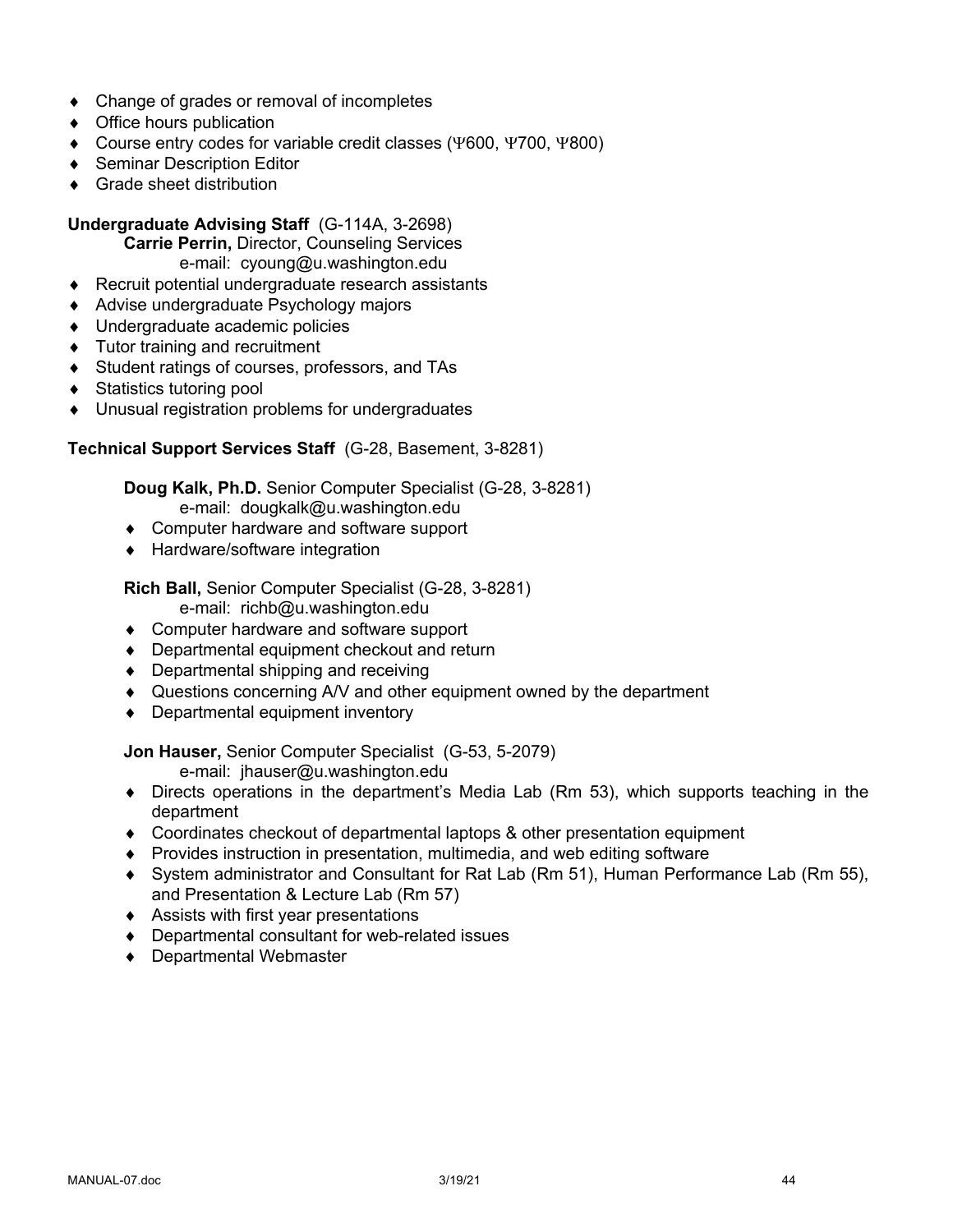**Graduate Training Committee:**

Ron Smith (Adult Clinical) Liliana Lengua (Child Clinical) Susan Joslyn (Cognition & Perception) Betty Repacholi (Developmental)

Nancy Kenney (Chair) Nancy Kenney (Director of Graduate Training) Joe Sisneros (Animal Behavior) Jeansok Kim (Behavioral Neuroscience) Yuichi Shoda (Social and Personality) Jeanny Mai (Graduate Program Advisor)

Cara Kiff, Greg Reaume (Student Representatives)

### **D. II. MINORITY CONCERNS COMMITTEE**

#### **Minority Concerns Committee**

This student-organized group is composed of graduate students and faculty of all racial and ethnic backgrounds from the Department of Psychology who wish to provide a supportive network for ethnic minority students and their allies. The members work to promote awareness of and scientific understanding of culture and ethnicity in psychology and advocate for cultural diversity in the training and teaching of psychology.

If you are interested in speaking with a minority student from the Psychology Department, you may contact:

MECA: Multi-Ethnic & Cultural Association (206) 616-1018 E-mail: meca@u.washington.edu Faculty Advisor: Bill George: bgeorge@u.washington.edu

There is also a Diversity Steering Committee, see page 41 Faculty contact: Yuichi Shoda, jshoda@u.washington.edu Graduate Student contact person: Briana Woods, bawoods@u.washington.edu Join their listserve at: https://mailman1.u.washington.edu/mailman/listinfo/psychdiversity

#### **Minority Student Representation**

#### **Minority Faculty Representation**

Ana Mari Cauce, Ph.D. John Miyamoto, Ph.D Sapna Cheryan, Ph.D. Sheri Mizumori, Ph.D. Jaime Diaz, Ph.D. Jaime F. Olavarria, M.D., Ph.D. William H. George, Ph.D. Yuichi Shoda, Ph.D. Jeansok Kim, Ph.D. Joseph Sisneros, Ph.D. Janxin Leu, Ph.D.

### **D. III. CHANGING AREAS**

Occasionally, after some time in our graduate program, a student decides that he or she wishes to transfer to another Area or program within the Department of Psychology. Transfers into the Clinical Area are discouraged and virtually impossible. In any case, such a transfer requires an application process and is subject to the following conditions: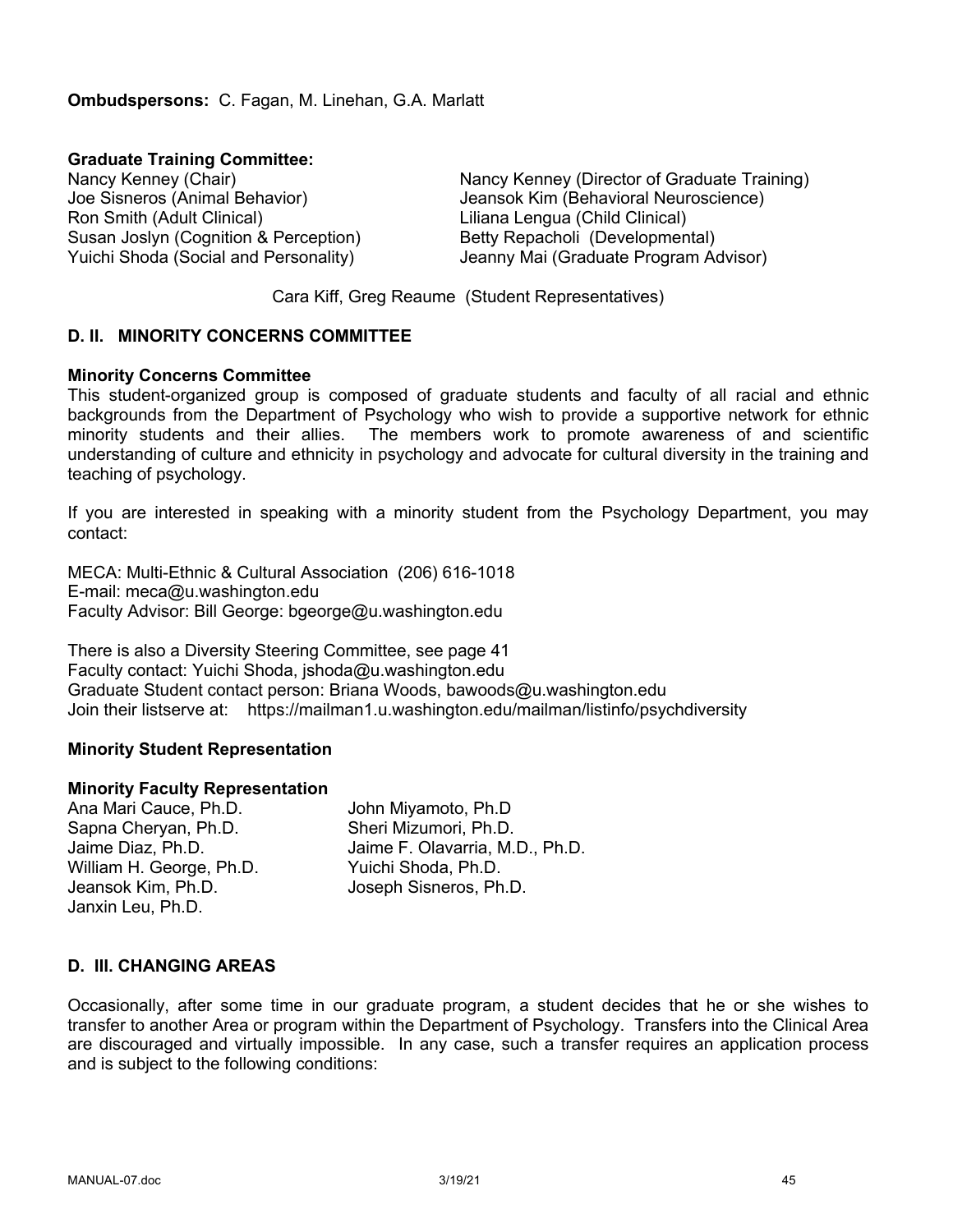- 1. The student finds a new faculty advisor within the Area or program to which he or she wishes to transfer. This faculty member must be willing to serve as the student's advisor and to supervise the student's research in the new Area or program.
- 2. If the student requesting the transfer was admitted to the department with a promise of financial support and is within the first four years of graduate training, *the Area to which the student is transferring* assumes responsibility for providing TA or RA support through the remainder of the student's first four years in the department. However, it is assumed that the transfer is in the student's best interest, and the Department as a whole can be asked to assist in solving a support problem if it arises.
- 3. The faculty of the Area or program into which the student wishes to transfer approve the transfer. In most cases, applications for such transfers will be considered by the faculty of an Area or program during January of each year, in the same meetings in which preliminary discussions of admissions for the following year are held. Financial support for the transferring student becomes part of the admissions plan for the Area.

A student who wishes to make such a transfer should apply no later than January 1 to the new Area or program. Applications received after that date will not normally be acted upon until January of the following year.

# **D. IV. ON-LEAVE STATUS**

**Each quarter (except summer) you must either register for classes or petition for on-leave status.** On-leave petition cards may be obtained from the Graduate Program Office, Guthrie 127. Your advisor must approve the on-leave request unless it is for going on internship. The on-leave petition must by returned to the Graduate Office in Guthrie for signing by the Director of Graduate Training, Nancy Kenney. You then submit the card together with the \$35 fee to the Registration Office, 225 Schmitz Hall, by the 5th calendar day of the quarter in which you begin your leave period. If you have already registered for that quarter, you must officially withdraw at 225 Schmitz to avoid liability for tuition and fees. You cannot go on leave for that quarter unless you withdraw prior to the first day of the quarter. See http://www.washington.edu/students/reg/calendar.html for more details or call 206-543-4000.

### *Procedure for re-enrollment*

UPON EXPIRATION OF YOUR LEAVE period, you may either petition to extend your leave or, if you wish to enroll, simply register for courses before the beginning of the quarter in which you wish to return.

# YOU MUST EITHER BE **REGISTERED** OR **OFFICIALLY ON-LEAVE** EACH ACADEMIC QUARTER.

Failure to register or extend your leave of absence will result in dropping you from University enrollment. You must then re-apply to the Graduate School and submit a \$50 application fee before the application deadline. Moreover, readmission is not automatic, but must be approved.

If you were registered or officially on-leave during the 3 previous academic quarters, then you need not register or go on-leave for summer quarter. (If you were on-leave the previous summer and all 3 academic quarters as well, then you DO need to register or extend your on-leave status.) However, it is recommended that you notify the Registration Office of your status.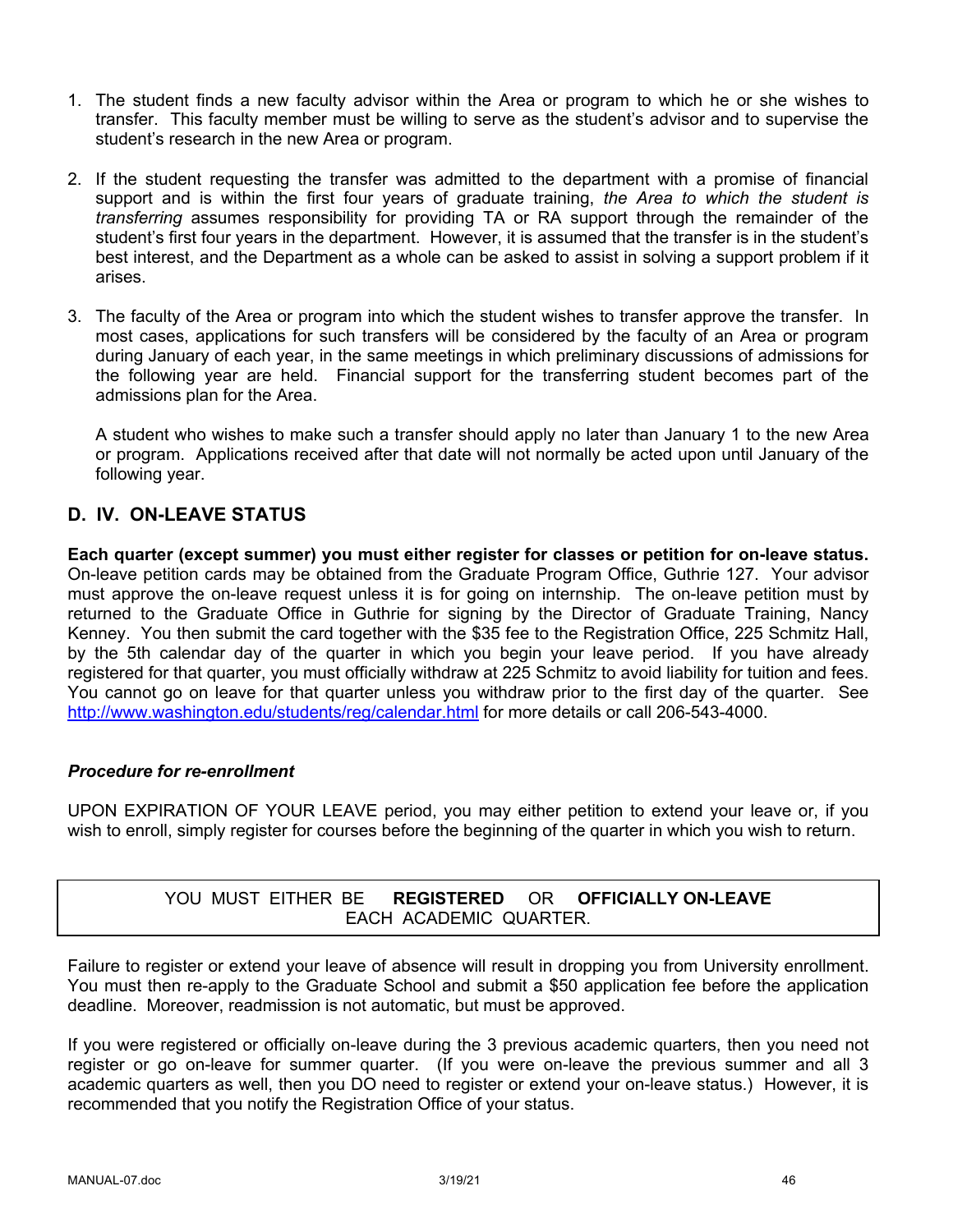# **D. V. GRIEVANCE PROCEDURE**

The Psychology Department is committed to supporting graduate students and working to resolve any problems and/or conflicts that may arise. Students are encouraged to address situations proactively. It is recommended that you attempt to resolve any problems or conflicts informally. At this level, the subject remains confidential.

Depending upon the nature of your concern, the appropriate avenue for addressing the situation may vary. Within the department it may be best to confer with your advisor(s) first. If this is not appropriate, or you do not reach a satisfactory resolution, see your Area Representative, your Area Coordinator (Area Head) or the Graduate Training Coordinator, and finally, the Department Chair. At any time, you may also contact the Departmental Ombudspersons for advice. C. Fagan, M. Linehan, and G.A. Marlatt are the appointed Ombudspersons for 2007-2008

If necessary, however, a formal complaint may be made in writing. Once a statement is put in writing it becomes part of the record and at that point is available to anyone with an interest in the subject, including those involved in the situation. This can be done either within or outside the department.

If you fail to resolve the difficulties within the department, there are avenues available to you outside the department as well; for example, the Human Rights Education and Research Network (425-352-5421) and the Ombudsman for Sexual Harassment (206-543-0283). Consult with these outside offices after you have failed to resolve your difficulties within the department.

There is also a detailed grievance procedure in your union contract. Please consult with your local representative if the measures above do not result in satisfaction.

#### **D. VI. UNIVERSITY POLICY REGARDING SCHOLARLY INTEGRITY**

Because of the importance of issues of scholarly or scientific misconduct to the operations of the University and because significant expertise is required to address such issues, the University has established an Office of Scholarly Integrity (OSI) under the Vice Provost (206-543-6616). This Office assumes primary responsibility for investigating and resolving allegations of scientific and scholarly misconduct by its faculty, staff, and students. Please refer to Executive Order #61 and to the University Handbook, Volume IV, Part 9, Chapter 1 and your union contract for further information.

Inappropriate activities include:

Intentional misrepresentation of credentials Falsification of data **Plagiarism** Abuse of confidentiality Deliberate violation of regulations applicable to research Other practices that seriously deviate from those commonly accepted by the scientific community in proposing, carrying out, or reporting results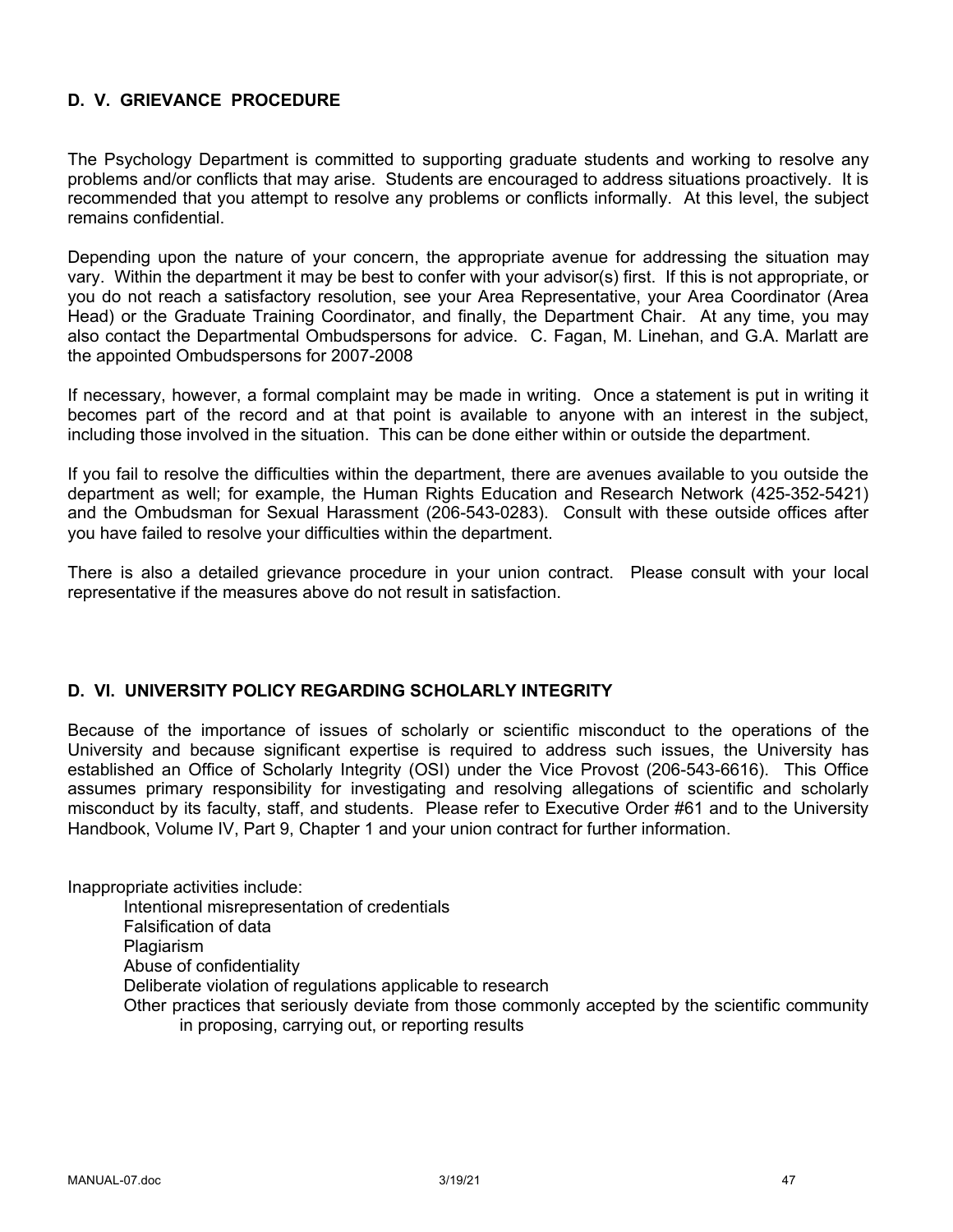# **E. FUNDING AND MONEY MATTERS**

# **E. I. TA and RA Policy**

#### **a. TA Assignment Procedures**

Many of these procedures are now governed by the union contract between the UW and the graduate students' representative UAW. For details see: http://www.washington.edu/admin/hr/laborrel/contracts/uaw/addons/

- 1. In the fall of each year, the Psychology Department surveys the courses to be taught in the following year and the grants pending and makes an estimate of the number of TA and RA slots likely to be available. This estimate is used, in conjunction with commitments already made to continuing students, in deciding how many new graduate students will be accepted for the following year. Definite offers of support are not made to new students until the funds for each position are assured.
- 2. Each quarter, all current graduate students and faculty are asked to state preferences for funding and assistance for the following quarter. Preferences for Autumn Quarter are collected during Summer Quarter. New first year students serving as TAs are automatically assigned a course.
- 3. Make sure to complete the TA request by the deadline listed when the quarterly survey is distributed by email.
- 4. Based on stated preferences, and funding priorities (see Priorities page 49), formal appointment offers are made for both TA and RA positions just prior to the beginning of the quarter for which they are effective. It is not possible to make these any further in advance primarily due to the uncertainty of course registration and research funds.
- 5. *Students on Probation.* If a student is on External Warn, Probation, or Final Probation status with the Graduate School, he or she cannot be a candidate for a TA Fellow or Lead TA position. If a student is on internal warn status, he or she can only be appointed to the Lead TA or TA Fellow positions after consultation with, and approval of, the student's advisor(s) and the Director of Graduate Training. After each meeting of the Graduate Training Committee (GTC), the faculty member in charge of recruiting and assigning the Lead TA and TA Fellow positions will be informed about students who are currently not in good standing (or are in questionable standing) in our program.

**SUMMER QUARTER WARNING**: The promise of support given to incoming students is for the regular academic year. Summer Quarter operates on a separate budget and is outside of this promise. Therefore, most students have to look elsewhere for summer support. It follows that the TA priority system, being based on the promise of a support letter, does NOT apply to Summer Quarter. The most important criteria in selecting for summer TAs are competence, instructor preference, and student preference.

There are only one-fourth as many Teaching Assistantships available during Summer Quarter as there are during each of the three quarters of the academic year. This does not include several courses taught entirely by senior graduate students. Hence, we can NOT give TAs to all those graduate students who request them for Summer Quarter. You should consult your advisor and the faculty member who heads your area for other possible sources of Summer Quarter financial support.

Graduate students who rely on TAs should, from the beginning of the year, work on alternative sources of summer support. If, for example, you are offered a Research Assistantship that supports you in some but not all of the four quarters, if possible, try to arrange for the RAship during summer quarter as one of those quarters. (See also, Summer Employment, page 54)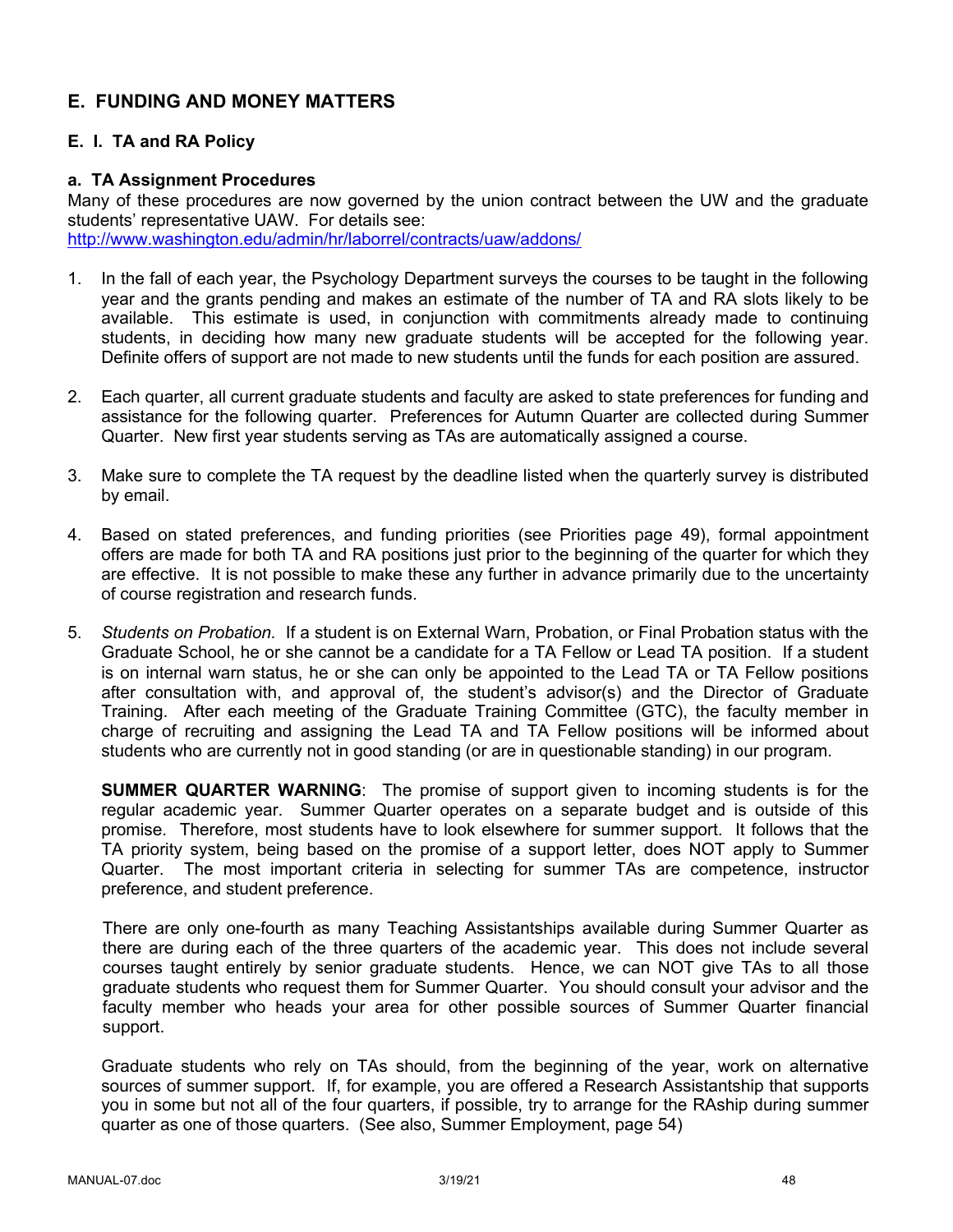# **E. I. b. TA Assignment Priorities**

Teaching Assistantship assignments are made near the end of the quarter prior to the actual appointment. This process requires students to complete a form on which they specify their requests for TA positions for the following quarter. TAs are then assigned courses by the Director of Graduate Training in collaboration with the Graduate Program Advisor and the Associate Chair, according to the following criteria: a) the student's qualifications to teach the course, b) the student's priority ranking (see below), c) the preferences of the instructor (from among qualified potential TAs) and of the graduate students (from among available courses), and d) the student's demonstrated teaching ability. The overriding consideration in assigning TAs is the quality and enhancement of instruction.

The following priority system is applied in the TA assignment process:

- Priority I First-year students who were given an explicit promise of support during that year as an inducement to enter the program. These students are top priority for TAs only in the Autumn, Winter, and Spring Quarters of their first year. In Summer Quarter, they are on a par with students in priority levels II and III. Only Priority I students are guaranteed a TAship during the academic year.
- Priority II Second-, Third-, and Fourth-year students who were admitted with explicit promises of support or, who were later placed at this priority level by the faculty in their area or program, and who are not on Probation or Final Probation with the Graduate School.

In some cases, Priority III students may be given preference over Priority II students in making TA assignments, e.g., courses requiring special knowledge or skills such as statistics or clinical seminars.

Priority III Students who were admitted with no promise of support, students beyond their 4th year of study, and students on Probation or Final Probation.

*An internal action, i.e., department watch or warn status, does not affect a students' priority level.*

As far as possible, student and instructor requests for positions will be matched within the guidelines shown above. Instructors and students are given up to six choices of requests for appointments. If the first choice request is not possible, attempt is made to provide the second or third choice. As instructors are held responsible for the conduct of courses, every effort is made to provide them with the personnel they request. Any student who is assigned to a class that he or she did not request can contact the Director of Graduate Training to discuss the assignment or request a review of the assignment.

*TA Evaluations and Priorities for Future TA Assignments*: As the assignment of TAs is primarily to provide undergraduate teaching services, formal evaluation of students in terms of their competence as TAs will be considered in the making of future assignments. All TAs teaching quiz sections **must** be evaluated by the students in their classes. In addition, instructors will be requested to evaluate their TAs each quarter. Evaluations, along with formal letters of appointment for each TA, will be placed in a separate folder for each student and will be made available for review upon request.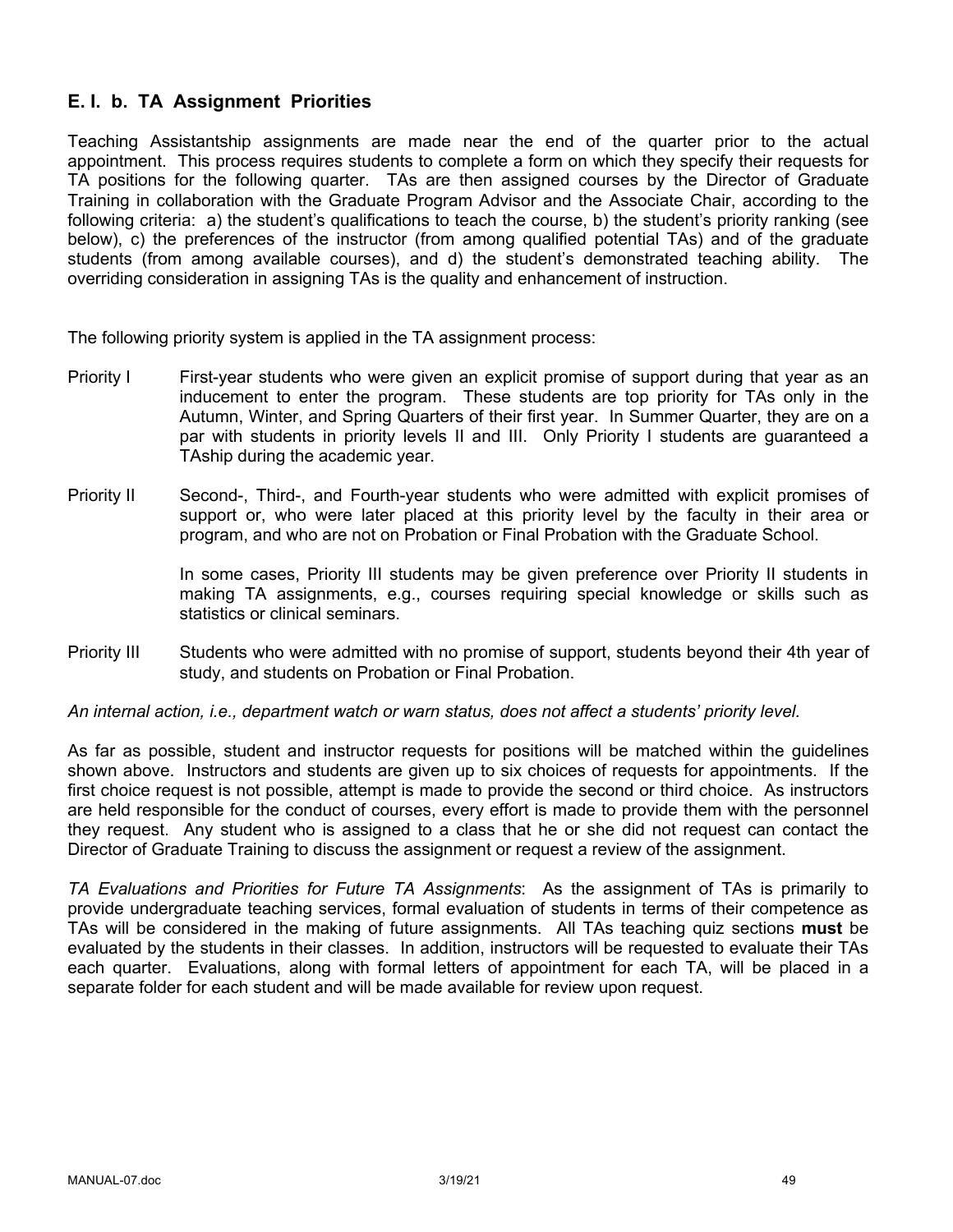#### **E.I. c. Teaching Experience Requirement**

Since the Psychology Department has required that students obtain teaching experience if they wish recommendations for teaching jobs, students requesting TA positions who have not previously held such a position will have some priority over students who have been teaching regularly. This, of course, will be weighed with other factors, including the needs of the course in question.

Evening and summer appointments are of two general kinds: assistant to the instructor of the course in large classes or laboratories; or instructor of the course. In the former case, we restrict the level to the payroll rate determined by the student's progress in the program (see Salary Levels on page 51). In the latter instance, we appoint the graduate student at the Pre-doctoral Teaching Associate II regardless of program status. For budgetary reasons, we are limited to a very small number of such positions to cover both kinds of appointments.

#### **E.I. d. Research Assistantships**

If a student is requested by the Principal Investigator and wishes to accept the appointment, that student will be awarded the RA position. This is done because PIs are responsible for the conduct of the research. If the PI does not have a particular request, students are sent by the Director of Graduate Training to interview for the position, based on the same priorities that are stated for assigning Teaching Assistantships.

The RAs' responsibilities are to the PI and the respective research project providing the salary (which may or may not coincide with the student's own personal research interests). **These appointments should never be confused with fellowships which allow the student research freedom**.

### **E.I. e. Fellowships and Traineeships**

Clinical Psychology traineeships typically are given to first year students to help them handle a heavy first year course load. Other fellowships and traineeships which may be under Departmental control are awarded by the Chair, after consultation with appropriate faculty and as dictated by the conditions of the fellowship in question.

Graduate students are encouraged to apply for any other advertised fellowship or traineeships for which they are eligible. Watch the Departmental newsletter, or your e-mail, for announcements of awards, internships, etc., being offered by other agencies. See information on-line at: http://www.lib.washington.edu/gfis

In many instances, all or part of the student's tuition and fees are paid by the fellowship or training grant. *Questions concerning payment of tuition should be clarified before the onset of the appointment.*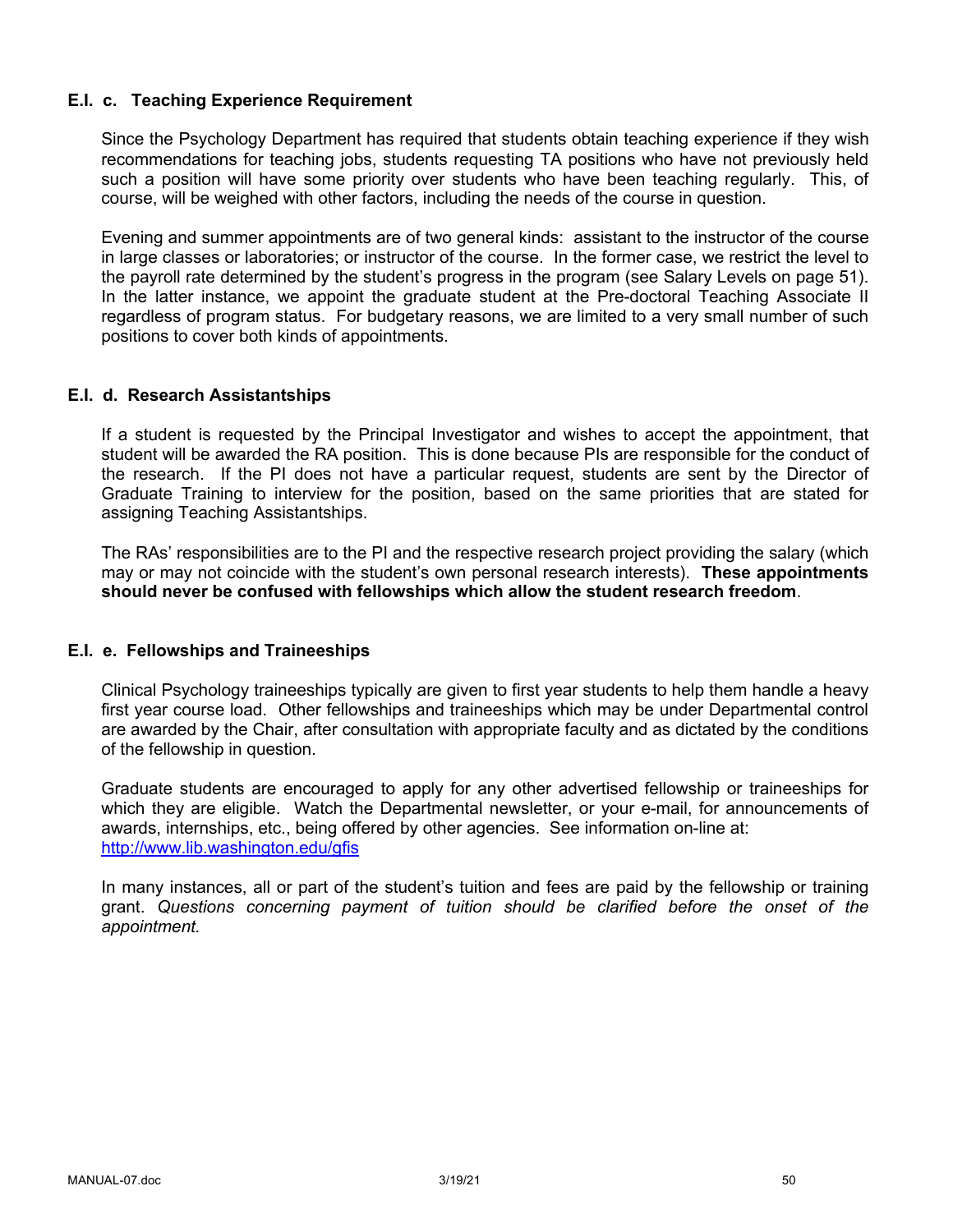# **E. II. PAYROLL PROCEDURES**

### **E. II. a. Payroll**

Assignments to TA positions are made on a quarterly basis only. After the TA or RA assignment has been made and the level established, employment forms are prepared by Merly Jones (G-126). The payroll form (Personnel Action Form, PAF) must be completed for all employees. Students for whom this is a new appointment must complete and sign the Employee Personnel Data / Campus Contact Data Form, a W-4 form, a Conviction / Criminal History form, and INS form I-9 (Employment Eligibility Verification).

**Income Tax Information.** You will receive a W-2 form (statement of income and taxes withheld) in January following the calendar year worked. If you were on the payroll during the months of November or December, your W-2 will be distributed to your mailbox in Guthrie. If you are off the payroll during the last couple months of the calendar year through the time that the W-2's are issued, then your W-2 would be sent to your permanent address. **Please be sure to keep your mailing information current via MyUW.**

### **E. II. b. Paydays and Paychecks**

Paychecks for salaried, monthly, and hourly appointees (TAs, RAs, Fellows, Trainees) are issued on the 10th and 25th of each month. Time sheets for hourly employees are to be submitted on the 11th day of the month, with payday following on the 25th; and on the 26th of the month, with payday following on the 10th of the next month. Checks are picked up by the "home department," reviewed for accuracy and completeness, and are usually available in the Psychology Department by 11:00 a.m. on the respective payday. Confirmation for those who have direct deposit are available on the UW website at MyUW. Actual paychecks are mailed to the employee's home address on file.

Each employee has a "home department" where the individual's composite check, money from all sources and issued each payroll, is sent. Sometimes things go awry and expected paychecks are missing or incorrect. Reasons range from late submission of payroll papers or time sheets, to balkiness of a sickly computer. Any question concerning your paycheck should be directed to the Payroll Coordinator, Merly Jones (G-126). Emergency checks can be arranged, and in most cases take about a week.

#### **E. II. c. Appointment Ranks**

The University has two main types of pay scales for TAs and RAs. They can be found in the general catalog under the graduate school appointment section or see: www.grad.washington.edu/fellow/salary schedule.htm for a list of monthly salaries. Below is a summary of our most common appointment ranks.

| <b>TAs</b>                                              | <b>RAs</b>                                       | <b>Status</b>                                         |
|---------------------------------------------------------|--------------------------------------------------|-------------------------------------------------------|
| <b>Predoctoral Teaching</b><br>generals                 | Predoctoral Research                             | 1 <sup>st</sup><br>year and up, until you<br>pass     |
| Associate I<br>(PDTAI)                                  | Associate I<br>(PDRAI)                           |                                                       |
| <b>Predoctoral Teaching</b><br>Associate II<br>(PDTAII) | Predoctoral Research<br>Associate II<br>(PDRAII) | Ph.C. (Candidate) Status<br>i.e., General Exam Passed |
| Predoctoral Instructor                                  | <b>Predoctoral Researcher</b>                    | to be determined                                      |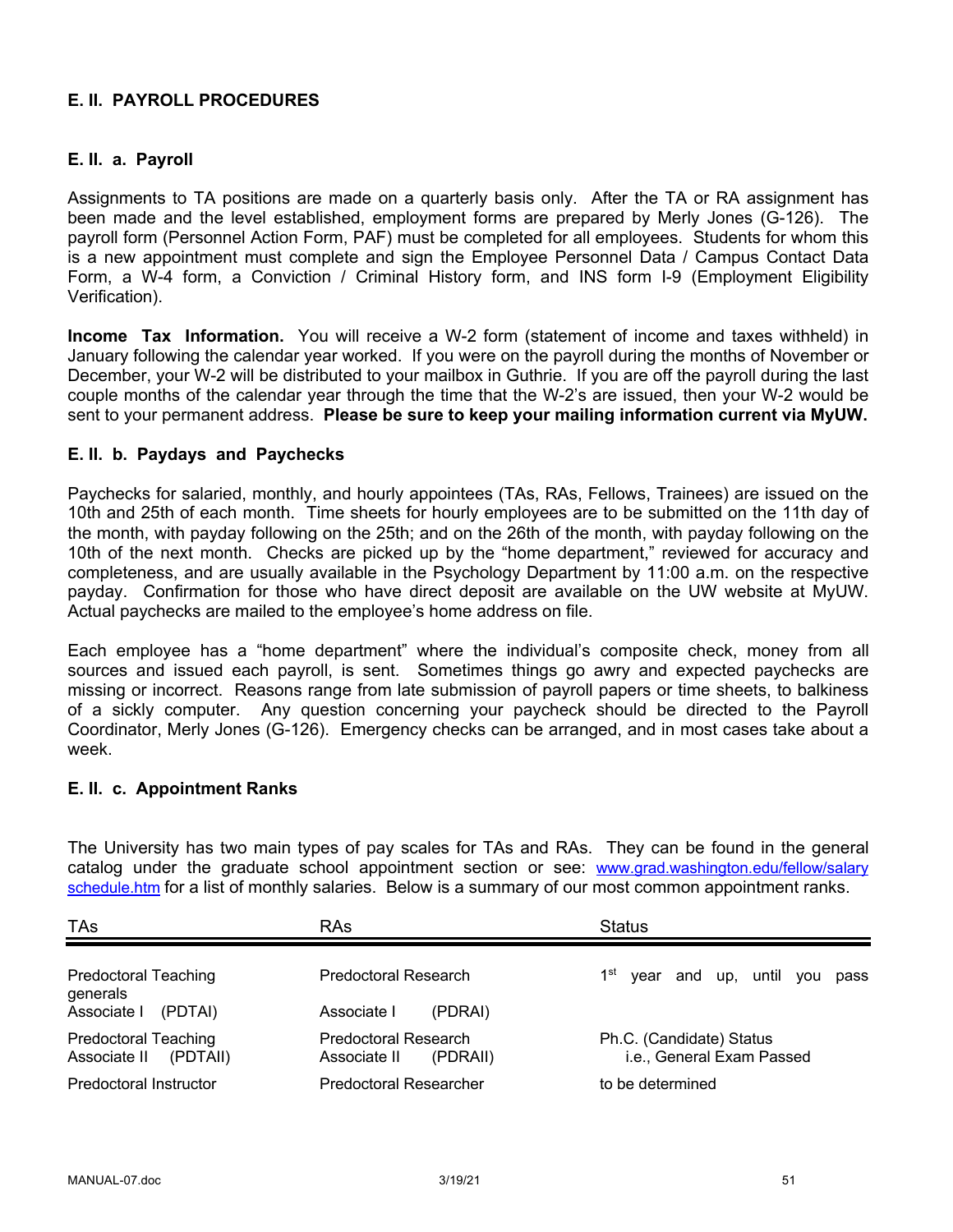The Psychology Department petitioned and received permission to pay our students at a higher level that that of other departments on campus. This is called the variable rate scale and can be found at: http://www.grad.washington.edu/fellow/salaryschedule.htm. As a result, we now have only two (higher) pay levels. The first level will be paid to all students until such time as they pass their general exam. The second level will be paid to all students who have successfully passed the general exam to attain Ph.C. status.

Your salary level as an RA is determined by the Principal Investigator (PI) of the grant budget funding your RAship. Factors affecting your salary level include your graduate student classification (see TA appointment ranks above), your duties on the project, and the amount of money available in the grant. Usually, faculty project directors budget sufficient funds to provide for the higher pay levels. You cannot, however, be paid more than your level justifies; you could be paid less. Discuss your salary level with the Principal Investigator of the grant.

The funding level at which you are hired at the beginning of the quarter is in effect for the entire quarter of your appointment. If you become eligible for the second pay level during the quarter, you will not be promoted to the higher salary until the next quarter you hold a TA/RA appointment.

### **E. II. d. Standard Deductions from TA/RA Paychecks**

- 1. Federal Withholding Tax on salary
- 2. "Medical Aid" (state accident/health insurance termed "Workingman's Compensation" to provide for on-the-job injuries.) This deduction is quite small so it is the least painful of these deductions. In cases of injury during the period of your service appointment, contact the Administrator (G-119), who has the appropriate claim forms.
- 3. Union Dues: All TA/RAs are obligated to pay union dues. These are automatically deducted for employees upon written authorization by the individual employee. Recognized payroll deduction authorization cards may be submitted to the Employer's Payroll Office. Importantly, students who are being paid hourly rates rather than RA/TA appointments may be eligible to stop making dues payments, but it is the sole responsibility of the employee to file a written notice with the Employer's Payroll Office and also to file written notice with the Union (Washington Federation of State Employees, 1212 Jefferson Street, Suite 300, Olympia, Washington 98501) thirty (30) calendar days prior to the effective day of the month following the 30-day period above. See the union contract for more details.

#### **E. II. e. Standard Appointment Periods**

1. Teaching assistantships, as stated earlier, are made on a quarterly basis only, and have arbitrary payroll dates which do not coincide with the actual instructional period of the quarter. These payroll periods are as follows:

| Autumn | Sept. 16 - Dec. 15 (3 months)                 |
|--------|-----------------------------------------------|
| Winter | Dec. 16 - Mar. 15 (3 months)                  |
| Spring | Mar. 16 - June 15 (3 months)                  |
| Summer | June $16$ - Aug. 15 $(2 \text{ months only})$ |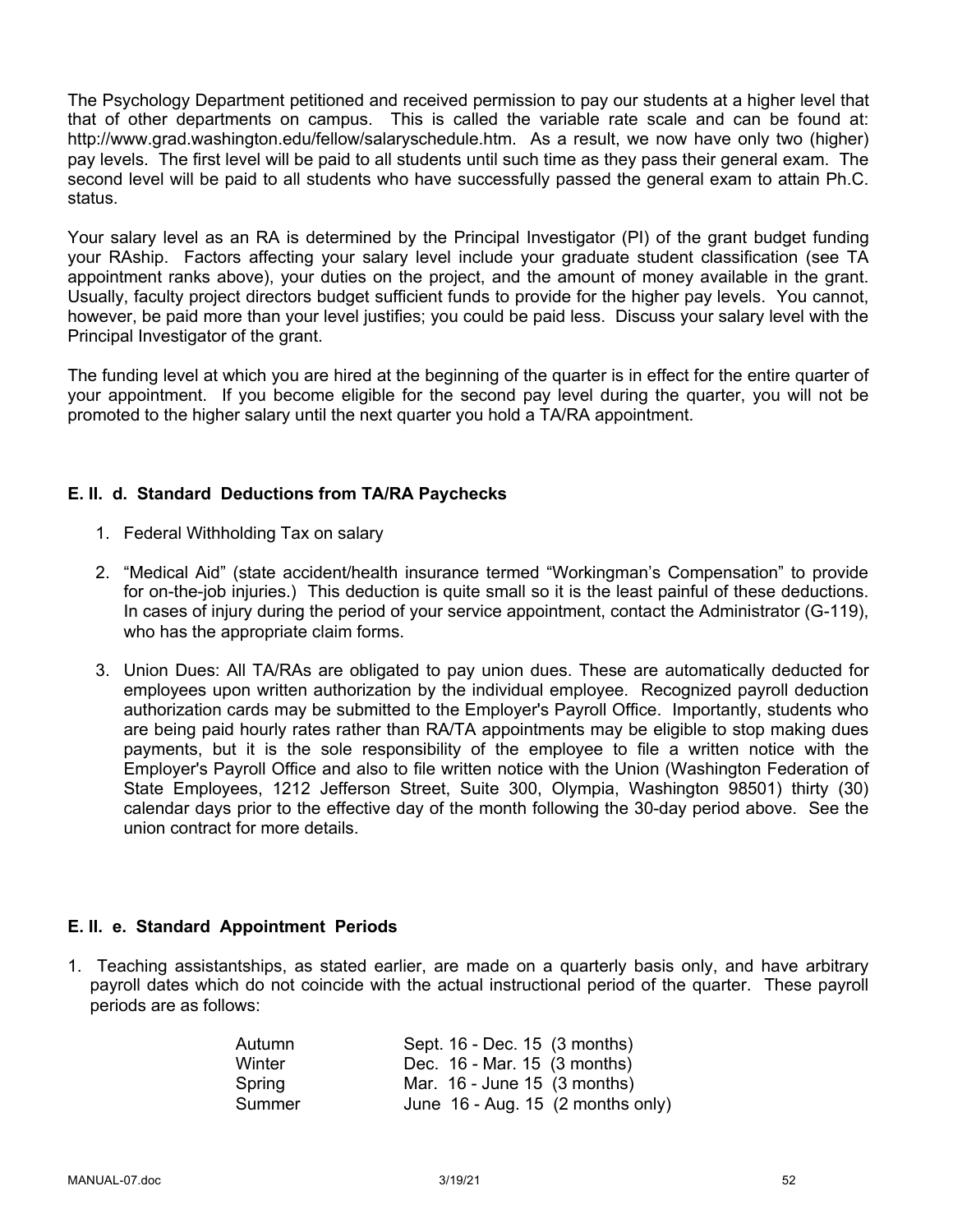The TA's responsibility is to the course and the instructor to whom he/she is assigned for the entire quarter which the above appointment periods represent, not to exceed 220 hours during the pay period hours and excluding the one week of vacation per payroll period as authorized in the union contract. There is now a provision for vacation which should generally be taken during quarter breaks. This does not carry over into future years.

2. Research assistantships can be for any period, but usually follow the quarterly dates as in the TA appointments. The standard practice is to make RA appointments for full or half months, although there is no regulation prohibiting the appointment for irregular periods, in which cases payment is computed on a daily basis from the monthly rate. However, the RA, unlike the TA, is expected to be on duty during the actual period of the appointment, not to exceed 220 hours and excluding the one week of vacation per payroll period as authorized in the union contract.

For further information please consult your union contract at http://www.washington.edu/admin/hr/laborrel/contracts/uaw/addons/

*Qualifying for a Tuition Waiver*: During Autumn, Winter, and Spring Quarters (the academic year) both RAs and TAs must be employed full time (20 hours per week) and be on the active payroll for at least five of the six pay periods in order to qualify for a tuition waiver. You must also be registered for a minimum of 10 credits per quarter to qualify – see below.

# **E. III. TUITION AND RESIDENCY**

### **E. III. a. Tuition**

Full-time graduate tuition effective 2007-2008 is as follows: resident - \$ 3,139 / quarter; non-resident - \$7,1551 / quarter. (http://www.washington.edu/students/sfs/sao/tuition/ttn\_grad1.html)

#### **E. III. b. Residency**

If you are currently a non-resident who expects to be eligible for resident status after living here for at least one year, *please apply for residency during Spring Quarter of your first year*. This is essential for students appointed as teaching or research assistants during their graduate training. Each year the Department is allocated a limited number of non-resident tuition waivers, almost half of which go to firstyear students. If the number of non-resident students with TA/RA support exceeds the number of waivers allotted, some graduate students will be required to pay full non-resident tuition.

To obtain resident status, you must submit a formal application. This process takes time and should be started early. The application is available on-line at http://depts.washington.edu/registra/forms. Many criteria must be met (such as registering to vote, obtaining a Washington State driver's license and registering your car.) A list of all the documents needed is available at: the following website: http://www.washington.edu/students/reg/residency.html#q1. Residence applications and further information are also available at the Residence Classification Office, 320 Schmitz Hall (phone: 206-543- 4188).

Due to restrictions in granting of residency to out of state "students" by the state of Washington, please pay careful attention to the distinction between stating that you reside in Washington solely for school versus with the intent to live in Washington for other purposes.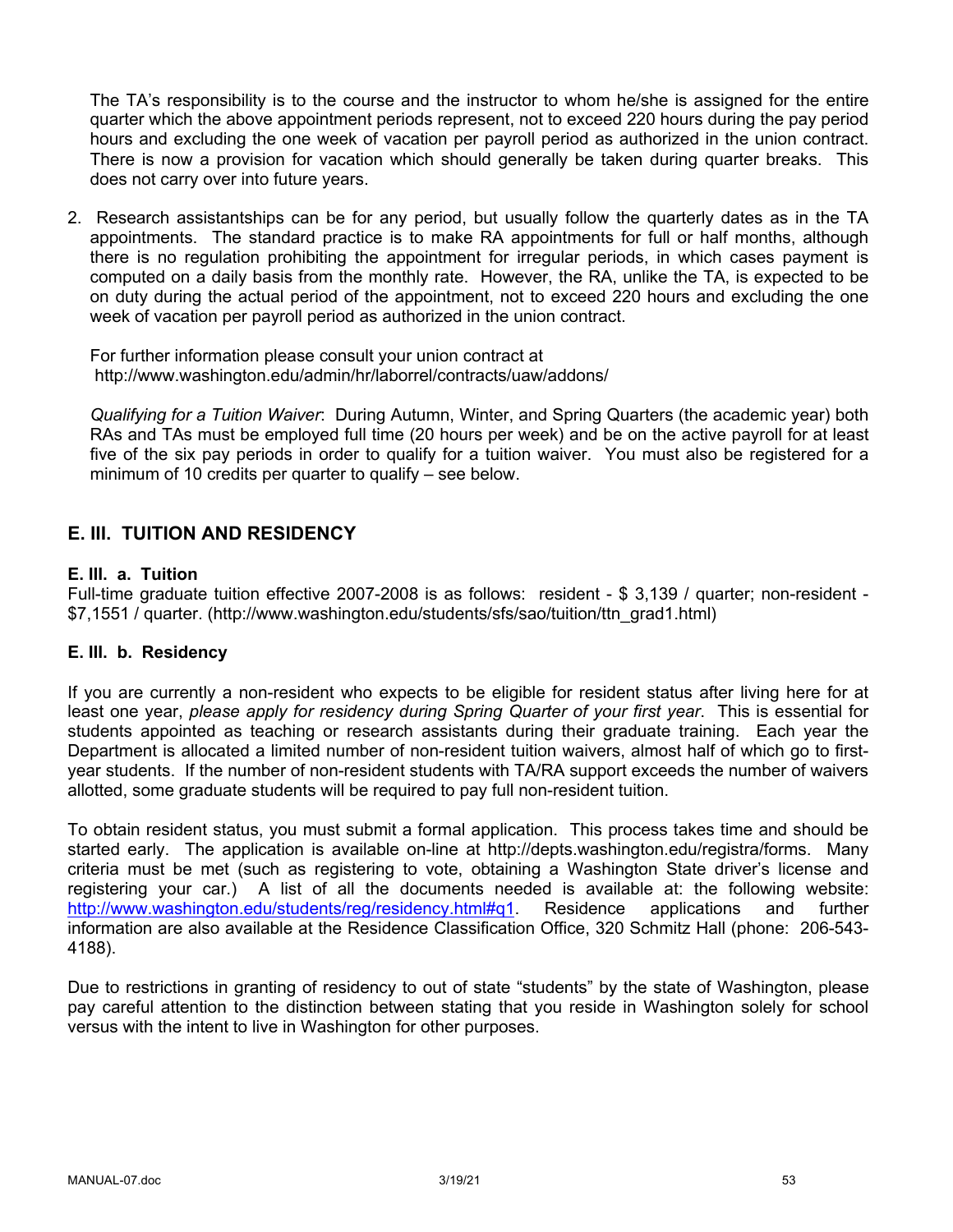### **E. III. c. Payment of Tuition and Fees**

One of the eligibility requirements for holding TA/RA positions is full-time registration of a minimum of 10 graduate credits per quarter. Exception: For Summer Quarter only, the minimum is 2 graduate credits. See: Registration Requirements chart in section A. If you have a student loan you may be required to register for the full 10 credits during the Summer Quarter as well. If you are unsure, please check with Student Fiscal Services (sfshelp@u.washington.edu, 206-543-4694, or chat with them at: http://www.washington.edu/students/sfs/) for your particular situation.

Most of the tuition and fees will be automatically paid for any RA or TA who is appointed to a 50% or greater position (i.e., 20 hours or more per week). However, you will receive a bill for certain fees that must be paid by Friday of the third week of the quarter. Failure to pay these fees by the deadline will result in an additional "late payment fee" being assessed to your account. See the UW Time Schedule or the General Catalog for deadlines and rates.

#### **EVEN IF YOUR TUITION BILL IS INCORRECT, BE SURE TO PAY THE REQUIRED STUDENT FEES PRIOR TO THE DUE DATE.**

# **E. IV. SUMMER EMPLOYMENT AND SUPPLEMENTAL INCOME**

#### **E. IV. a. Summer Employment**

The number of summer TA positions available is nearly one fourth of those available during the academic year. It is, therefore, important for graduate students to plan ahead for alternative funding in the form of RA, fellowship, or traineeship appointments, and even to prepare small research grant applications to such on-campus facilities as the Alcohol and Drug Abuse Institute, the Graduate School Research Fund, etc., by contacting their faculty advisors, training grant directors, and, in the case of grant applications, Phillip Burger, the Associate Administrator. (See page 15, for more information on funding opportunities.)

#### **E. IV. b. Appointments in Excess of 50%**

All graduate student service appointments are normally limited to 20 hours per week (50% time). This includes hourly supplementation and other forms of University employment when performed in addition to a regular graduate student service appointment. Equated with these half-time appointments are fellowships and traineeships. A petition to the Graduate School must be completed and signed for all cases of employment or appointment which exceed the specified 50% (or its equivalent). Petitions for appointments in excess of 50%, including TAs, RAs, GSAs, will be approved only in special circumstances. The justification should include a description of work to be performed and the reason for a work assignment (either hourly or monthly) in excess of 50%. All petitions must be signed by the Director of Graduate Training, Nancy Kenney. No petitions are required for fellowship supplements to the appointments. Contact the Graduate Program Advisor (G-127) who has the appropriate forms and processes these petitions.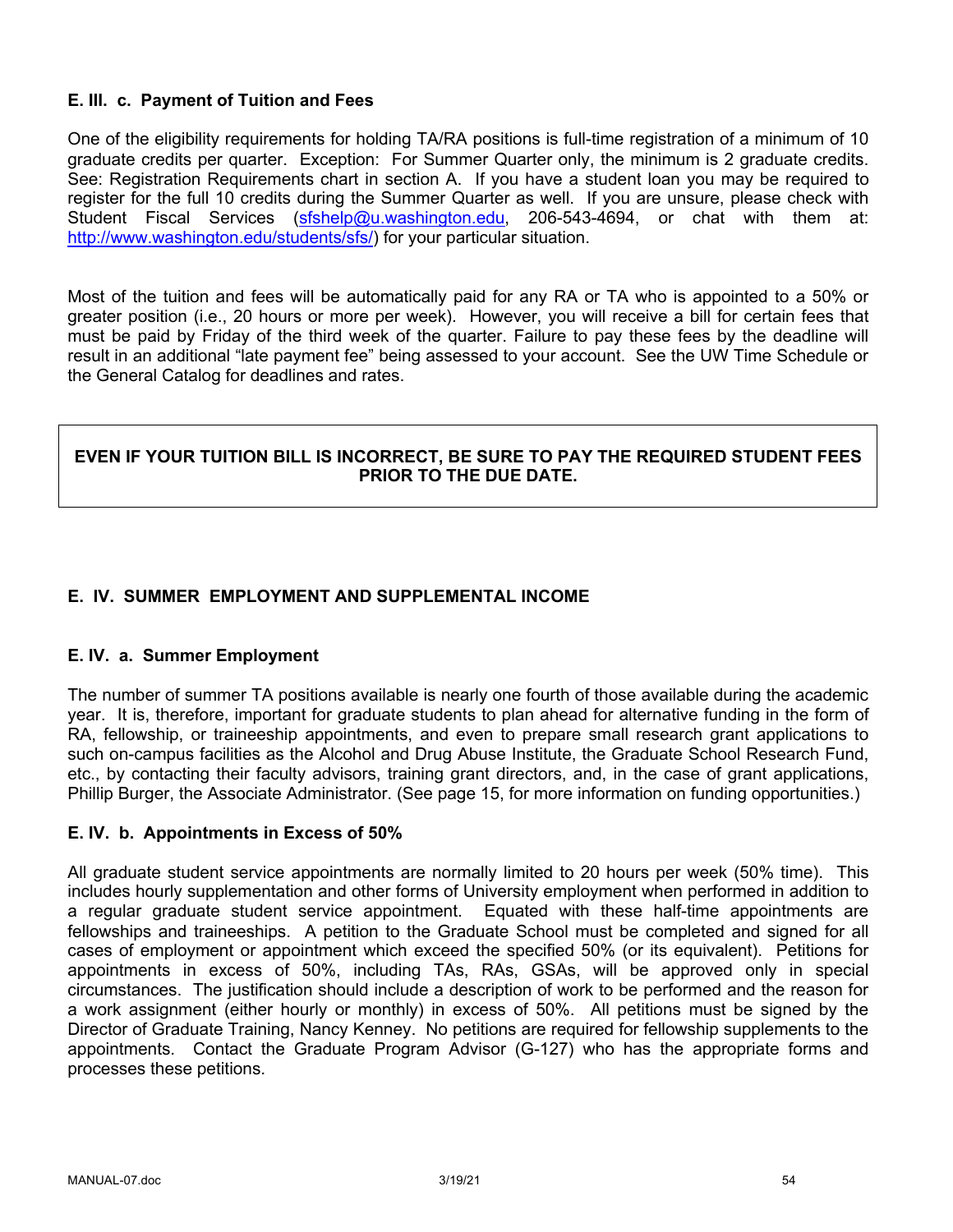# **Template for annual planning/evaluation meeting**

The purpose of this template is to help graduate students and advisors prepare for their annual planning/evaluation meeting. We suggest that the student use this template to jot down notes before the meeting. Not all parts of the template will be relevant for all students -- just use the parts that are relevant for you.

| University of Washington    |                  |       |
|-----------------------------|------------------|-------|
| Department of Psychology    |                  |       |
| Student Name typed here:    | (signature here) | Date: |
| Advisor Name typed here:    | (signature here) | Date: |
| Co-Advisor Name typed here: | (signature here) | Date: |

#### **1. Long-term goals**

A. What are the student's goals for the coming 5-10 year period (e.g. do you want to teach? What range of courses? Do research? A postdoc? On what topics? Work in industry? Other? Undecided, keep XX range of options open?)

B. Prepare an updated CV (curriculum vitae). Include courses taken, courses TA'd or taught, service, awards, publications, etc. Advanced students might also develop a statement of research and teaching interests.

C. What new skills/accomplishments/knowledge are most needed to take you toward your goals? How can they be acquired/worked on this year?

#### **2. Accomplishments during the past year - (***Comparison to last year's Plan can be very instructive!***)**

#### A. Research

Research projects planned/underway/completed

Writing underway/completed/submitted/accepted for publication

Research presentations (e.g. Research Festival; journal clubs; colloquia; national meetings)

B. Coursework/milestones

Required courses taken

Other courses/seminars taken

Milestones (e.g. Committee formed; required coursework completed; Generals scheduled/taken; dissertation proposal accepted; dissertation completed)

C. Development of teaching skills Courses TA'd

Courses taught

Other teaching practice (e.g. journal club presentations, guest lectures, etc.)

#### D. Departmental, University, Community, or National service

E. Awards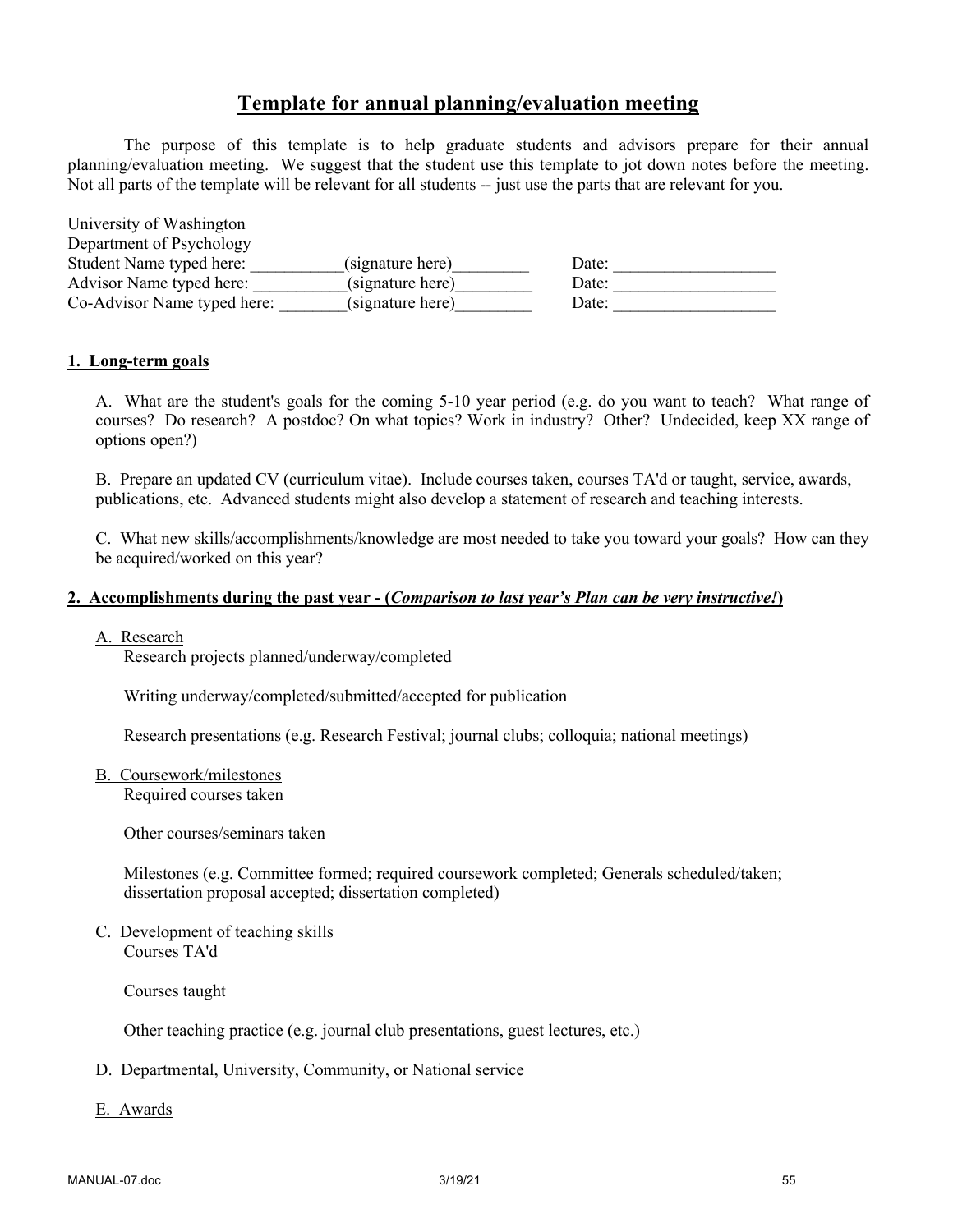#### **3. Plans for the coming year**

#### A. Research

Research projects to be initiated/completed

Writing to be initiated/completed

Research presentations planned (e.g. colloquia; talks at national meetings)

#### B. Coursework/milestones

Required courses to be taken

Other courses/seminars to be taken

Milestones and dates (e.g. form Committee; complete required coursework; take Generals; develop dissertation proposal; complete dissertation)

- C. Application for outside funding? (see attached list)
- D. Development of teaching skills Courses you hope to TA

Courses you hope to teach

Other teaching practice (e.g. journal club presentations, guest lectures, etc.)

E. Departmental, University or National service (optional, but start thinking about this)

#### **4. Advisor/co-advisor/committee**

Given your goals, are you in the right research group with the right advisor? If you need to change, how and when could it be done gracefully?

(Before you have a Committee) What about your co-advisor? Any change needed?

(When you have a Committee): Is your Committee still functional given your goals? Any changes needed?

Will any faculty sabbaticals/leaves interfere with your time plan?

#### **5. Writing up the annual plan**

**After consultation with your advisor and co-advisor, you should write up your annual plan. You should review it with your advisor and co-advisor, and come to agreement on a final draft. The final draft should be signed by all three of you. It needs to go forward with your advisor's draft of your feedback/evaluation letter, in time to be reviewed by the Area in early June. So please get it to your Advisor by May 23.**

Summary: Deadline – May 23 – Annual Plan to Advisor Signatures required on Annual Plan – THREE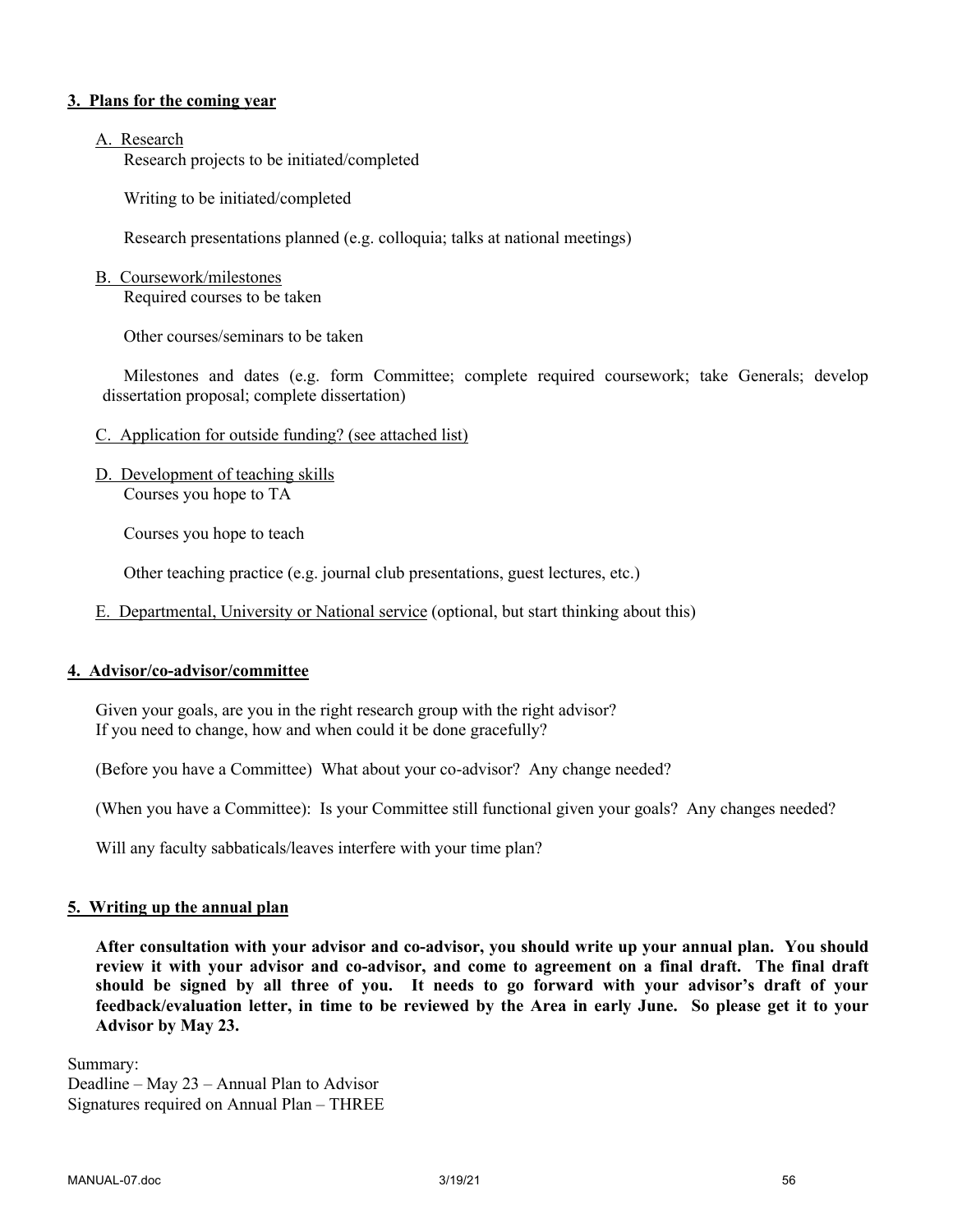# **Template for faculty feedback/evaluation letter**

The purpose of this template is to assist faculty members in preparing annual evaluation letters for graduate students. The template should be used selectively -- Not all topics need to be included for every student every year. Please ignore anything irrelevant.

| University of Washington    |                  |       |  |
|-----------------------------|------------------|-------|--|
| Department of Psychology    |                  |       |  |
| Student Name typed here:    |                  | Date: |  |
| Advisor Name typed here:    | (signature here) | Date: |  |
| Co-Advisor Name typed here: | (signature here) | Date: |  |

#### **1. Long-term goals**

*What are the student's goals? Has his/her activity served his/her goals well? What new skills are most needed to move toward these goals?*

e.g. "We understand that your career goal is to teach and do research in a University Psychology department. If this is so, you will need to fill in a broader background in Psychology, and gain some teaching experience....

"We understand that your career goal is to gain a position at a major neurobiology research institute. If this is so, you will need to fill in a broader range of neurobiological techniques....a lab rotation with XX is recommended....

"We understand that your goal is to return to your position at Microsoft full time. Given this goal, you might want to expand your knowledge of XX, and/or develop a minor in the Business School....

#### **2. Progress this year**

#### A. Research progress and time line

*What has the student accomplished? Is it more or less than what was expected? If less, what obstacles were overcome or continue to stand in the way? How will these be addressed in the future? Do his/her accomplishments serve his/her goals? Be sure to emphasize positive accomplishments.*

e.g. "We are pleased to hear that your first year project will result in a first-authored publication, and we encourage you to write it up and submit it in a timely fashion....

"We are pleased that you made a presentation at XX meeting, and that it was well received. We are also very pleased to know that one of your papers has been accepted by XX journal. These are noteworthy accomplishments, and you are rapidly building the kind of *vita* that should stand you in good stead for the academic job market....

"Over the last year we understand that your research has gone more slowly than expected because of problems with XX. We are optimistic that your new subject recruitment strategy will lead to more rapid progress. We understand that you now hope to complete data collection by XX and that you are planning to defend in June....

#### B. Coursework/milestones

Is required coursework on track? Is the student taking/participating in additional seminars/coursework that will serve his/her goals? What departmental/grad school milestones have been accomplished?

e.g. "We are pleased to see that you have completed all of your required courses, and have continued your training in statistical and quantitative methods consistent with your goal of research in social psychology....